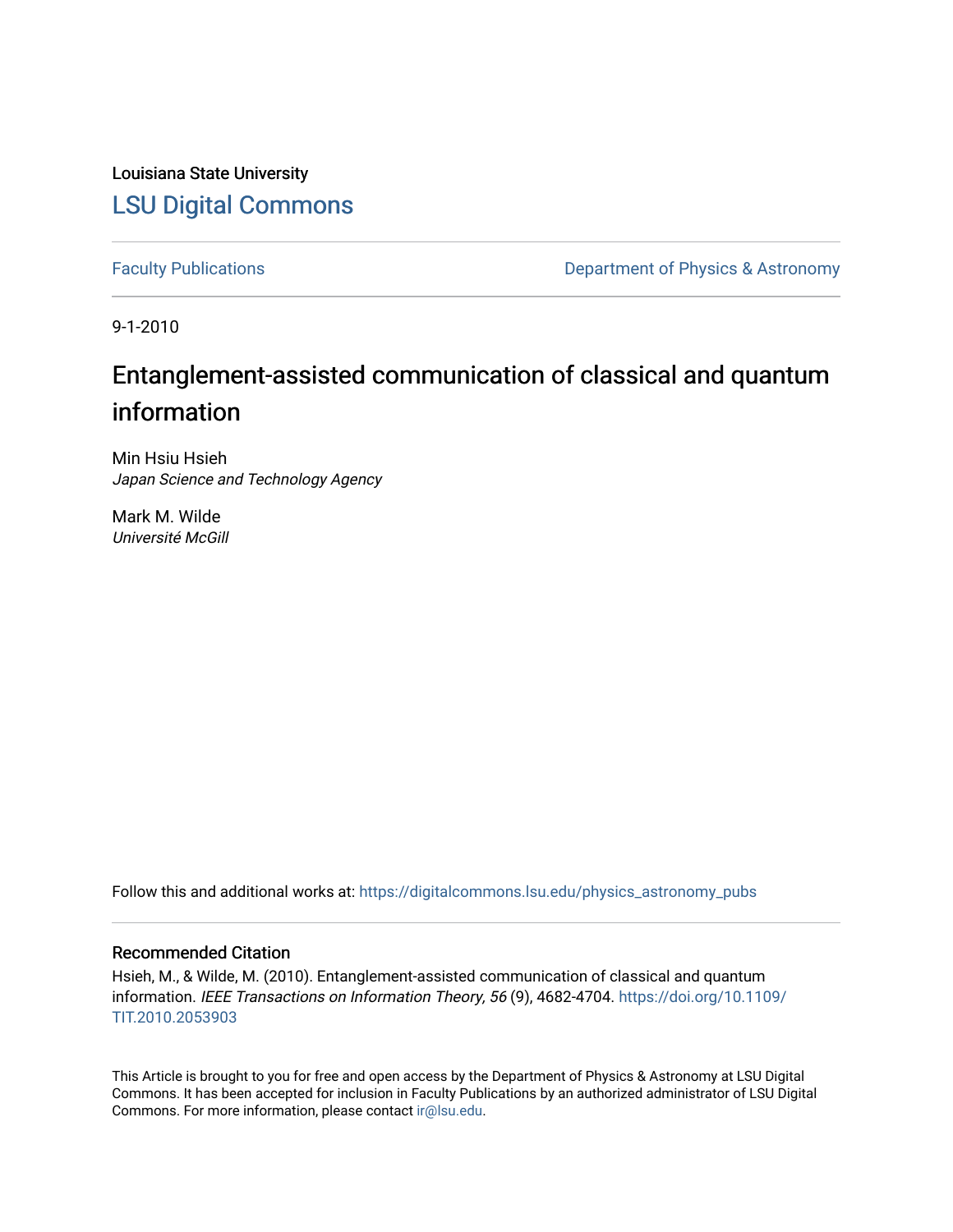# Entanglement-assisted communication of classical and quantum information

Min-Hsiu Hsieh and Mark M. Wilde

*Abstract*—We consider the problem of transmitting classical and quantum information reliably over an entanglement-assisted quantum channel. Our main result is a capacity theorem that gives a three-dimensional achievable rate region. Points in the region are *rate triples*, consisting of the classical communication rate, the quantum communication rate, and the entanglement consumption rate of a particular coding scheme. The crucial protocol in achieving the boundary points of the capacity region is a protocol that we name the *classically-enhanced father protocol*. The classically-enhanced father protocol is more general than other protocols in the family tree of quantum Shannon theoretic protocols, in the sense that several previously known quantum protocols are now child protocols of it. The classically-enhanced father protocol also shows an improvement over a time-sharing strategy for the case of a qubit dephasing channel—this result justifies the need for simultaneous coding of classical and quantum information over an entanglement-assisted quantum channel. Our capacity theorem is of a multi-letter nature (requiring a limit over many uses of the channel), but it reduces to a singleletter characterization for at least three channels: the completely depolarizing channel, the quantum erasure channel, and the qubit dephasing channel.

*Index Terms*—quantum Shannon theory, entanglement-assisted quantum channel, entanglement-assisted classical-quantum coding, classically-enhanced father protocol

## I. INTRODUCTION

The communication of information over a noisy quantum channel is a fundamental task in quantum communication theory. A sender may wish to transmit classical information, quantum information, or both. The Holevo-Schumacher-Westmoreland (HSW) coding theorem gives an achievable rate at which a sender can transmit *classical* data to a receiver if she transmits the classical information over a noisy quantum channel [\[1\]](#page-22-0), [\[2\]](#page-22-1). The HSW theorem generalizes Shannon's classical channel coding theorem [\[3\]](#page-22-2) to the quantum setting. The Lloyd-Shor-Devetak (LSD) coding theorem gives an achievable rate at which a sender can transmit *quantum* data to a receiver through a quantum channel [\[4\]](#page-22-3), [\[5\]](#page-22-4), [\[6\]](#page-22-5). Devetak and Shor followed up on these results by determining achievable rates at which a sender can simultaneously transmit both classical and quantum information over a quantum channel [\[7\]](#page-23-0). The naïve scheme is to employ a time-sharing strategy, where a sender uses an HSW code for a fraction of the transmitted qubits and an LSD code for the other fraction. The Devetak-Shor coding strategy outperforms the naïve time-sharing strategy, at least when the noisy channel is the qubit dephasing channel [\[8\]](#page-23-1). This result demonstrates the need to consider non-trivial coding schemes when communicating more than one resource.

A sender can exploit a quantum channel alone, as in the above examples, or she can exploit assisting resources as well. Examples of such assisting resources are a static resource shared with the receiver, as in the case of common randomness, secret key, or entanglement, or a dynamic resource connecting the sender to the receiver, as in the case of a noiseless classical or quantum side channel.

Assisting a quantum channel with noiseless resources sometimes improves communication rates. The simplest and most striking example of this phenomenon occurs when a noiseless ebit assists a noiseless qubit channel. The super-dense coding protocol outlines a simple method to transmit two classical bits over a noiseless qubit channel assisted by an ebit [\[9\]](#page-23-2). This protocol beats the Holevo bound [\[8\]](#page-23-1), which limits an unassisted noiseless qubit channel to transmit no more than one classical bit. The super-dense coding protocol then led Bennett *et al.* to explore if one could improve the classical capacity of a noisy quantum channel by assisting it with unlimited entanglement [\[10\]](#page-23-3), [\[11\]](#page-23-4). They confirmed their intuition by proving a channel coding theorem that gives an entanglement-assisted classical transmission rate higher than that without assistance. Shor then refined this result by determining trade-offs between the classical communication rate and the entanglement consumption rate [\[12\]](#page-23-5).

Quantum information theorists have since organized protocols that exploit the different resources of quantum communication, classical communication, and entanglement into a family tree [\[13\]](#page-23-6), [\[14\]](#page-23-7), [\[15\]](#page-23-8), [\[16\]](#page-23-9). One member of the family tree is the *father protocol* [\[13\]](#page-23-6), [\[14\]](#page-23-7). The father protocol is so named because it generates several "child" protocols using the theory of resource inequalities [\[13\]](#page-23-6), [\[14\]](#page-23-7). Devetak *et al.* exploited the father protocol to demonstrate trade-offs between the quantum communication rate and the entanglement consumption rate over an entanglement-assisted quantum channel [\[13\]](#page-23-6).

An important natural question, in light of the aforementioned trade-off solutions for two of the three noiseless resources, is then how one might combine all three different resources. Previous work has addressed trade-offs for the task of remotely preparing quantum states with the aid of classical communication, quantum communication, and entanglement [\[17\]](#page-23-10), but no one has yet considered the triple trade-offs for channel coding.

In this article, we conduct an investigation of the trade-offs for channel coding both quantum and classical information

Min-Hsiu Hsieh is with the ERATO-SORST Quantum Computation and Information Project, Japan Science and Technology Agency, 5-28-3, Hongo, Bunkyo-ku, Tokyo, Japan 113-0033. Mark M. Wilde was originally a visiting researcher with the Centre for Quantum Technologies, National University of Singapore, 3 Science Drive 2, Singapore 117543 at the beginning of this project, and he is now a postdoctoral fellow with the School of Computer Science, McGill University, Montreal, Canada H3A 2A7 (E-mail: minhsiuh@gmail.com and mwilde@gmail.com)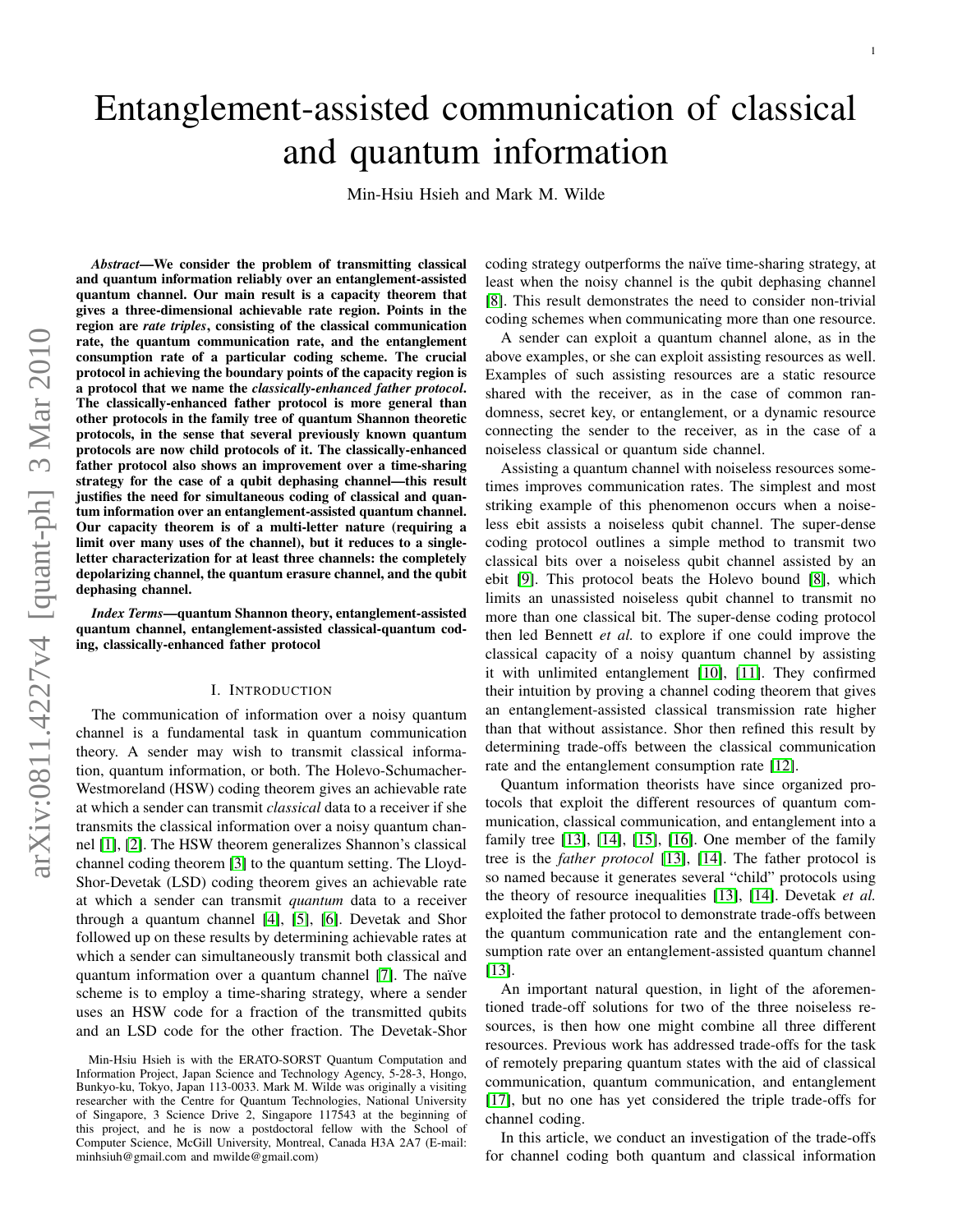over a quantum channel assisted by noiseless entanglement. We prove the entanglement-assisted classical and quantum capacity theorem, that gives achievable rates for this task. We extend the family tree of quantum Shannon theory by developing the *classically-enhanced father protocol*. [1](#page-2-0) This protocol is more general than any of the existing protocols in the tree and achieves rates in the three-dimensional capacity region. We dub this protocol the "classically-enhanced father protocol" because it is an extension of the father protocol, and it generates five child protocols in the sense of Refs. [\[13\]](#page-23-6), [\[14\]](#page-23-7). Two of its child protocols are classically-enhanced quantum communication [\[7\]](#page-23-0) and entanglement-assisted classical communication [\[10\]](#page-23-3), [\[11\]](#page-23-4), [\[12\]](#page-23-5) (we detail the others in Section [VI-F\)](#page-13-0). We also demonstrate that isometric encodings are sufficient for achieving our rate formulas, resolving an open problem from Ref. [\[14\]](#page-23-7).

A benefit of the classically-enhanced father protocol is that it inspires the design of classically-enhanced entanglementassisted quantum error-correcting codes [\[19\]](#page-23-11), [\[20\]](#page-23-12). We give evidence in Section [VIII-B](#page-19-0) that it is possible to reach the achievable rates without encoding classical information into the entanglement shared between the sender and receiver.

We structure this article as follows. In the next section, we give some definitions and establish notation used in the remainder of the article. Section [III](#page-3-0) provides a description of a general protocol for communication of classical and quantum information with the assistance of entanglement. We then state the main capacity theorem, Theorem [1,](#page-4-0) in Section [IV](#page-4-1) and show how the classical capacity theorem [\[1\]](#page-22-0), [\[2\]](#page-22-1), the quantum capacity theorem [\[4\]](#page-22-3), [\[5\]](#page-22-4), [\[6\]](#page-22-5), the classically-enhanced quantum capacity region [\[7\]](#page-23-0), the father capacity region [\[14\]](#page-23-7), and the entanglement-assisted classical capacity region [\[12\]](#page-23-5) are all special cases of the entanglement-assisted classical and quantum capacity region. We prove the converse of Theorem [1](#page-4-0) in Section [V](#page-7-0) and prove the direct-coding part of Theorem [1](#page-4-0) in Section [VI.](#page-9-0) Section [VI-F](#page-13-0) discusses the child protocols that the classically-enhanced father protocol generates. We then give three example channels, the completely depolarizing channel, the quantum erasure channel, and the qubit dephasing channel, that admit a single-letter solution for the capacity region (meaning that we have a complete understanding of the capacity region for these channels). We also show that the classically-enhanced father protocol gives an improvement over a time-sharing strategy when the noisy channel is the qubit dephasing channel. We end by summarizing our results and by posing several open questions.

#### II. DEFINITIONS AND NOTATION

The ensemble  $\{p(x), \psi_x^{ABE}\}_{x \in \mathcal{X}}$ , where each state  $\psi_x^{ABE}$  is a pure tripartite state, is essential in the ensuing analysis of this article. The *coherent information*  $I(A \rangle B)_{\psi_x}$  of each state  $\psi_x^{ABE}$  in the ensemble is as follows:

$$
I(A\rangle B)_{\psi_x} \equiv H(B)_{\psi_x} - H(AB)_{\psi_x},
$$

where  $H(B)_{\psi_{x}}$  is the von Neumann entropy of the reduction of the state  $\psi_x^{\overline{A}BE}$  to the system B with a similar definition for  $H(AB)_{\psi_x}$ . The *quantum mutual information*  $I(A;B)_{\psi_x}$ of each state  $\psi_x^{ABE}$  is as follows:

$$
I(A;B)_{\psi_x} \equiv H(A)_{\psi_x} + I(A \rangle B)_{\psi_x}.
$$

We can classically correlate states in some system  $X$  with each state  $\psi_x^{ABE}$  to produce an augmented ensemble

$$
\left\{p\left(x\right),\left|x\right\rangle \left\langle x\right|^{X}\otimes\psi_{x}^{ABE}\right\} _{x\in\mathcal{X}},
$$

where the set  $\{|x\rangle\}_{x \in \mathcal{X}}$  is some preferred orthonormal basis for the auxiliary system  $X$ . The expected density operator of this augmented ensemble is the following classical-quantum state:

$$
\sigma^{XABE} \equiv \sum_{x \in \mathcal{X}} p(x) \left|x\right\rangle\left\langle x\right|^X \otimes \psi_x^{ABE}.
$$

The *Holevo information* of the classical variable X with the quantum system B is  $I(X;B)_{\sigma}$ . For the special case of a classical system  $X$ , taking the expectation of the above entropic quantities with respect to the density  $p(x)$  gives the respective conditional entropy  $H(A|X)_{\sigma}$ , conditional coherent information  $I(A\rangle B|X)_{\sigma}$ , and conditional mutual information  $I(A;B|X)_{\sigma}$ :

$$
H(A|X)_{\sigma} \equiv \sum_{x \in \mathcal{X}} p(x) H(A)_{\psi_x},
$$
  

$$
I(A \rangle B|X)_{\sigma} \equiv \sum_{x \in \mathcal{X}} p(x) I(A \rangle B)_{\psi_x},
$$
  

$$
I(A;B|X)_{\sigma} \equiv \sum_{x \in \mathcal{X}} p(x) I(A;B)_{\psi_x}.
$$

One can easily prove that  $I(A \rangle B | X)_{\sigma} = I(A \rangle B X)_{\sigma}$ . We use the notation  $I(A\rangle BX)_{\sigma}$  for conditional coherent information in what follows. The above definitions lead to the following useful identities:

<span id="page-2-2"></span><span id="page-2-1"></span>
$$
H(A|X)_{\sigma} = \frac{1}{2}I(A;B|X)_{\sigma} + \frac{1}{2}I(A;E|X)_{\sigma}, \quad (1)
$$

$$
I(A\rangle BX)_{\sigma} = \frac{1}{2}I(A;B|X)_{\sigma} - \frac{1}{2}I(A;E|X)_{\sigma}.
$$
 (2)

Proving the above identities is a simple matter of noting that the von Neumann entropy is equal for the reduced systems of a pure bipartite state. Adding the above identities gives the following one:

$$
H(A|X)_{\sigma} + I(A\rangle BX)_{\sigma} = I(A;B|X)_{\sigma}.
$$
 (3)

The chain rule for quantum mutual information proves to be useful as well:

<span id="page-2-3"></span>
$$
I(AX;B)_{\sigma} = I(A;B|X)_{\sigma} + I(X;B)_{\sigma}.
$$
 (4)

All of the above information quantities possess operational interpretations in the theorems in this article.

A noisy quantum channel  $\mathcal{N}^{A' \rightarrow B}$  acts as a completelypositive trace-preserving (CPTP) map. It takes a quantum system  $A'$  as an input and produces a noisy output quantum system B.

A *conditional quantum encoder*  $\mathcal{E}^{MA\rightarrow B}$ , or *conditional quantum channel* [\[21\]](#page-23-14), is a collection  $\{ \mathcal{E}_m^{A \to B} \}_{m}$  of CPTP

<span id="page-2-0"></span><sup>&</sup>lt;sup>1</sup>As a side note, we mention that former articles discuss the possibility of this protocol but never fully developed it [\[18\]](#page-23-13), [\[14\]](#page-23-7). In addition, the current authors have both constructed "classically-enhanced father" error-correcting coding schemes for block codes [\[19\]](#page-23-11) and for convolutional codes [\[20\]](#page-23-12).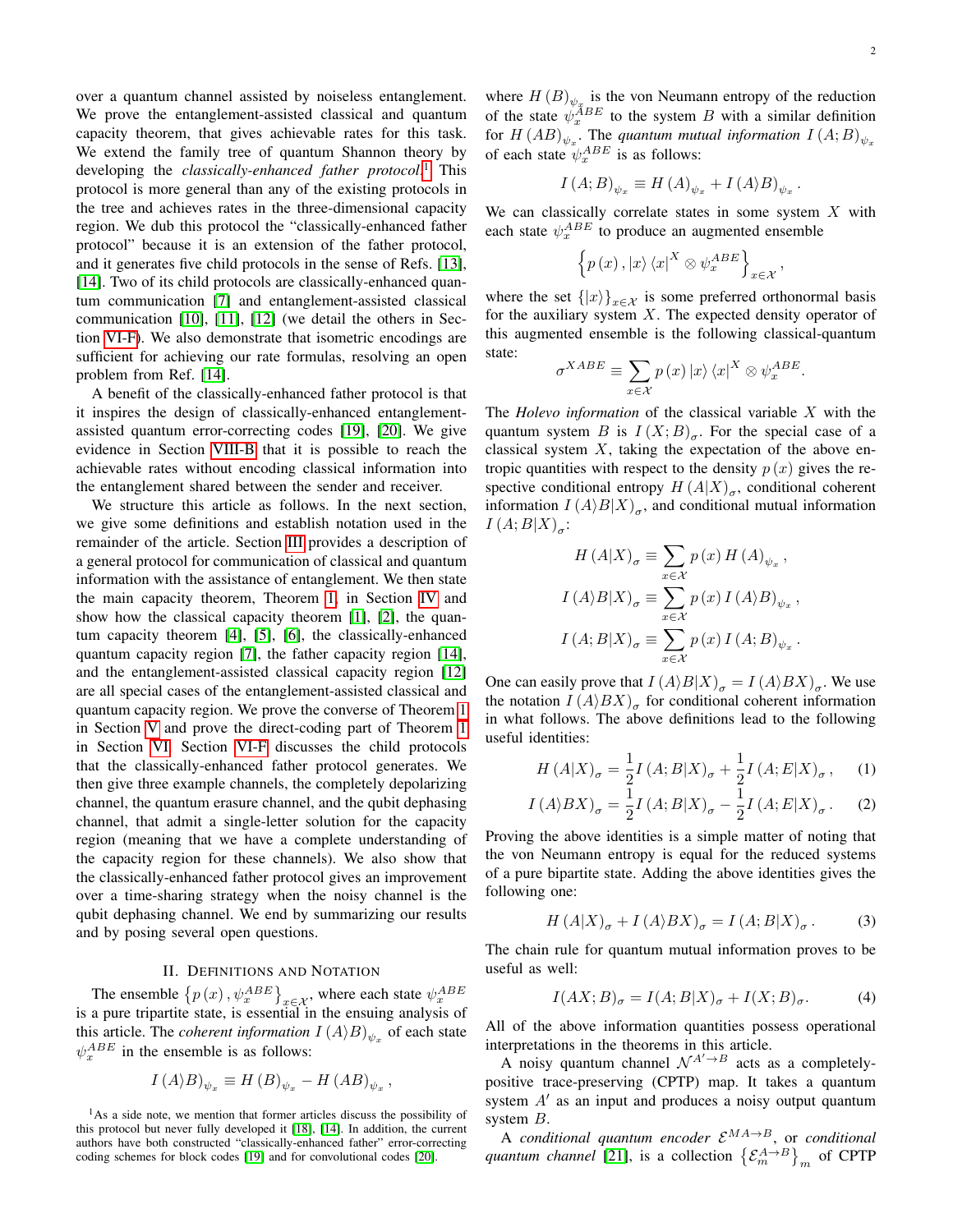3

maps. Its inputs are a classical system  $M$  and a quantum system A and its output is a quantum system B. A classicalquantum state  $\rho^{MA}$ , where

$$
\rho^{MA} \equiv \sum_{m} p(m) \left| m \right\rangle \left\langle m \right|^{M} \otimes \rho_{m}^{A},
$$

can act as an input to the conditional quantum encoder  $\mathcal{E}^{MA\rightarrow B}$ . The action of the conditional quantum encoder  $\mathcal{E}^{MA\rightarrow B}$  on the classical-quantum state  $\rho^{MA}$  is as follows:

$$
\mathcal{E}^{MA \to B} (\rho^{MA})
$$
  
=  $\text{Tr}_M \left\{ \sum_m p(m) |m\rangle \langle m|^M \otimes \mathcal{E}_m^{A \to B} (\rho_m^A) \right\}.$ 

It is actually possible to write *any* quantum channel as a conditional quantum encoder when its input is a classicalquantum state [\[21\]](#page-23-14). In this article, a conditional quantum encoder functions as the sender Alice's encoder of classical and quantum information.

A *quantum instrument*  $D^{A\to BM}$  is a CPTP map whose input is a quantum system  $A$  and whose outputs are a quantum system  $B$  and a classical system  $M$  [\[14\]](#page-23-7), [\[21\]](#page-23-14). A collection  $\left\{\mathcal{D}_{m}^{A\rightarrow B}\right\}_{m}$  of completely-positive trace-reducing maps specifies the instrument  $\mathcal{D}^{A\to BM}$ . The action of the instrument  $\mathcal{D}^{A\to BM}$  on an arbitrary input state  $\rho$  is as follows:

<span id="page-3-2"></span>
$$
\mathcal{D}^{A \to BM} \left( \rho^A \right) = \sum_m \mathcal{D}_m^{A \to B} \left( \rho^A \right) \otimes \left| m \right> \left< m \right|^M. \tag{5}
$$

Tracing out the classical register  $M$  gives the induced quantum operation  $\mathcal{D}^{A\rightarrow B}$  where

$$
\mathcal{D}^{A \to B} \left( \rho^A \right) \equiv \sum_m \mathcal{D}_m^{A \to B} \left( \rho^A \right).
$$

This sum map is trace preserving:

$$
\mathrm{Tr}\left\{ \sum_m \mathcal{D}_m^{A\to B}\left(\rho^A\right)\right\} = 1.
$$

We can think of the following quantity

$$
p(m|\rho^{A}) \equiv \text{Tr} \left\{ \mathcal{D}_{m}^{A \to B} (\rho^{A}) \right\},\
$$

as a conditional probability  $p(m|\rho^A)$  of receiving the classical message m when the state  $\rho^A$  is input. In this article, a quantum instrument functions as Bob's decoder of classical and quantum information.

We abbreviate a *capacity region* by the noiseless resources involved: classical communication (C), quantum communication (Q), or entanglement (E), but we abbreviate a *protocol* with a different name corresponding either to its inventors or an appropriate acronym. For example, we speak of the C, Q, or CE capacity theorems for classical communication, quantum communication, and entanglement-assisted classical communication, respectively, but the corresponding protocols are Holevo-Schumacher-Westmoreland coding (HSW), Lloyd-Shor-Devetak coding (LSD), and entanglement-assisted classical coding (EAC).

We note some other points before beginning. The trace norm  $||A||_1$  of an operator A is as follows:

$$
||A||_1 \equiv \text{Tr}\left\{\sqrt{A^\dagger A}\right\}.
$$

The maximally entangled state on system  $T_A$  and  $T_B$  is  $\Phi^{T_A T_B}$ . The omission of a superscript implies a reduced state, e.g., the state  $\Phi^{T_A}$  is the reduced state of  $\Phi^{T_A T_B}$  on  $T_A$ . Yard's thesis [\[21\]](#page-23-14) provides a good introduction to quantum Shannon theory, and we point the reader there for properties such as strong subadditivity [\[22\]](#page-23-15) and the quantum data processing inequality [\[23\]](#page-23-16).

## <span id="page-3-0"></span>III. A GENERAL PROTOCOL FOR ENTANGLEMENT-ASSISTED COMMUNICATION OF CLASSICAL AND QUANTUM INFORMATION

We begin by defining a general protocol for entanglementassisted communication of classical and quantum information (EACQ) for a noisy quantum channel connecting a sender Alice to a receiver Bob. Alice would like to communicate two items to Bob:

- 1) An arbitrary quantum state  $\rho^{A_1}$  in a system  $A_1$  with dimension  $2^{nQ}$ .
- 2) One of  $2^{nC}$  classical messages.

Alice and Bob also share entanglement in the form of a maximally entangled state  $\Phi^{T_A T_B}$  prior to communication. Alice possesses the system  $T_A$ , Bob possesses the system  $T_B$ , and the dimension of each system is  $2^{nE}$ . We can think of this state as possessing  $nE$  ebits of entanglement because it is equivalent by local isometries to  $nE$  "gold standard" ebits in the state  $|\Phi^{+}\rangle^{AB} \equiv (|00\rangle^{AB} + |11\rangle^{AB})/\sqrt{2}$ . Alice performs a conditional quantum encoder  $\mathcal{E}^{MA_1T_A \rightarrow A'^n}$  that encodes both her quantum systems  $A_1$  and  $T_A$  and the classical message in system M. The encoding operation  $\mathcal{E}^{MA_1T_A\rightarrow A'^n}$  prepares a system  $A'^n$  for input to a noisy quantum channel  $N^{A'^n \to B^n}$ . The channel  $N^{A'^n \rightarrow B^n}$  represents n independent uses of the noisy quantum channel  $\mathcal{N}^{A' \rightarrow B}$ :

$$
\mathcal{N}^{A^{\prime n}\rightarrow B^n}\equiv\left(\mathcal{N}^{A^\prime\rightarrow B}\right)^{\otimes n}.
$$

She then sends her state through the quantum channel  $\mathcal{N}^{A^{\prime n} \rightarrow B^n}$ . Bob receives the system  $B^n$  and performs a decoding instrument  $\mathcal{D}^{B^{n}T_{B}\to B_{1}B_{E}\hat{M}}$  on the channel output  $B<sup>n</sup>$  and his half of the entanglement  $T<sub>B</sub>$ . The instrument  $\mathcal{D}^{B^{n}T_{B}\rightarrow B_{1}B_{E}\hat{M}}$  produces a system  $B_{1}$  with the quantum information that Alice sent, a classical register  $\hat{M}$  containing Alice's classical message, and another system  $B_E$  that does not contain any useful information. Bob should be able to identify the classical message with high probability and recover the state  $\rho^{A_1}$  with high fidelity. Figure [1](#page-4-2) provides a detailed illustration of this protocol.

It is useful to consider the isometric extension  $U_N^{A' \to BE}$ of the channel  $\mathcal{N}^{A' \to B}$  where Alice controls the channel input system  $A'$ , Bob has access to the channel output system B, and the environment Eve has access to the system  $E^2$  $E^2$ . For an independent and identically distributed (IID) channel  $\mathcal{N}^{A^{\prime n} \rightarrow B^n}$  as defined above, we write its isometric extension as  $U_N^{A^{\prime n} \rightarrow B^n E^n}$ . Also, it is useful to think of Alice's quantum system  $\rho^{A_1}$  as a restriction of some pure state  $\varphi^{\hat{R}A_1}$  where Alice does not have access to the purification system  $\hat{R}$ .

<span id="page-3-1"></span><sup>2</sup>It should be clear from context when  $E$  refers to Eve's system or when it refers to the entanglement consumption rate.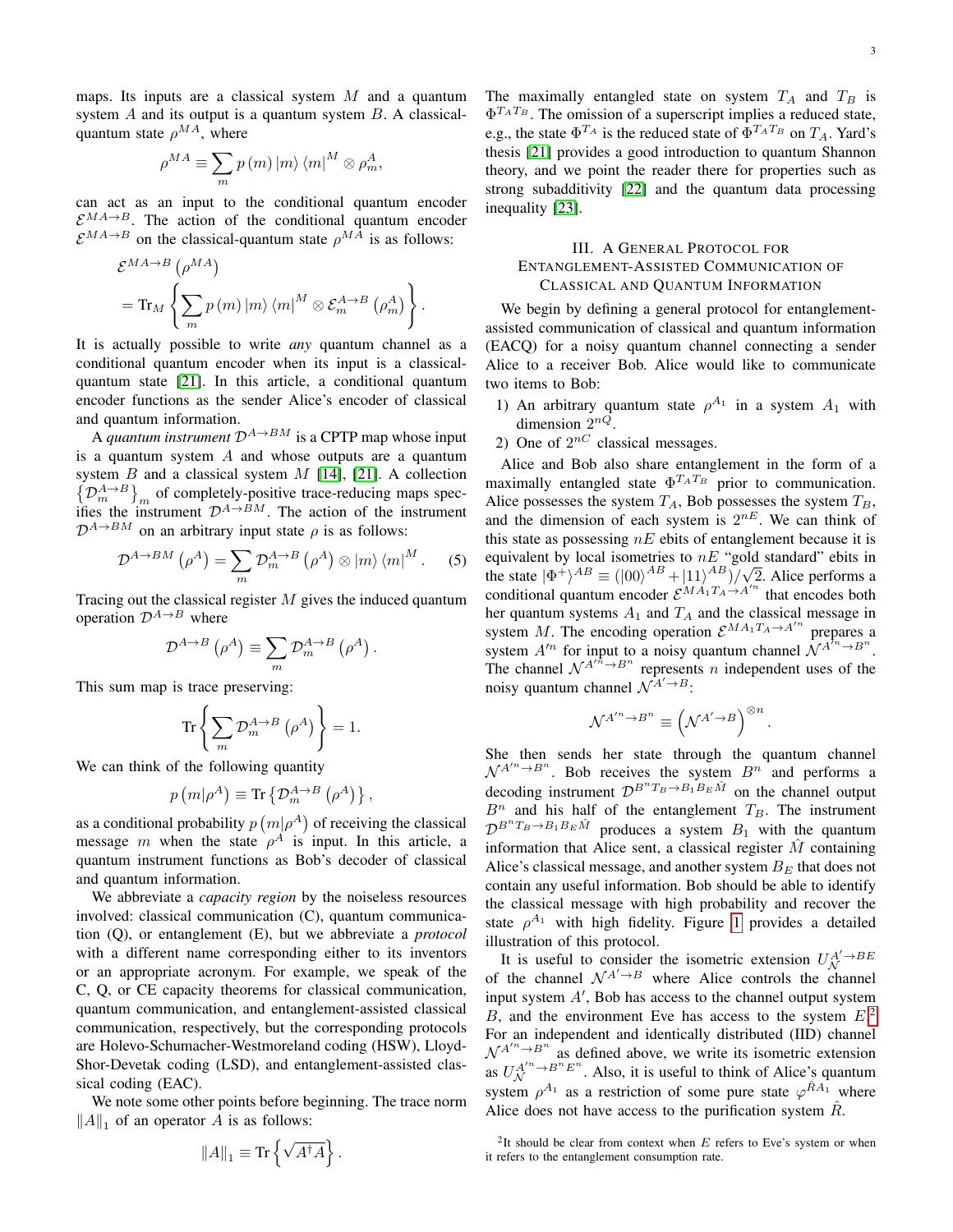

<span id="page-4-2"></span>Fig. 1. (Color online) The above figure depicts a general EACQ protocol. A sender Alice would like to communicate the quantum information in system  $A_1$  and the classical information in system  $M$ . Her system  $T_A$  represents shared maximal entanglement with the receiver's system  $T_B$ . Alice encodes her information and uses the noisy channel a large number of times. The environment Eve obtains part of the output and the receiver Bob obtains the other part. Bob combines his received systems with his half of the entanglement and performs a decoding operation to recover both the classical and quantum information.

We formalize the EACQ quantum information processing task as follows. Define an  $(n, C, Q, E, \epsilon)$  EACQ code by

• Alice's conditional quantum encoder  $\mathcal{E}^{MA_1T_A \rightarrow A'^n}$  with encoding maps  $\{\mathcal{E}_m^{A_1 T_A \rightarrow A'^n}\}_{m \in [2^{nC}]}$ . This encoder encodes both her quantum information and classical information. Define the following states for each classical message m:

$$
\omega_m^{\hat{R}A^{\prime n}T_B} \equiv \mathcal{E}_m^{A_1T_A \to A^{\prime n}} (\varphi^{\hat{R}A_1} \otimes \Phi^{T_A T_B}), \qquad (6)
$$

where the dimension of system  $A_1$  is  $2^{nQ}$  and the dimension of system  $T_A$  is  $2^{nE}$ . The density operator that includes the classical register  $M$  and averages over all classical messages is as follows:

$$
\omega^{M\hat{R}A^{\prime n}T_B} \equiv \frac{1}{|M|} \sum_m |m\rangle \langle m|^M \otimes \omega_m^{\hat{R}A^{\prime n}T_B}, \quad (7)
$$

where  $|M|$  is the size of the classical register M. The output of the channel given that Alice sent classical message  $m$  is then as follows:

$$
\omega_m^{\hat{R}B^n E^n T_B} \equiv U_{\mathcal{N}}^{A^{\prime n} \rightarrow B^n E^n} \left( \omega_m^{\hat{R}A^{\prime n} T_B} \right).
$$

The average output of the channel is as follows:

$$
\omega^{M\hat{R}B^{n}E^{n}T_{B}} \equiv U_{\mathcal{N}}^{A^{\prime n} \to B^{n}E^{n}} \left(\omega^{M\hat{R}A^{\prime n}T_{B}}\right). \tag{8}
$$

• Bob's decoding instrument  $\mathcal{D}^{B^{n}T_{B}\to B_{1}B_{E}\hat{M}}$ , whose action is defined in [\(5\)](#page-3-2), is a collection of completelypositive trace-reducing maps  $\{\mathcal{D}_m^{B^n T_B \to B_1 B_E}\}_{m \in [2^{nC}]}$ . The decoding instrument decodes both the quantum information and classical information that Alice sends. The density operator corresponding to Bob's output state is as follows:

$$
\omega^{M\hat{R}B_1B_E\hat{M}E^n} \equiv \mathcal{D}^{B^nT_B \to B_1B_E\hat{M}} \left( \omega^{M\hat{R}B^n E^n T_B} \right).
$$

The classical probability of successful transmission of message  $m$  is as follows:

$$
\Pr\{\hat{M}=m \mid M=m\} = \text{Tr}\{(\mathcal{D}_m^{B^n T_B \rightarrow B_1 B_E})(\omega_m^{\hat{R}B^n E^n T_B})\},
$$

where  $\hat{M}$  denotes the random variable corresponding to Bob's received classical message. The final state on the reference system  $\hat{R}$  and Bob's quantum system  $B_1$  is  $\Upsilon^{RB_1}$  where

$$
\Upsilon^{\hat{R}B_1} \equiv \text{Tr}_{\hat{M}B_E E^n} \{ \mathcal{D}^{B^n T_B \to B_1 B_E \hat{M}} (\omega_m^{\hat{R}B^n E^n T_B}) \}.
$$

For the  $(n, C, Q, E, \epsilon)$  EACQ code to be " $\epsilon$ -good," the following two conditions should hold for all classical messages  $m \in [2^{nC}]$ :

1) Bob decodes any of the classical messages  $m$  with high probability

<span id="page-4-9"></span>
$$
\Pr\{\hat{M} = m \mid M = m\} \ge 1 - \epsilon,\tag{9}
$$

2) The state  $\Upsilon^{RB_1}$  should be  $\epsilon$ -close to the ideal state  $\varphi^{\hat{R}B_1} \equiv \mathrm{id}^{A_1 \to B_1}(\varphi^{\hat{R}A_1})$ :

<span id="page-4-8"></span>
$$
\left\| \Upsilon^{\hat{R}B_1} - \varphi^{\hat{R}B_1} \right\|_1 \le \epsilon, \tag{10}
$$

so that Bob recovers the quantum information in system  $A_1$  with high fidelity.

A rate triple  $(C, Q, E)$  is *achievable* if there exists an  $(n, C - \delta, Q - \delta, E + \delta, \epsilon)$  EACQ code for any  $\epsilon, \delta > 0$ and sufficiently large n. The capacity region  $C(\mathcal{N})$  is a three-dimensional region containing all achievable rate triples  $(C, Q, E).$ 

## <span id="page-4-1"></span>IV. THE ENTANGLEMENT-ASSISTED CLASSICAL AND QUANTUM CAPACITY THEOREM

We now state our main theorem: the entanglement-assisted classical and quantum capacity (CQE) theorem that involves all three noiseless resources.

<span id="page-4-0"></span>*Theorem 1:* The capacity region  $C_{COE}(\mathcal{N})$  of an entanglement-assisted quantum channel  $\mathcal N$  for simultaneously transmitting both quantum information and classical transmitting both quantum information and information is equal to the following expression:

<span id="page-4-6"></span>
$$
\mathcal{C}_{\text{CQE}}(\mathcal{N}) = \overline{\bigcup_{k=1}^{\infty} \frac{1}{k} \mathcal{C}_{\text{CQE}}^{(1)}(\mathcal{N}^{\otimes k})},\tag{11}
$$

where the overbar indicates the closure of a set. The "oneshot" region  $C_{CQE}^{(1)}(\mathcal{N})$  is the union of the regions  $C_{CQE,\sigma}^{(1)}(\mathcal{N})$ :

$$
\mathcal{C}_{\mathrm{CQE}}^{(1)}(\mathcal{N}) \equiv \bigcup_{\sigma} \mathcal{C}_{\mathrm{CQE},\sigma}^{(1)}(\mathcal{N}),
$$

where  $C^{(1)}_{\text{CQE},\sigma}(\mathcal{N})$  is the set of all  $C, Q, E \geq 0$ , such that

$$
C + 2Q \le I(AX; B)_{\sigma},\tag{12}
$$

<span id="page-4-7"></span><span id="page-4-4"></span><span id="page-4-3"></span>
$$
Q \le I(A\rangle BX)_{\sigma} + E,\tag{13}
$$

$$
C + Q \le I(X; B)_{\sigma} + I(A \rangle BX)_{\sigma} + E. \tag{14}
$$

The above entropic quantities are with respect to a "one-shot" quantum state  $\sigma^{XABE}$  where

<span id="page-4-5"></span>
$$
\sigma^{XABE} \equiv \sum_{x} p(x) \left| x \right\rangle \left\langle x \right|^{X} \otimes U_{\mathcal{N}}^{A^{\prime} \to BE}(\phi_{x}^{AA^{\prime}}), \qquad (15)
$$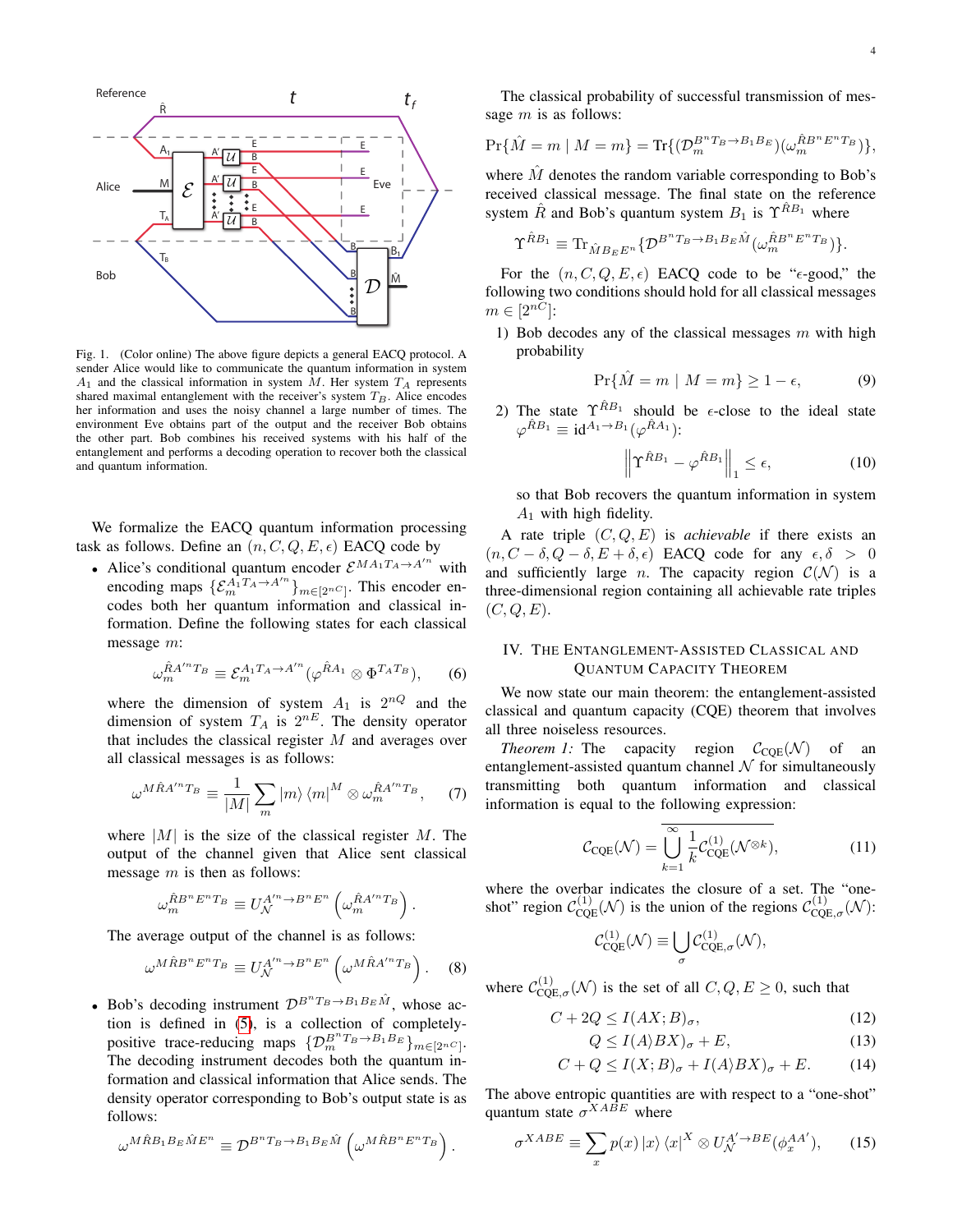

<span id="page-5-1"></span>Fig. 2. (Color online) An example of the one-shot, one-state achievable region  $C_{\text{CQE},\sigma}^{(1)}(\mathcal{N})$  corresponding to a state  $\sigma^{XABE}$  that arises from a qubit dephasing channel with dephasing parameter  $p = 0.2$ . The state input to the channel  $N$  is  $\sigma^{XAA'}$ , defined in [\(16\)](#page-5-0). The plot features seven achievable corner points of the one-shot, one-state region. We can achieve the convex hull of these eight points by time-sharing any two different coding strategies. We can also achieve any point above an achievable point by consuming more entanglement than necessary. The seven achievable points correspond to the father protocol (EAQ) [\[13\]](#page-23-6), [\[14\]](#page-23-7), the Devetak-Shor protocol for classically-enhanced quantum communication (CEQ) [\[7\]](#page-23-0), Shor's protocol for entanglement-assisted classical communication with limited entanglement (EAC) [\[12\]](#page-23-5), quantum communication (LSD) [\[4\]](#page-22-3), [\[5\]](#page-22-4), [\[6\]](#page-22-5), combining CEF with entanglement distribution and super-dense coding (CEF-SD-ED) as detailed in Section [VI-F,](#page-13-0) the classically-enhanced father protocol (CEF) outlined in Section [VI,](#page-9-0) and combining the classically-enhanced father protocol with teleportation [\[24\]](#page-23-17) (CEF-TP). Observe that we can obtain EAC by combining CEF with super-dense coding as detailed in Section [VI-F,](#page-13-0) so that the points CEQ, CEF, EAC, and CEF-SD-ED all lie in plane III. Observe that we can obtain CEQ from CEF by entanglement distribution and we can obtain LSD from EAQ and EAQ from CEF-TP, both by entanglement distribution. Thus, the points CEF, CEQ, LSD, EAQ, and CEF-TP all lie in plane II. Finally, observe that we can obtain all corner points by combining CEF with the unit protocols in [\(61-](#page-13-1)[63\)](#page-13-2). This one-shot, one-state  $\sigma^{XABE}$  is tight. The bounds in [\(12](#page-4-3)[-14\)](#page-4-4) uniquely specify th taking the union over all states  $\sigma$  of the one-shot, one-state regions  $\mathcal{C}^{(1)}_{\sigma}(\mathcal{N})$  and taking the regularization, as outlined in Theorem [1.](#page-4-0) The above region is a translation of the unit resource capacity region to the classically-enhanced father protocol.

the states  $\phi_x^{AA'}$  are pure, and it is sufficient to consider  $|\mathcal{X}| \leq$  $\min\{|A'|, |B|\}^2 + 1$  by the method in Ref. [\[25\]](#page-23-18).

The capacity region in Theorem [1](#page-4-0) is a union of general polyhedra, each specified by [\(12-](#page-4-3)[14\)](#page-4-4), where the union is over all possible states of the form [\(15\)](#page-4-5) and a potentially infinite number of uses of the channel. Figure [2](#page-5-1) illustrates an example of the general polyhedron specified by [\(12](#page-4-3)[-14\)](#page-4-4), where the channel is the qubit dephasing channel<sup>[3](#page-5-2)</sup> with dephasing parameter  $p = 0.2$ , and the input state is

<span id="page-5-0"></span>
$$
\sigma^{XAA'} \equiv \frac{1}{2} (|0\rangle \langle 0|^X \otimes \phi_0^{AA'} + |1\rangle \langle 1|^X \otimes \phi_1^{AA'}), \quad (16)
$$

where

$$
|\phi_0\rangle^{AA'} \equiv \sqrt{1/4} |00\rangle^{AA'} + \sqrt{3/4} |11\rangle^{AA'},
$$
  

$$
|\phi_1\rangle^{AA'} \equiv \sqrt{3/4} |00\rangle^{AA'} + \sqrt{1/4} |11\rangle^{AA'}.
$$

state  $\sigma^{XABE}$ resulting from the channel is  $U_N^{A' \to BE}(\sigma^{XAA'})$  where  $U_N$  is an isometric extension of the qubit dephasing channel. The figure caption provides a

<span id="page-5-2"></span><sup>3</sup>The action of the qubit dephasing channel with dephasing parameter p on a density operator  $\rho$  is  $\rho \to (1 - p) \rho + pZ\rho Z$ .

detailed explanation of the one-shot, one-state region  $\mathcal{C}_{\text{CQ}}^{(1)}$  $CQE, \sigma$ (note that Figure [2](#page-5-1) displays the one-shot, one-state region and does not display the full capacity region).

The above capacity region has the simple interpretation. In Ref. [\[26\]](#page-23-19), we determined a unit resource capacity region. This unit resource region outlines what is achievable if one does not possess a noisy channel, but only possesses the three noiseless resources of classical communication, quantum communication, and entanglement. There, we found that the optimal strategy is to combine teleportation, super-dense coding, and entanglement distribution. Interestingly, the above set of inequalities demonstrates that the one-shot, one-state region is a translation of the unit resource capacity region to the classically-enhanced father protocol. Indeed, eliminating the entropic quantities from [\(12-](#page-4-3)[14\)](#page-4-4) reveals that the inequalities are the same as those that specify the unit resource capacity region.

Proving that Theorem [1](#page-4-0) holds consists of proving it in two steps, traditionally called the *direct coding theorem* and the *converse*. For our case, the *direct coding theorem* proves that the region corresponding to the right hand side of [\(11\)](#page-4-6) is an achievable rate region. It constructs an EACQ protocol whose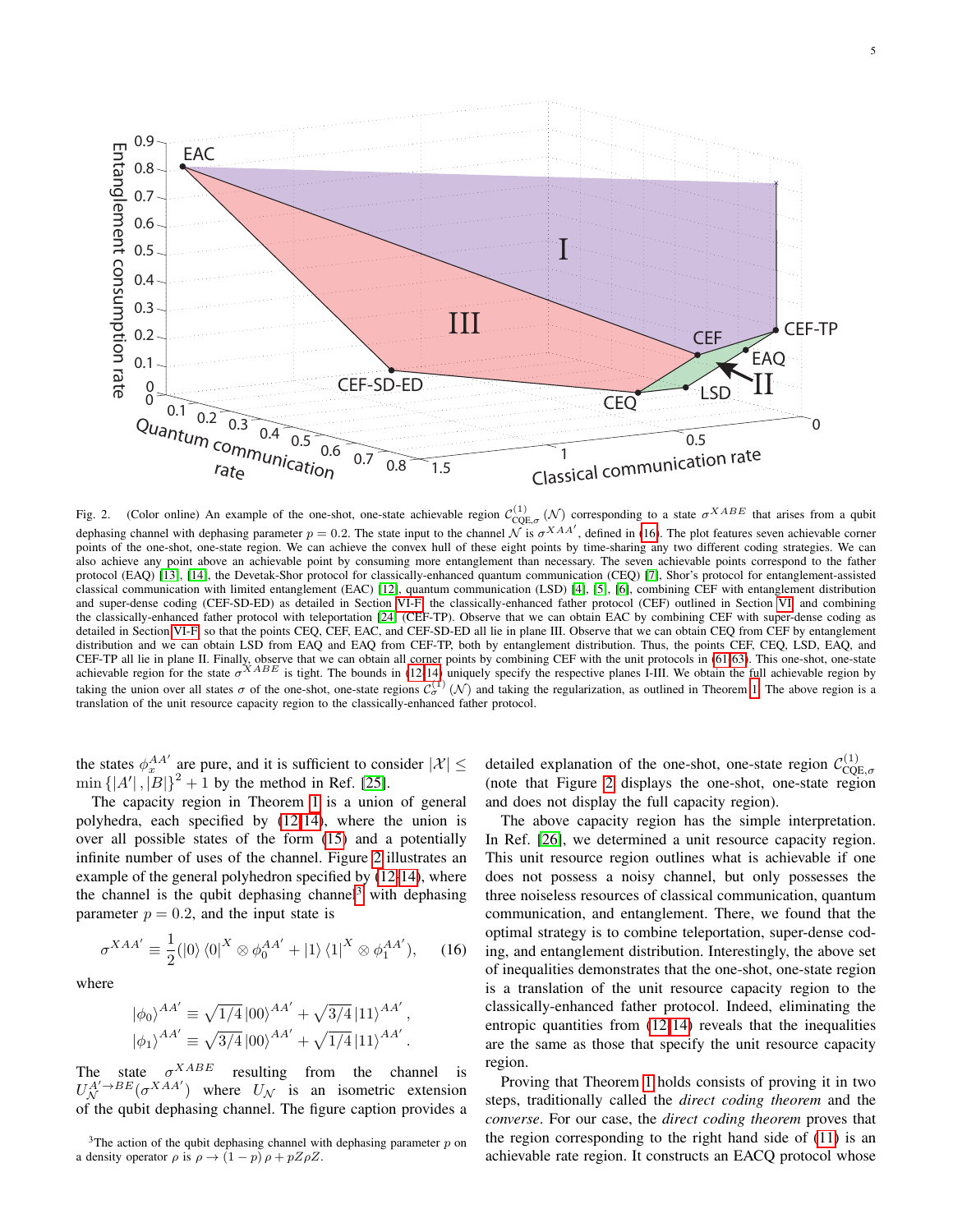rates are in the region of the right hand side of [\(11\)](#page-4-6) and shows that its fidelity of quantum communication is high and its probability of error of classical communication is small. The *converse* assumes that a good code with high fidelity and low probability of error exists and shows that the region on the right hand side of [\(11\)](#page-4-6) bounds the achievable rate region. We prove the converse in Section [V](#page-7-0) and the direct coding theorem in Section [VI.](#page-9-0)

#### *A. Special Cases of the Capacity Theorem*

We first consider five special cases of the above capacity theorem that arise when  $Q$  and  $E$  both vanish,  $C$  and  $E$  both vanish, or one of  $C$ ,  $Q$ , or  $E$  vanishes. The first two cases correspond respectively to the Holevo-Schumacher-Westmoreland coding theorem and the Lloyd-Shor-Devetak coding theorem. Each of the other special cases traces out a two-dimensional achievable rate region in the three-dimensional capacity region. The five coding scenarios are as follows:

- 1) Classical communication (C) when there is no entanglement assistance or quantum communication [\[1\]](#page-22-0), [\[2\]](#page-22-1). The achievable rate region lies on the  $(C, 0, 0)$  ray extending from the origin.
- 2) Quantum communication (Q) when there is no entanglement assistance or classical communication [\[4\]](#page-22-3), [\[5\]](#page-22-4), [\[6\]](#page-22-5). The achievable rate region lies on the  $(0, Q, 0)$  ray extending from the origin.
- 3) Entanglement-assisted quantum communication (QE) when there is no classical communication [\[13\]](#page-23-6), [\[14\]](#page-23-7). The achievable rate region lies in the  $(0, Q, E)$  quarter-plane of the three-dimensional region in [\(11\)](#page-4-6).
- 4) Classically-enhanced quantum communication (CQ) when there is no entanglement assistance [\[7\]](#page-23-0). The achievable rate region lies in the  $(C, Q, 0)$  quarter-plane of the three-dimensional region in [\(11\)](#page-4-6).
- 5) Entanglement-assisted classical communication (CE) when there is no quantum communication [\[12\]](#page-23-5). The achievable rate region lies in the  $(C, 0, E)$  quarter-plane of the three-dimensional region in [\(11\)](#page-4-6).

*1) Classical Capacity:* The following theorem gives the one-dimensional capacity region  $\mathcal{C}_{\mathcal{C}}(\mathcal{N})$  of a quantum channel  $\mathcal N$  for classical communication [\[1\]](#page-22-0), [\[2\]](#page-22-1).

*Theorem 2:* The classical capacity region  $C_{\text{C}}(\mathcal{N})$  is given by

$$
\mathcal{C}_{\mathcal{C}}(\mathcal{N}) = \overline{\bigcup_{k=1}^{\infty} \frac{1}{k} \mathcal{C}_{\mathcal{C}}^{(1)}(\mathcal{N}^{\otimes k})}.
$$
 (17)

The "one-shot" region  $C_{\text{C}}^{(1)}$  $\mathcal{C}^{(1)}(\mathcal{N})$  is the union of the regions  $\mathcal{C}_{C,\sigma}^{(1)}(\mathcal{N})$ , where  $\mathcal{C}_{C,\sigma}^{(1)}(\mathcal{N})$  is the set of all  $C \geq 0$ , such that

<span id="page-6-0"></span>
$$
C \le I(X;B)_{\sigma} + I(A\rangle BX)_{\sigma}.
$$
 (18)

The entropic quantity is with respect to the state  $\sigma^{XABE}$  in [\(15\)](#page-4-5).

The bound in [\(18\)](#page-6-0) is a special case of the bound in [\(14\)](#page-4-4) with  $Q = 0$  and  $E = 0$ . The above characterization of the classical capacity region may seem slightly different from the original HSW characterization, until we make a few observations.

First, we rewrite the coherent information  $I(A\rangle BX)_{\sigma}$  as  $H(B|X)_{\sigma} - H(E|X)_{\sigma}$ . Then  $I(X;B)_{\sigma} + I(A\rangle BX)_{\sigma} =$  $H(B)_{\sigma} - H(E|X)_{\sigma}$ . Next, pure states of the form  $|\varphi\rangle_x^{A'}$ x are sufficient to attain the classical capacity of a quantum channel [\[12\]](#page-23-5). We briefly recall this argument. An ensemble of the following form realizes the classical capacity of a quantum channel:

$$
\rho^{XA'} \equiv \sum_{x} p_X(x) \left| x \right\rangle \left\langle x \right|^{X} \otimes \rho_x^{A'}.
$$

This ensemble itself is a restriction of the ensemble in [\(15\)](#page-4-5) to the systems X and A'. Each mixed state  $\rho_x^{A'}$  admits a spectral decomposition of the form  $\rho_x^{A'} = \sum_y p_{Y|X} (y|x) \psi_{x,y}^{A'}$  where  $\psi_{x,y}^{A'}$  is a pure state. We can define an augmented classicalquantum state  $\theta^{XYA'}$  as follows:

$$
\theta^{XYA'} \equiv \sum_{x,y} p_{Y|X} (y|x) p_X(x) |x\rangle \langle x|^X \otimes |y\rangle \langle y|^Y \otimes \psi_{x,y}^{A'},
$$

so that  $Tr_Y\{\theta^{XYA'}\} = \rho^{XA'}$ . Sending the A' system of the states  $\rho^{XA'}$  and  $\theta^{XY}A'$  leads to the respective states  $\rho^{XB}$  and  $\theta^{XYB}$ . Then the following equality and inequality hold:

$$
I(X;B)_{\rho} = I(X;B)_{\theta}
$$
  
\n
$$
\leq I(XY;B)_{\theta},
$$

where the equality holds because  $Tr_Y\{\theta^{XYA'}\} = \rho^{XA'}$  and the inequality follows from quantum data processing. Redefining the classical variable as the joint random variable  $X, Y$ reveals that it is sufficient to consider pure state ensembles for the classical capacity. Returning to our main argument, then  $H(E|X)_{\sigma} = H(B|X)_{\sigma}$  so that  $I(X;B)_{\sigma} + I(A\rangle BX)_{\sigma} =$  $H(B)_{\sigma}-H(B|X)_{\sigma}=I(X;B)_{\sigma}$  for states of this form. Thus, the expression in [\(18\)](#page-6-0) can never exceed the classical capacity and finds its maximum exactly at the Holevo information.

*2) Quantum Capacity:* The following theorem gives the one-dimensional quantum capacity region  $C<sub>O</sub>(N)$  of a quantum channel  $\mathcal{N}$  [\[4\]](#page-22-3), [\[5\]](#page-22-4), [\[6\]](#page-22-5).

*Theorem 3:* The quantum capacity region  $C_0(\mathcal{N})$  is given by

$$
C_{\mathcal{Q}}(\mathcal{N}) = \overline{\bigcup_{k=1}^{\infty} \frac{1}{k} \mathcal{C}_{\mathcal{Q}}^{(1)}(\mathcal{N}^{\otimes k})}.
$$
 (19)

The "one-shot" region  $C_Q^{(1)}$  $Q^{(1)}(\mathcal{N})$  is the union of the regions  $\mathcal{C}_{Q,\sigma}^{(1)}(\mathcal{N})$ , where  $\mathcal{C}_{Q,\sigma}^{(1)}(\mathcal{N})$  is the set of all  $Q \geq 0$ , such that

<span id="page-6-1"></span>
$$
Q \le I(A\rangle BX)_{\sigma}.
$$
 (20)

The entropic quantity is with respect to the state  $\sigma^{XABE}$  in [\(15\)](#page-4-5) with the restriction that the density  $p(x)$  is degenerate.

The bound in [\(20\)](#page-6-1) is a special case of the bound in [\(13\)](#page-4-7) with  $E = 0$ . The other bounds in Theorem [1](#page-4-0) are looser than the bound in [\(13\)](#page-4-7) when  $C, E = 0$ .

*3) Entanglement-Assisted Quantum Capacity:* The following theorem gives the two-dimensional entanglement-assisted quantum capacity region  $C_{OE}(\mathcal{N})$  of a quantum channel  $\mathcal N$ [\[13\]](#page-23-6), [\[14\]](#page-23-7).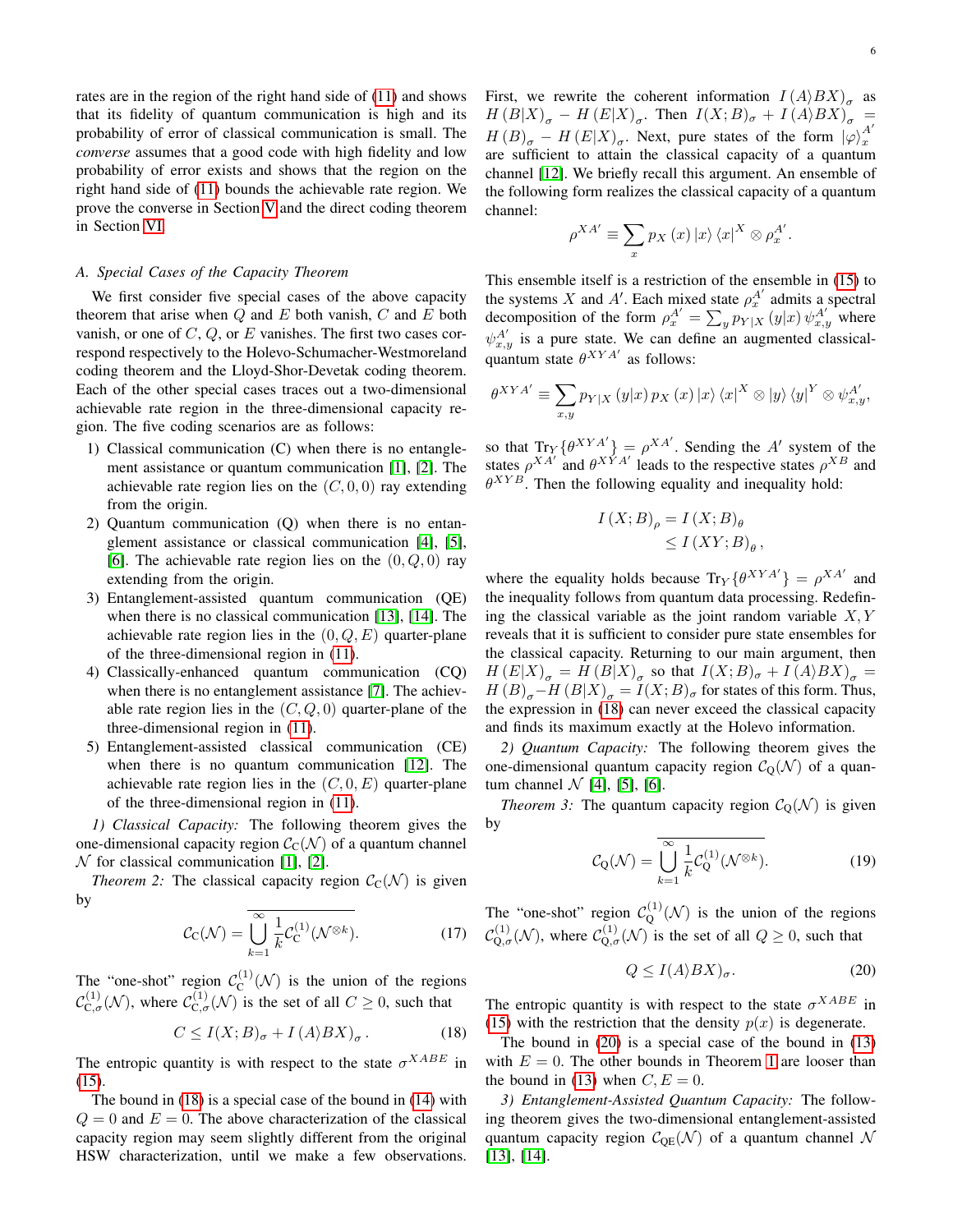*Theorem 4:* The entanglement-assisted quantum capacity region  $C_{OE}(\mathcal{N})$  is given by

$$
\mathcal{C}_{\text{QE}}(\mathcal{N}) = \overline{\bigcup_{k=1}^{\infty} \frac{1}{k} \mathcal{C}_{\text{QE}}^{(1)}(\mathcal{N}^{\otimes k})}.
$$
 (21)

The "one-shot" region  $C_{QE}^{(1)}(\mathcal{N})$  is the union of the regions  $\mathcal{C}^{(1)}_{\text{QE},\sigma}(\mathcal{N})$ , where  $\mathcal{C}^{(1)}_{\text{QE},\sigma}(\mathcal{N})$  is the set of all  $Q, E \geq 0$ , such that

$$
Q \le \frac{1}{2} I(AX; B)_{\sigma},\tag{22}
$$

$$
Q \le E + I(A \rangle BX)_{\sigma}.
$$
 (23)

The entropic quantities are with respect to the state  $\sigma^{XABE}$ in [\(15\)](#page-4-5) with the restriction that the density  $p(x)$  is degenerate.

The bounds in [\(22\)](#page-7-1) and [\(23\)](#page-7-2) are a special case of the respective bounds in [\(12\)](#page-4-3) and [\(13\)](#page-4-7) with  $C = 0$ . The other bounds in Theorem [1](#page-4-0) are looser than the bounds in [\(12\)](#page-4-3) and [\(13\)](#page-4-7) when  $C = 0$ . Observe that the region is a union of general pentagons (see the QE-plane in Figure [2](#page-5-1) for an example of one of these general pentagons in the union).

*4) Classically-Enhanced Quantum Capacity:* The following theorem gives the two-dimensional capacity region  $\mathcal{C}_{\text{CO}}(\mathcal{N})$  for classically-enhanced quantum communication through a quantum channel  $\mathcal{N}$  [\[7\]](#page-23-0).

*Theorem 5:* The classically-enhanced quantum capacity region  $C_{\text{CO}}(\mathcal{N})$  is given by

$$
\mathcal{C}_{\text{CQ}}(\mathcal{N}) = \overline{\bigcup_{k=1}^{\infty} \frac{1}{k} \mathcal{C}_{\text{CQ}}^{(1)}(\mathcal{N}^{\otimes k})}.
$$
 (24)

The "one-shot" region  $C_{\text{CQ}}^{(1)}(\mathcal{N})$  is the union of the regions  $\mathcal{C}^{(1)}_{\text{CQ},\sigma}(\mathcal{N})$ , where  $\mathcal{C}^{(1)}_{\text{CQ},\sigma}(\mathcal{N})$  is the set of all  $C, Q \geq 0$ , such that

$$
C + Q \le I(X;B)_{\sigma} + I(A\rangle BX)_{\sigma},\tag{25}
$$

$$
Q \le I(A\rangle BX)_{\sigma}.
$$
 (26)

The entropic quantities are with respect to the state  $\sigma^{XABE}$ in [\(15\)](#page-4-5).

The bounds in [\(25\)](#page-7-3) and [\(26\)](#page-7-4) are a special case of the respective bounds in [\(13\)](#page-4-7) and [\(14\)](#page-4-4) with  $E = 0$ . Observe that the region is a union of trapezoids (see the  $CQ$ -plane in Figure [2](#page-5-1) for an example of one of these rectangles in the union).

The above characterization is a slightly improved characterization of the Devetak-Shor region from Ref. [\[7\]](#page-23-0). Indeed, the one-shot, one-state region there was a union of rectangles given by the following set of inequalities:

$$
C \le I(X;B)_{\sigma},\tag{27}
$$

$$
Q \le I(A\rangle BX)_{\sigma}.
$$
 (28)

These rectangles are inside the trapezoids above. Though, our characterization in [\(25](#page-7-3)[-26\)](#page-7-4) is the same as theirs when we consider the union over all the one-shot, one-state regions.

## *5) Entanglement-assisted Classical Capacity with Limited Entanglement:*

*Theorem 6:* The entanglement-assisted classical capacity region  $C_{CE}(\mathcal{N})$  of a quantum channel  $\mathcal N$  is

$$
\mathcal{C}_{\text{CE}}(\mathcal{N}) = \overline{\bigcup_{k=1}^{\infty} \frac{1}{k} \mathcal{C}_{\text{CE}}^{(1)}(\mathcal{N}^{\otimes k})}.
$$
 (29)

<span id="page-7-1"></span>The "one-shot" region  $\mathcal{C}_{\text{CE}}^{(1)}(\mathcal{N})$  is the union of the regions  $\mathcal{C}_{\text{CE},\sigma}^{(1)}(\mathcal{N})$ , where  $\mathcal{C}_{\text{CE},\sigma}^{(1)}(\mathcal{N})$  is the set of all  $C, E \geq 0$ , such that

<span id="page-7-6"></span><span id="page-7-5"></span>
$$
C \le I(AX; B)_{\sigma},\tag{30}
$$

$$
C \le I(X;B)_{\sigma} + I(A\rangle BX)_{\sigma} + E. \tag{31}
$$

<span id="page-7-2"></span>where the entropic quantities are with respect to the state  $\sigma^{XABE}$  in [\(15\)](#page-4-5).

The bounds in [\(30\)](#page-7-5) and [\(31\)](#page-7-6) are a special case of the respective bounds in [\(12\)](#page-4-3) and [\(14\)](#page-4-4) with  $Q = 0$ . Observe that the region is a union of general polyhedra (see the CE-plane in Figure [2](#page-5-1) for an example of one of these general polyhedra in the union).

The above characterization of the CE achievable region is again an improvement over the characterization in Refs. [\[11\]](#page-23-4), [\[12\]](#page-23-5), [\[14\]](#page-23-7). It specifies a union of general trapezoids. The region in Refs. [\[11\]](#page-23-4), [\[12\]](#page-23-5), [\[14\]](#page-23-7) was a union of general rectangles of the form:

$$
C \le I(AX;B)_{\sigma},\tag{32}
$$

$$
E \ge H(A|X)_{\sigma}.\tag{33}
$$

These general rectangles are inside the above general trapezoids (note that the bounds in  $(30-31)$  $(30-31)$  intersect at  $E =$  $H(A|X)_{\sigma}$ , but the regions coincide when we take the union over all the one-shot, one-state regions.

#### V. THE CONVERSE PROOF

<span id="page-7-4"></span><span id="page-7-3"></span><span id="page-7-0"></span>Our method for proving the converse of Theorem [1](#page-4-0) is to apply standard entropic bounds that are available in Ref. [\[8\]](#page-23-1). We first recall the Fannes inequality for continuity of entropy, the Alicki-Fannes inequality for continuity of coherent information, and another inequality of the Fannes class for continuity of quantum mutual information.

<span id="page-7-7"></span>*Theorem 7 (Fannes Inequality [\[27\]](#page-23-20)):* Suppose two states  $\rho^A$  and  $\sigma^A$  are close:

$$
\left\|\rho^A - \sigma^A\right\|_1 \le \epsilon.
$$

Then their respective entropies are close:

$$
|H(A)_{\rho} - H(A)_{\sigma}| \le \epsilon \log |A| + H_2(\epsilon). \tag{34}
$$

|A| is the dimension of the system A and  $H_2(\epsilon)$  is the binary entropy function that has the property  $\lim_{\epsilon \to 0} H_2(\epsilon) = 0$ .

<span id="page-7-8"></span>*Theorem 8 (Alicki-Fannes Inequality [\[28\]](#page-23-21)):* Suppose two states  $\rho^{AB}$  and  $\sigma^{AB}$  are close:

$$
\left\| \rho^{AB} - \sigma^{AB} \right\|_1 \le \epsilon.
$$

Then their respective coherent informations are close:

<span id="page-7-9"></span>
$$
|I(A\rangle B)_{\rho} - I(A\rangle B)_{\sigma}| \le 4\epsilon \log|A| + 2H_2(\epsilon). \tag{35}
$$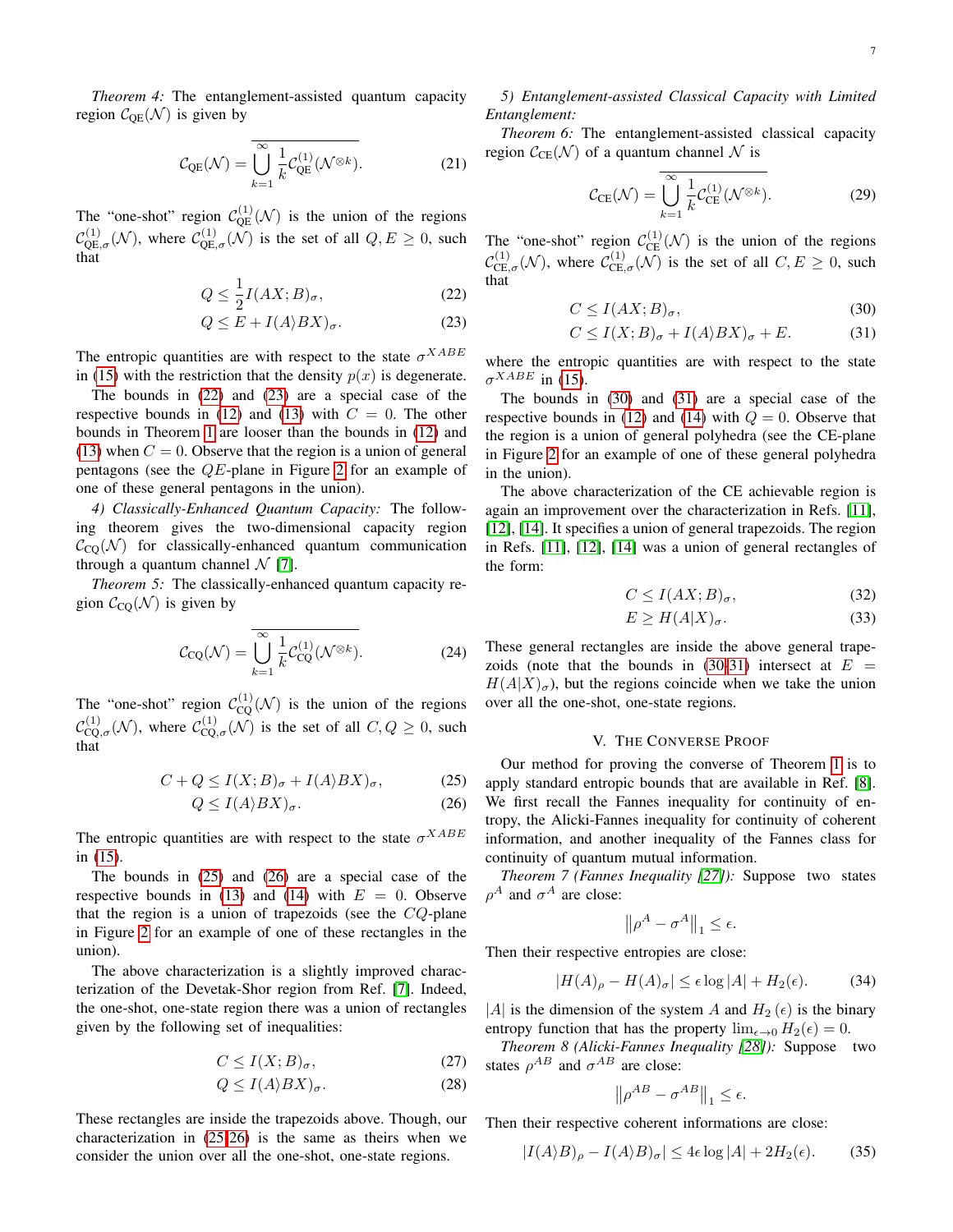*Corollary 1:* Suppose two states  $\rho^{AB}$  and  $\sigma^{AB}$  are close:

$$
\left\| \rho^{AB} - \sigma^{AB} \right\|_1 \le \epsilon.
$$

Then their respective quantum mutual informations are close:

$$
|I(A;B)_{\rho} - I(A;B)_{\sigma}| \le 5\epsilon \log |A| + 3H_2(\epsilon). \tag{36}
$$

*Proof:* The proof follows in two steps by applying Theorems [7](#page-7-7) and [8.](#page-7-8) First, monotonicity of the trace distance under the discarding of subsystems implies that  $\left\|\rho^A - \sigma^A\right\|_1 \leq \epsilon$ . Theorem [7](#page-7-7) then applies. The corollary then follows from the equality  $I(A;B) = H(A) + I(A \mid B)$  and the triangle inequality.

*Converse:* Section [III](#page-3-0) describes the most general EACQ protocol and this most general case is the one we consider in proving the converse. Suppose Alice shares the maximally entangled state  $\Phi^{\hat{R}A_1}$  with the reference system  $\hat{R}$  (the protocol should be able to transmit the entanglement in state  $\Phi^{\hat{R}A_1}$  with  $\epsilon$ -accuracy if it can approximately transmit the entanglement with system  $\hat{R}$  for any pure state on  $\hat{R}$  and  $A_1$ ). Alice also shares the maximally entangled state  $\Phi^{T_A T_B}$  with Bob. Alice combines her system  $A_1$  of the quantum state  $\Phi^{\hat{R}A_1}$  with her system  $T_A$  of the state  $\Phi^{T_A T_B}$  and the classical register M that contains her classical information. The most general encoding operation that she can perform on her three registers M,  $A_1$ , and  $T_A$  is a conditional quantum encoder  $\mathcal{E}^{\tilde{M}A_1 T_A \rightarrow A'^{n}}$ consisting of a collection  $\{\mathcal{E}_m^{A_1 T_A \rightarrow A'^n}\}_m$  of CPTP maps. For now, we assume this general form of the encoder but later show in Appendix [E](#page-22-6) that it is only necessary to consider a collection of isometries. Each element  $\mathcal{E}_m^{A_1 T_A \rightarrow A'^n}$  of the conditional quantum encoder produces the following state:

$$
\omega_m^{\hat{R}A^{\prime n}E^{\prime}T_B} \equiv U_{\mathcal{E}_m}^{A_1T_A \rightarrow A^{\prime n}E^{\prime}}(\Phi^{\hat{R}A_1} \otimes \Phi^{T_A T_B}),
$$

where we consider the isometric extension  $U_{\mathcal{E}_m}^{A_1 T_A \rightarrow A'^n E'}$  $\varepsilon_m^{A_1 T_A \to A^{++} E^{+}}$  of each element  $\mathcal{E}_m^{A_1 T_A \rightarrow A''}$ . The average density operator over all classical messages is then as follows:

$$
\frac{1}{|M|}\sum_m \ket{m}\bra{m}^M \otimes \omega_m^{\hat{R}A^{\prime n}E^{\prime}T_B}.
$$

Alice sends the  $A<sup>ln</sup>$  system through the noisy channel  $U_N^{A^{\prime n} \rightarrow B^n E^n}$ , producing the following state:

$$
\omega^{M\hat{R}B^{n}E^{n}E'T_{B}}\n\equiv\frac{1}{|M|}\sum_{m}|m\rangle\langle m|^{M}\otimes U_{\mathcal{N}}^{A'^{n}\to B^{n}E^{n}}(\omega_{m}^{\hat{R}A'^{n}E'T_{B}}).
$$
\n(37)

Define  $A = \hat{R}T_B$  so that the state in [\(37\)](#page-8-0) is a particular  $n^{\text{th}}$ extension of the state in [\(15\)](#page-4-5). The above state is the state at time  $t$  in Figure [1.](#page-4-2) Bob receives the above state and performs a decoding instrument  $\mathcal{D}^{B^{n}T_{B}\to B_{1}B_{E}\hat{M}}$ . The protocol ends at time  $t_f$ . Let  $(\omega')^{M\hat{R}B_1B_E\hat{M}E^nE'}$  be the state at time  $t_f$  after Bob processes  $\omega^{M\hat{R}B^{n}E^{n}E^{T}T_{B}}$  with the decoding instrument  $\mathcal{D}^{B^{n} \hat{T}_{B} \to B_{1} B_{E} \hat{M}}$ . Suppose that an  $(n, C - \delta, Q - \delta, E + \delta, \epsilon)$ EACQ protocol as given above exists. We prove that the following bounds apply to the elements of its rate triple  $(C - \delta, Q - \delta, E + \delta)$ :

$$
C + 2Q - \delta \le \frac{1}{n} I(AM; B^n)_{\omega},\tag{38}
$$

<span id="page-8-1"></span>
$$
Q - \delta \le \frac{1}{n} I(A \rangle B^n M)_{\omega} + E,\tag{39}
$$

$$
C + Q - \delta \le \frac{1}{n} \left( I(M; B^n)_{\omega} + I(A \rangle B^n M)_{\omega} \right) + E, \quad (40)
$$

for any  $\epsilon, \delta > 0$  and all sufficiently large n. In the ideal case, the identity quantum channel acts on system  $A_1$  to produce the maximally entangled state  $\Phi^{\hat{R}B_1}$ . So for our case, the following inequality

<span id="page-8-4"></span><span id="page-8-3"></span><span id="page-8-2"></span>
$$
\left\| \left( \omega' \right)^{\hat{R}B_1} - \Phi^{\hat{R}B_1} \right\|_1 \leq \epsilon \tag{41}
$$

holds because the protocol is  $\epsilon$ -good for quantum communication according to the criterion in [\(10\)](#page-4-8). Also, in the ideal case, the identity classical channel acts on system  $M$  to produce the maximally correlated state  $\overline{\Phi}^{M \hat{M}}$  where

$$
\overline{\Phi}^{M\hat{M}} \equiv \frac{1}{|M|} \sum_{m} |m\rangle\langle m|^M \otimes |m\rangle\langle m|^{\hat{M}}.
$$
 (42)

So for our case, the following inequality

<span id="page-8-5"></span>
$$
\left\| \left( \omega' \right)^{M \hat{M}} - \overline{\Phi}^{M \hat{M}} \right\|_{1} \le \epsilon \tag{43}
$$

holds because the protocol is  $\epsilon$ -good for classical communication according to the criterion in [\(9\)](#page-4-9). We first prove the upper bound in [\(38\)](#page-8-1) on the classical and quantum rates. Shor's version [\[12\]](#page-23-5) of the entanglement-assisted classical capacity theo-rem [\[10\]](#page-23-3), [\[11\]](#page-23-4) states that the rate  $I(AM; B<sup>n</sup>)/n$  is achievable and serves as a multi-letter upper bound. This bound implies that the unlimited entanglement-assisted quantum capacity is  $I(AM; B<sup>n</sup>)/2n$ . If it were not so, then one could convert all of the quantum communication to classical communication by super-dense coding and beat the rate  $I(AM; B<sup>n</sup>)/n$ . But this result contradicts the optimality of the unlimited entanglementassisted classical capacity. These two results imply the bounds  $C \leq I(AM; B<sup>n</sup>)/n$  and  $2Q \leq I(AM; B<sup>n</sup>)/n$ . But we can go further and prove that the sum rate is bounded as well. Suppose there exists a protocol that beats the sum rate in [\(38\)](#page-8-1). With more entanglement, one could convert all of the quantum communication to classical communication by superdense coding. But this result again contradicts the optimality of the unlimited entanglement-assisted classical capacity. So the bound  $C+2Q-\delta \leq I(AM;B^n)_{\omega}/n$  holds. We next prove the upper bound in [\(39\)](#page-8-2) on the quantum communication rate:

<span id="page-8-0"></span>
$$
n(Q - \delta)
$$
  
=  $I(\hat{R})B_1)_{\Phi^{\hat{R}B_1}}$   
 $\leq I(\hat{R})B_1)_{\omega'} + 4nQ\epsilon + H_2(\epsilon)$   
 $\leq I(\hat{R})B_1M)_{\omega'} + 4nQ\epsilon + H_2(\epsilon)$   
 $\leq I(\hat{R})B^nT_BM)_{\omega} + 4nQ\epsilon + H_2(\epsilon)$   
 $\leq I(\hat{R}T_B)B^nM)_{\omega} + H(T_B|M)_{\omega} + 4nQ\epsilon + H_2(\epsilon)$   
 $\leq I(A)B^nM)_{\omega} + nE + 4nQ\epsilon + H_2(\epsilon).$  (44)

The first equality follows by evaluating the coherent information for the state  $\Phi^{\hat{R}B_1}$ . The first inequality follows from [\(41\)](#page-8-3)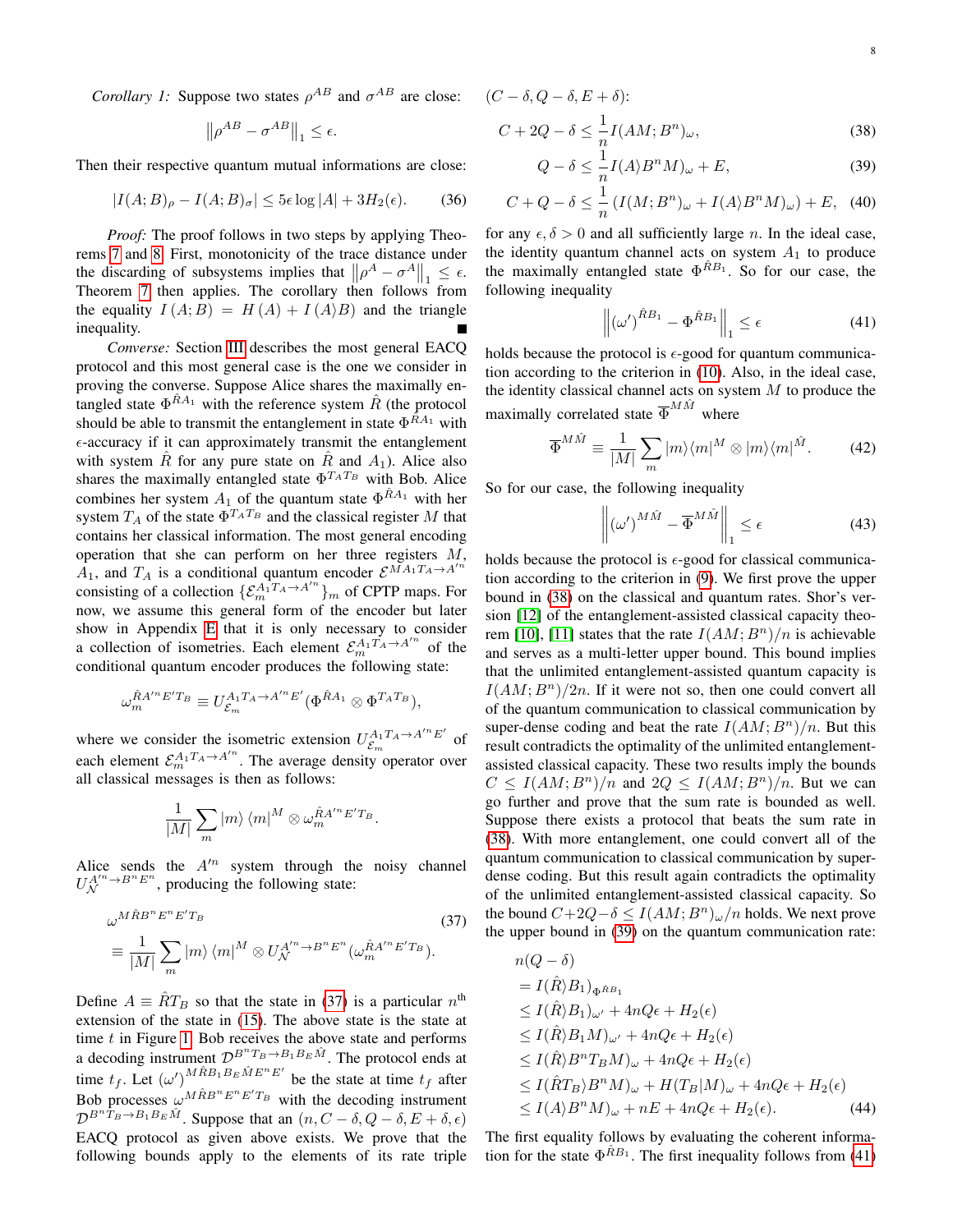and the Alicki-Fannes inequality in Theorem [8.](#page-7-8) The second inequality is from strong subadditivity, and the third inequality is quantum data processing. The fourth inequality follows because  $H(T_B|B^nM) \leq H(T_B|M)$  (conditioning reduces entropy). The last inequality follows from the definition  $A \equiv$  $\hat{R}T_B$  and the fact that  $H(T_B|M)_{\omega} \leq nE$ . The inequality in [\(39\)](#page-8-2) follows by redefining  $\delta$  as  $\delta' \equiv \delta + 4Q\epsilon + \frac{H_2(\epsilon)}{n}$ . We prove the upper bound in [\(40\)](#page-8-4) on the classical and quantum rates:

$$
n(C + Q - \delta)
$$
  
=  $I(M; \hat{M})_{\overline{\Phi}^{M\hat{M}}} + I(\hat{R})B_{1})_{\Phi^{\hat{R}B_{1}}}$   
 $\leq I(M; \hat{M})_{\omega'} + I(\hat{R})B_{1})_{\omega'} + 5nC\epsilon + 4nQ\epsilon + 5H_{2}(\epsilon)$   
 $\leq I(M; B^{n}T_{B})_{\omega'} + I(\hat{R})B^{n}T_{B}M)_{\omega'} + n\delta'$   
=  $I(M; B^{n})_{\omega'} + I(M; T_{B}|B^{n})_{\omega'} + H(B^{n}T_{B}|M)_{\omega'}$   
 $- H(\hat{R}B^{n}T_{B}|M)_{\omega'} + n\delta'$   
=  $I(M; B^{n})_{\omega'} + H(T_{B}|B^{n})_{\omega'}$   
+  $H(B^{n}|M)_{\omega'} - H(\hat{R}B^{n}T_{B}|M)_{\omega'} + n\delta'$   
 $\leq I(M; B^{n})_{\omega'} + H(T_{B})_{\omega'} + I(\hat{R}T_{B})B^{n}M)_{\omega'} + n\delta'$   
=  $I(M; B^{n})_{\omega'} + I(A)B^{n}M)_{\omega'} + nE + n\delta'.$ 

The first equality follows because the mutual information  $I(M; \hat{M})$  of the maximally correlated state  $\overline{\Phi}^{M \hat{M}}$  is equal to  $nC$ . The first inequality follows by applying [\(43\)](#page-8-5) and Corollary [1](#page-7-9) to the mutual information  $I(M; M)$ , and [\(41\)](#page-8-3) and the Alicki-Fannes' inequality to the coherent information  $I(R\rangle B_1)$ . The second inequality follows by applying the quantum data processing inequality and strong subadditivity as we did in the proof of the previous bound and by defining  $\delta' \equiv 5C\epsilon + 4Q\epsilon + 5H_2(\epsilon)/n$ . The second and third equalities follow by manipulating entropies. The third inequality follows from the definition of coherent information and because conditioning does not increase entropy. The last inequality follows from the definition  $A = RT_B$  and because  $nE$  is the maximal value that  $H(T_B)$  can take.

#### VI. THE DIRECT CODING THEOREM

<span id="page-9-0"></span>In this section, we prove the direct coding theorem for entanglement-assisted communication of classical and quantum information by giving a combination of strategies that can achieve the rates in Theorem [1.](#page-4-0) The most important development is the introduction of the classically-enhanced father protocol and its corresponding proof in the next section. This protocol yields a corner point in the achievable region (see, for example, the point labeled CEF in Figure [2\)](#page-5-1). Section [VI-F](#page-13-0) shows that combining this protocol with teleportation, superdense coding, and entanglement distribution allows us to obtain all other corner points of the achievable rate region. Thus, this protocol is the most general one available for the channel coding scenario.

#### *A. The Classically-Enhanced Father Protocol*

We can phrase the classically-enhanced father protocol as a *resource inequality* (see Ref. [\[14\]](#page-23-7) for the theory of resource inequalities):

<span id="page-9-2"></span>
$$
\langle \mathcal{N}^{A' \to B} \rangle + \frac{1}{2} I(A; E|X)_{\sigma} [qq]
$$
  
\n
$$
\geq \frac{1}{2} I(A; B|X)_{\sigma} [q \to q] + I(X; B)_{\sigma} [c \to c]. \tag{45}
$$

The precise statement of the classically-enhanced father resource inequality is a statement of achievability. For any  $\epsilon, \delta > 0$  and sufficiently large *n*, there exists a protocol that consumes *n* uses of the noisy channel  $N^{A' \rightarrow B}$  and consumes  $\approx nI(A;E|X)_{\sigma}/2$  ebits. In doing so, the protocol communicates  $\approx nI(A;B|X)_{\sigma}/2$  qubits with  $1-\epsilon$  fidelity and  $\approx nI(X;B)_{\sigma}$  classical bits with  $\epsilon$  probability of error. The entropic quantities are with respect to the state  $\sigma^{XABE}$ in [\(15\)](#page-4-5).

The proof of the achievability of the classically-enhanced father protocol proceeds in several steps. We first establish some definitions relevant to an entanglement-assisted quantum code, or *father* code for short, and recall the direct coding theorem for entanglement-assisted quantum (EAQ) communication [\[13\]](#page-23-6), [\[14\]](#page-23-7), [\[15\]](#page-23-8). We then define a *random* father code, give a few relevant definitions and properties, and prove a version of the EAQ coding theorem that applies to random father codes. In particular, we show random father codes exist whose expected channel input is close to a product state (similar to result of the random quantum coding theorem in Appendix D of Ref. [\[6\]](#page-22-5)). We follow this development by showing how to "paste" random father codes together so that the expected channel input of the pasted random code is close to a product state containing a classical message. A *random classicallyenhanced father code* is then a collection of "pasted" father codes. The closeness of each expected channel input to a product state allows us to apply the HSW coding theorem [\[1\]](#page-22-0), [\[2\]](#page-22-1) so that Bob can decode the classical message while causing almost no disturbance to the encoded quantum information. Based on the classical message, Bob determines which random father code he should be decoding for. This method of efficiently coding classical and quantum information is the "piggybacking" technique introduced in Ref. [\[7\]](#page-23-0) and applied again in Refs. [\[25\]](#page-23-18), [\[29\]](#page-23-22). The final arguments consist of a series of Shannon-theoretic arguments of derandomization and expurgation. The result is a *deterministic* classically-enhanced father code that performs well and achieves the rates in the capacity region in Theorem [1.](#page-4-0)

#### *B. Father Codes*

The unencoded state of a father code is as follows

<span id="page-9-1"></span>
$$
|\varphi\rangle^{\hat{R}A_1} \otimes |\Phi\rangle^{T_A T_B}, \qquad (46)
$$

where

$$
\left|\varphi\right\rangle^{\hat{R}A_1} \equiv \sum_{k=1}^{2^{nQ}} \alpha_k \left|k\right\rangle^{\hat{R}} \left|k\right\rangle^{A_1},
$$
  

$$
\left|\Phi\right\rangle^{T_A T_B} \equiv \frac{1}{\sqrt{2^{nE}}} \sum_{m=1}^{2^{nE}} \left|m\right\rangle^{T_A} \left|m\right\rangle^{T_B}.
$$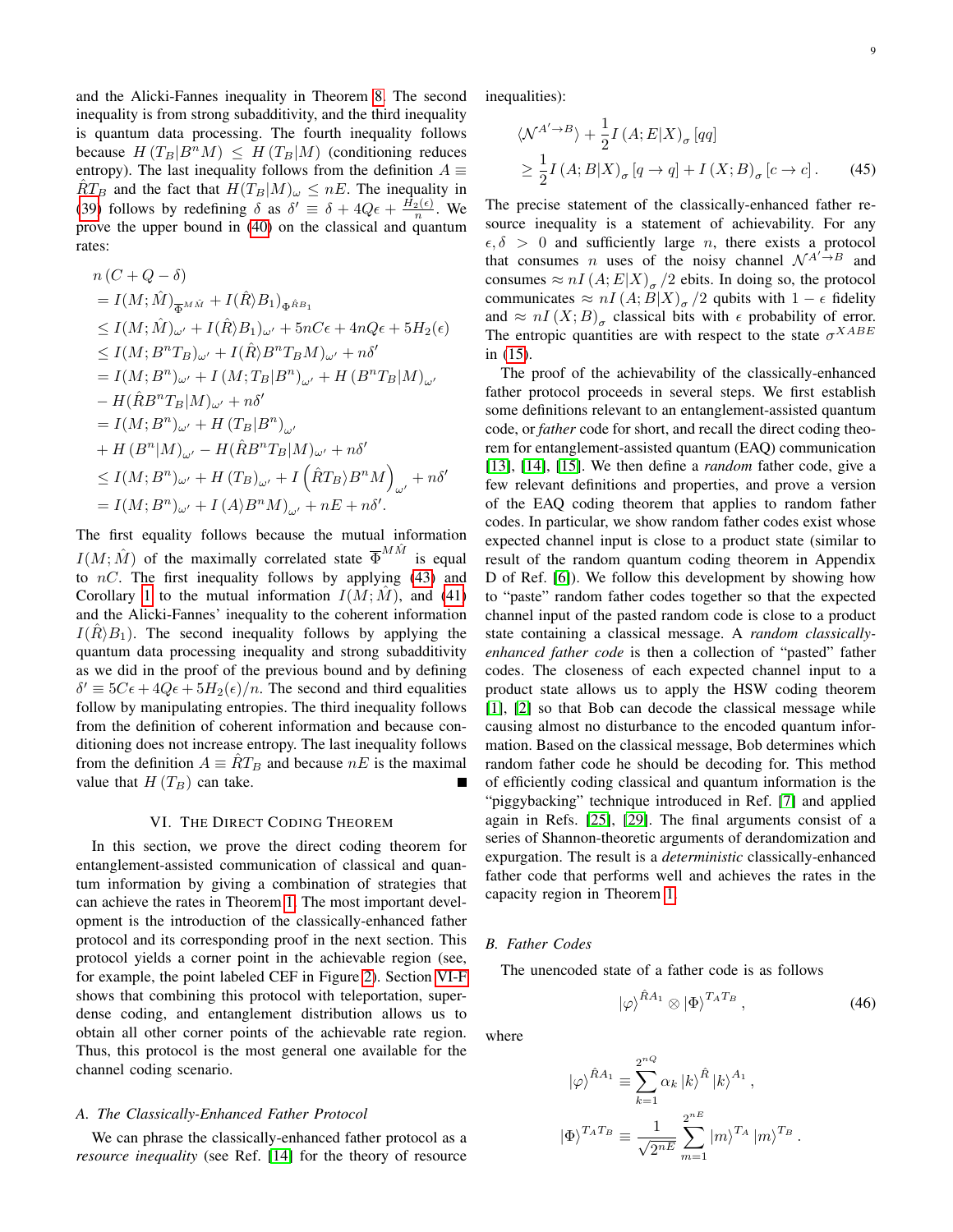The isometric encoder  $\mathcal{E}^{A_1 T_A \rightarrow A'^n}$  of the father code maps kets on the systems  $A_1$  and  $T_A$  as follows

$$
|\phi_{k,m}\rangle^{A^{\prime n}} \equiv \mathcal{E}^{A_1 T_A \to A^{\prime n}} \left( |k\rangle^{A_1} |m\rangle^{T_A} \right),
$$

where the states  $|\phi_{k,m}\rangle_A^{A'^n}$  are mutually orthogonal. Therefore, the encoder  $\mathcal{E}^{A_1 T_A \rightarrow A'^n}$  maps the unencoded state in [\(46\)](#page-9-1) to the following encoded state:

$$
\mathcal{E}^{A_1 T_A \to A'^n} \left( \ket{\varphi}^{\hat{R} A_1} \otimes \ket{\Phi}^{T_A T_B} \right) = \sum_{k=1}^{2^{nQ}} \alpha_k \ket{k}^{\hat{R}} \ket{\phi_k}^{A'^n T_B}
$$

where we define the states  $|\phi_k\rangle^{A'^n T_B}$  in the following definition.

*Definition 1:* The set  $C = {\vert \phi_k \rangle}^{A'^n T_B}$ <sub>k</sub> is a representation of the father code. The EAQ *codewords* are as follows:

$$
|\phi_k\rangle^{A^{\prime n}T_B} \equiv \frac{1}{\sqrt{2^{nE}}} \sum_{m=1}^{2^{nE}} |\phi_{k,m}\rangle^{A^{\prime n}} |m\rangle^{T_B}. \tag{47}
$$

The *EAQ code density operator*  $\rho^{A^{nT}B}$  (C) is a uniform mixture of the EAQ codewords:

$$
\rho^{A^{\prime n}T_B}(\mathcal{C}) \equiv \frac{1}{2^{nQ}} \sum_{k=1}^{2^{nQ}} |\phi_k\rangle \langle \phi_k|^{A^{\prime n}T_B}.
$$

The *channel input density operator*  $\rho^{A'^n}$  (*C*) is the part of the code density operator  $\rho^{A^m \hat{T}_B}$  (C) that is input to the channel:

$$
\rho^{A^{\prime n}}\left(\mathcal{C}\right) \equiv \mathrm{Tr}_{T_B}\left\{\rho^{A^{\prime n}T_B}\left(\mathcal{C}\right)\right\}.
$$

The above definitions imply the following two results:

$$
\rho^{A^{\prime n}T_B}(\mathcal{C}) = \mathcal{E}^{A_1 T_A \to A^{\prime n}} \left( \pi^{A_1} \otimes \Phi^{T_A T_B} \right),
$$

$$
\rho^{A^{\prime n}}(\mathcal{C}) = \frac{1}{2^{n(Q+E)}} \sum_{k=1}^{2^{nQ}} \sum_{m=1}^{2^{nE}} |\phi_{k,m}\rangle \langle \phi_{k,m}|^{A^{\prime n}}.
$$

The direct coding theorem for entanglement-assisted quantum communication gives a method for achieving the multiletter quantum communication rate and entanglement consumption rate.

*Proposition 1 (EAQ Coding Theorem):* Consider a quantum channel  $\mathcal{N}^{A' \to B}$  and its isometric extension  $U_{\mathcal{N}}^{A' \to BE}$ . For any  $\epsilon, \delta > 0$  and all sufficiently large n, there exists an  $(n, \epsilon)$ entanglement-assisted quantum code defined by isometries  $(\mathcal{E}, \mathcal{D})$ , such that the trace distance between the actual output  $(\mathcal{D}^{B^{n}T_{B}\rightarrow B_{1}B_{E}}\circ U_{\mathcal{N}}^{A^{\prime n}\rightarrow B^{n}E^{n}}\circ \mathcal{E}^{A_{1}T_{A}\rightarrow A^{\prime n}})(\varphi^{\hat{R}A_{1}}\otimes \Phi^{T_{A}T_{B}}),$ 

and the ideal decoupled output

$$
\varphi^{\hat{R}B_1} \otimes \rho^{E^n B_E}, \tag{48}
$$

is no larger than  $\epsilon$ , for any state  $\varphi^{\hat{R}A_1}$  with dimension  $2^{nQ}$  in the system  $A_1$  and any maximally entangled  $\Phi^{T_A T_B}$ equivalent to  $nE$  ebits. The rate of quantum communication is  $Q - \delta = \frac{1}{2}I(A;B)_{\phi}$  provided that the rate of entanglement consumption is at least  $E + \delta = \frac{1}{2}I(A;E)_{\phi}$ . The entropic quantities are with respect to the following state:

<span id="page-10-0"></span>
$$
|\phi\rangle^{ABE} \equiv U_{\mathcal{N}}^{A' \to BE} |\psi\rangle^{AA'}, \tag{49}
$$

where  $|\psi\rangle^{AA'}$  is the purification of some state  $\rho^{A'}$ . *Proof:* See Ref. [\[15\]](#page-23-8).

## *C. Random Father Codes*

,

We cannot say much about the channel input density operator  $\rho^{A'^n}$  (C) for a particular EAQ code C. But we can say something about the expected channel input density operator of a *random EAQ code* C (where C itself becomes a random variable).

*Definition 2:* A *random EAQ code* is an ensemble  $\{p_{\mathcal{C}}, C\}$ of codes where each code C occurs with probability  $p_c$ . The *expected code density operator*  $\overline{\rho}^{A^{n}T_{B}}$  is as follows:

$$
\overline{\rho}^{A^{\prime n}T_B} \equiv \mathbb{E}_{\mathcal{C}}\left\{\rho^{A^{\prime n}T_B}(\mathcal{C})\right\}.
$$

The *expected channel input density operator*  $\overline{\rho}^{A'^n}$  is as follows:

$$
\overline{\rho}^{A^{\prime n}} \equiv \mathbb{E}_{\mathcal{C}}\left\{\rho^{A^{\prime n}}\left(\mathcal{C}\right)\right\}.
$$

A random EAQ code is " $\rho$ -like" if the expected channel input density operator is close to a tensor power of some state  $\rho$ :

$$
\left\| \overline{\rho}^{A^{\prime n}} - \rho^{\otimes n} \right\|_{1} \le \epsilon. \tag{50}
$$

It follows from the above definition that

$$
\overline{\rho}^{A^{\prime n}T_B} = \sum_{\mathcal{C}} p_{\mathcal{C}} \rho^{A^{\prime n}T_B}(\mathcal{C}),
$$

$$
\overline{\rho}^{A^{\prime n}} = \text{Tr}_{T_B} \left\{ \overline{\rho}^{A^{\prime n}T_B} \right\}.
$$

We now state a version of the direct coding theorem that applies to random father codes. The proof shows that we can produce a random father code with an expected channel input density operator close to a tensor power state.

<span id="page-10-2"></span>*Proposition 2:* For any  $\epsilon, \delta > 0$  and all sufficiently large n, there exists a random  $\rho^{A'}$ -like EAQ code for a channel  $\mathcal{N}^{A' \rightarrow B}$ . In particular, the random EAQ code has quantum rate  $\frac{1}{2}I(A;B)_{\phi} - \delta$  and entanglement consumption rate  $\frac{1}{2}I(A;E)\Big|_{\phi}$  +  $\delta$ . The entropic quantities are with respect to the state in [\(49\)](#page-10-0) and the state  $\rho^{A'}$  is that state's restriction to the system  $A'$ .

*Proof:* The proof is in the Appendix [A.](#page-19-1)

## *D. Associating a Random Father Code with a Classical String*

Suppose that we have an ensemble  ${p(x), \rho_x}_{x \in \mathcal{X}}$  of quantum states. Let  $x^n \equiv x_1 \cdots x_n$  denote a classical string generated by the density  $p(x)$  where each symbol  $x_i \in \mathcal{X}$ . Then there is a density operator  $\rho_{x^n}$  corresponding to the string  $x^n$  where

$$
\rho_{x^n} \equiv \bigotimes_{i=1}^n \rho_{x_i}.
$$

Suppose that we label a random father code by the string  $x^n$ and let  $\overline{\rho}_{x^n}^{A'^n}$  denote its expected channel input density operator.

*Definition 3:* A random father code is  $(\rho_{x^n})$ -like if the expected channel input density operator  $\overline{\rho}_{x_n}^{A^{N_n}}$  is close to the state  $\rho_{x^n}$ :

$$
\left\|\overline{\rho}_{x^n}^{A'^n} - \rho_{x^n}\right\|_1 \leq \epsilon.
$$

<span id="page-10-1"></span>*Proposition 3:* Suppose we have an ensemble as above. Consider a quantum channel  $\mathcal{N}^{A' \rightarrow B}$  with its isometric extension  $U_N^{A'^{\rightarrow}BE}$ . Then there exists a random  $(\rho_{x^n})$ -like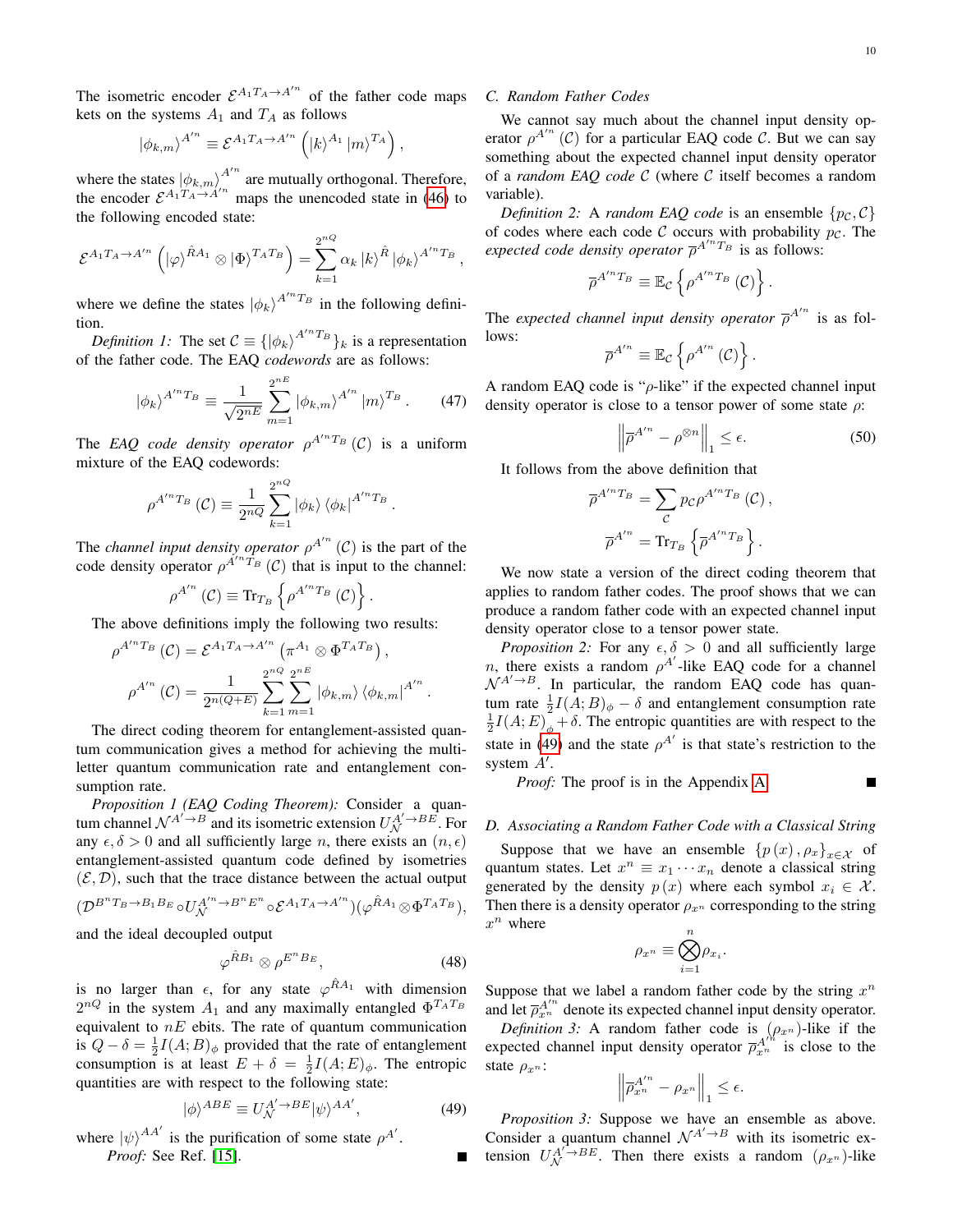entanglement-assisted quantum code for the channel  $\mathcal{N}^{A' \rightarrow B}$ for any  $\epsilon, \delta > 0$ , for all sufficiently large n, and for any classical string  $x^n$  in the typical set  $T_\delta^{X^n}$  [\[30\]](#page-23-23). Its quantum communication rate is  $I(A;B|X)/2 - c'\delta$  and its entanglement consumption rate is  $I(A;E|X)/2 + c''\delta$  for some constants  $c'$ ,  $c''$  where the entropic quantities are with respect to the state in [\(15\)](#page-4-5) with a trivial system E'. The state  $\rho_{x^n}$  is generated from the restriction of the ensemble  $\{p(x), \phi_x^{AA'}\}_{x \in \mathcal{X}}$  to the A' system. The states  $\phi_x^{AA'}$  in the ensemble correspond to the states  $\phi_x^{AA'}$  in [\(15\)](#page-4-5).

*Proof:* The method of proof involves "pasting" random father codes together. The proof is in the Appendix [B.](#page-21-0)

#### *E. Construction of a Classically-Enhanced Father Code*

The HSW coding theorem gives an achievable method for sending classical information over a noisy quantum channel. The crucial property that we exploit is that it uses a productstate input for sending classical information. This tensorproduct structure is what allows us to "piggyback" classical information onto father codes.

<span id="page-11-0"></span>*Proposition 4 (HSW Coding Theorem [\[1\]](#page-22-0), [\[2\]](#page-22-1)):* Consider an input ensemble  $\{p(x), \rho_x^{A'}\}$  that gives rise to a classicalquantum state  $\sigma^{XB}$  where

$$
\sigma^{XB} \equiv \sum_{x \in \mathcal{X}} p(x) |x\rangle \langle x|^X \otimes \mathcal{N}^{A' \to B} (\rho_x^{A'}).
$$

Let  $C = I(X; B)_{\sigma} - c'\delta$  for any  $\delta > 0$  and for some constant c'. Then for all  $\epsilon > 0$  and for all sufficiently large n, there exists a classical encoding map

$$
f:\left[ 2^{nC}\right] \rightarrow T_{\delta }^{X^{n}},
$$

and a decoding POVM

$$
\Lambda^{B^n} \equiv (\Lambda^{B^n}_m)_{m \in [2^{nC}]},
$$

that allows Bob to decode any classical message  $m \in [2^{nC}]$ with high probability:

$$
\text{Tr}\{\tau_m^{B^n}\Lambda_m^{B^n}\} \ge 1 - \epsilon.
$$

The density operators  $\tau_m^{B^n}$  are the channel outputs

<span id="page-11-1"></span>
$$
\tau_m^{B^n} \equiv \mathcal{N}^{A'^n \to B^n} (\rho_{f(m)}^{A'^n}),\tag{51}
$$

and the channel input states  $\rho_{x^n}^{A'^n}$  are a tensor product of states in the ensemble:

$$
\rho_{x^n}^{A'^n} \equiv \bigotimes_{i=1}^n \, \rho_{x_i}^{A'}.
$$

We are now in a position to prove the direct coding part of the classically-enhanced father capacity theorem. The proof is similar to that in Ref. [\[7\]](#page-23-0).

*Direct Coding Theorem:* Define the classical message set  $[2^{nC}]$ , the classical encoding map f, the channel output states  $\tau_m^{B^n}$ , and the decoding POVM  $\Lambda^{B^n}$  as in Proposition [4.](#page-11-0) Invoking Proposition [3,](#page-10-1) we know that for each  $m \in [2^{nC}]$ , there exists a random  $(\rho_{f(n)}^{A'^n})$  $f_{(m)}^{A^{\prime n}}$ )-like father code  $\mathcal{C}_m$  whose probability density is  $p_{\mathcal{C}_m}$ . The random father code  $\mathcal{C}_m$  has encoding-decoding isometry pairs  $(\mathcal{E}_{\mathcal{C}_m}^{A_1 T_A \rightarrow A^{\prime n}})$  $(\mathcal{C}_m^{A_1 T_A \rightarrow A'^n}, \mathcal{D}_{\mathcal{C}_m}^{B_n T_B \rightarrow B_1 B_E})$  for each of its realizations. It

transmits  $n[I(A;B|X)/2-c'\delta]$  qubits provided Alice and Bob share at least  $n[I(A;E|X)/2 + c''\delta]$  ebits. Let C denote the *random classically-enhanced father code* that is the collection of random father codes  ${C_m}_{m \in [2^{nC}]}$ . We first prove that the expectation of the classical error probability for message  $m$ is small. The expectation is with respect the random father code  $\mathcal{C}_m$ . Let  $\tau_{\mathcal{C}_m}^{B^{\uparrow n}}$  denote the *channel output density operator* corresponding to the father code  $\mathcal{C}_m$ :

$$
\tau_{\mathcal{C}_m}^{B^n} \equiv \text{Tr}_{T_B}\left\{\mathcal{N}^{A'^n \to B^n} \left(\mathcal{E}_{\mathcal{C}_m}^{A_1 T_A \to A'^n}(\pi^{A_1} \otimes \Phi^{T_A T_B})\right)\right\}.
$$

Let  $\overline{\tau}_{m}^{B^{n}}$  denote the *expected channel output density operator* of the random father code  $\mathcal{C}_m$ :

$$
\overline{\tau}_{m}^{B^{n}} \equiv \mathbb{E}_{\mathcal{C}_{m}}\left\{\tau_{\mathcal{C}_{m}}^{B^{n}}\right\} = \sum_{\mathcal{C}_{m}} p_{\mathcal{C}_{m}} \tau_{\mathcal{C}_{m}}^{B^{n}}.
$$

The following inequality holds

$$
\left\Vert \overline{\rho}_{f(m)}^{A^{\prime n}}-\rho_{f(m)}^{A^{\prime n}}\right\Vert _{1}\leq\left\vert \mathcal{X}\right\vert \epsilon
$$

because the random father code  $\mathcal{C}_m$  is  $(\rho_{f(n)}^{A'^n})$  $f_{(m)}^{A^{\prime n}})$ -like. Then the expected channel output density operator  $\overline{\tau}_{m}^{\overline{B}^{h}}$  is close to the tensor product state  $\tau_m^{B^n}$  in [\(51\)](#page-11-1):

<span id="page-11-3"></span><span id="page-11-2"></span>
$$
\left\|\overline{\tau}_{m}^{B^{n}} - \tau_{m}^{B^{n}}\right\|_{1} \leq |\mathcal{X}| \epsilon,
$$
\n(52)

because the trace distance is monotone under the quantum operation  $\mathcal{N}^{A^{n}\rightarrow B^{n}}$ . It then follows that the POVM element  $\hat{\Lambda}_m^{B^n}$  has a high probability of detecting the expected channel output density operator  $\overline{\tau}_{m}^{\tilde{B}^{n}}$ :

$$
\operatorname{Tr}\{\Lambda_m^{B^n} \overline{\tau}_m^{B^n}\} \ge \operatorname{Tr}\{\Lambda_m^{B^n} \tau_m^{B^n}\} - \left\| \overline{\tau}_m^{B^n} - \tau_m^{B^n} \right\|_1
$$
  
 
$$
\ge 1 - \epsilon - |\mathcal{X}| \epsilon. \tag{53}
$$

The first inequality follows from the following lemma [\[21\]](#page-23-14) that holds for any two quantum states  $\rho$  and  $\sigma$  and a positive operator Π where  $0 \leq \Pi \leq I$ :

$$
\operatorname{Tr}\left\{\Pi\rho\right\} \geq \operatorname{Tr}\left\{\Pi\sigma\right\} - \left\|\rho - \sigma\right\|_1.
$$

The second inequality follows from Proposition [4](#page-11-0) and [\(52\)](#page-11-2). We define Bob's decoding instrument  $\mathcal{D}_{\mathcal{C}}^{B^{n}T_{B}\to B_{1}B_{E}\hat{M}}$  for the random classically-enhanced father code  $C$  as follows:

$$
\mathcal{D}_{\mathcal{C}}^{B^{n}T_{B}\to B_{1}B_{E}\hat{M}}\left(\rho^{B^{n}T_{B}}\right)
$$
  

$$
\equiv \sum_{m} \mathcal{D}_{\mathcal{C}_{m}}^{B^{n}T_{B}\to B_{1}B_{E}}\left(\sqrt{\Lambda_{m}^{B^{n}}\rho^{B^{n}T_{B}}}\sqrt{\Lambda_{m}^{B^{n}}}\right) \otimes |m\rangle \langle m|^{\hat{M}},
$$

where  $\mathcal{D}_{\mathcal{C}_m}^{B^n T_B \to B_1 B_E}$  is the decoding isometry for the father code  $C_m$  and each map  $\mathcal{D}_{\mathcal{C}_m}^{B^n T_B \to \bar{B}_1 B_E}(\sqrt{\Lambda_m^{B^n}} \rho \sqrt{\Lambda_m^{B^n}})$  is trace reducing. The induced quantum operation corresponding to this instrument is as follows:

$$
\mathcal{D}_{\mathcal{C}}^{B^{n}T_{B}\to B_{1}B_{E}}\left(\rho\right)=\mathrm{Tr}_{\hat{M}}\left\{ \mathcal{D}_{\mathcal{C}}^{B^{n}T_{B}\to B_{1}B_{E}\hat{M}}\left(\rho\right)\right\} .
$$

Let  $p_e$  ( $\mathcal{C}_m$ ) denote the classical error probability for each classical message m of the classically-enhanced father code  $\mathcal{C}$ :

$$
p_e(\mathcal{C}_m) \equiv 1 - \Pr \{ M' = m \mid M = m \}
$$
  
= 1 - \Pr \left\{ \mathcal{D}\_{\mathcal{C}\_m}^{B^n T\_B \to B\_1 B\_E} \left( \sqrt{\Lambda\_m^{B^n}} \tau\_{\mathcal{C}\_m}^{B^n} \sqrt{\Lambda\_m^{B^n}} \right) \right\}.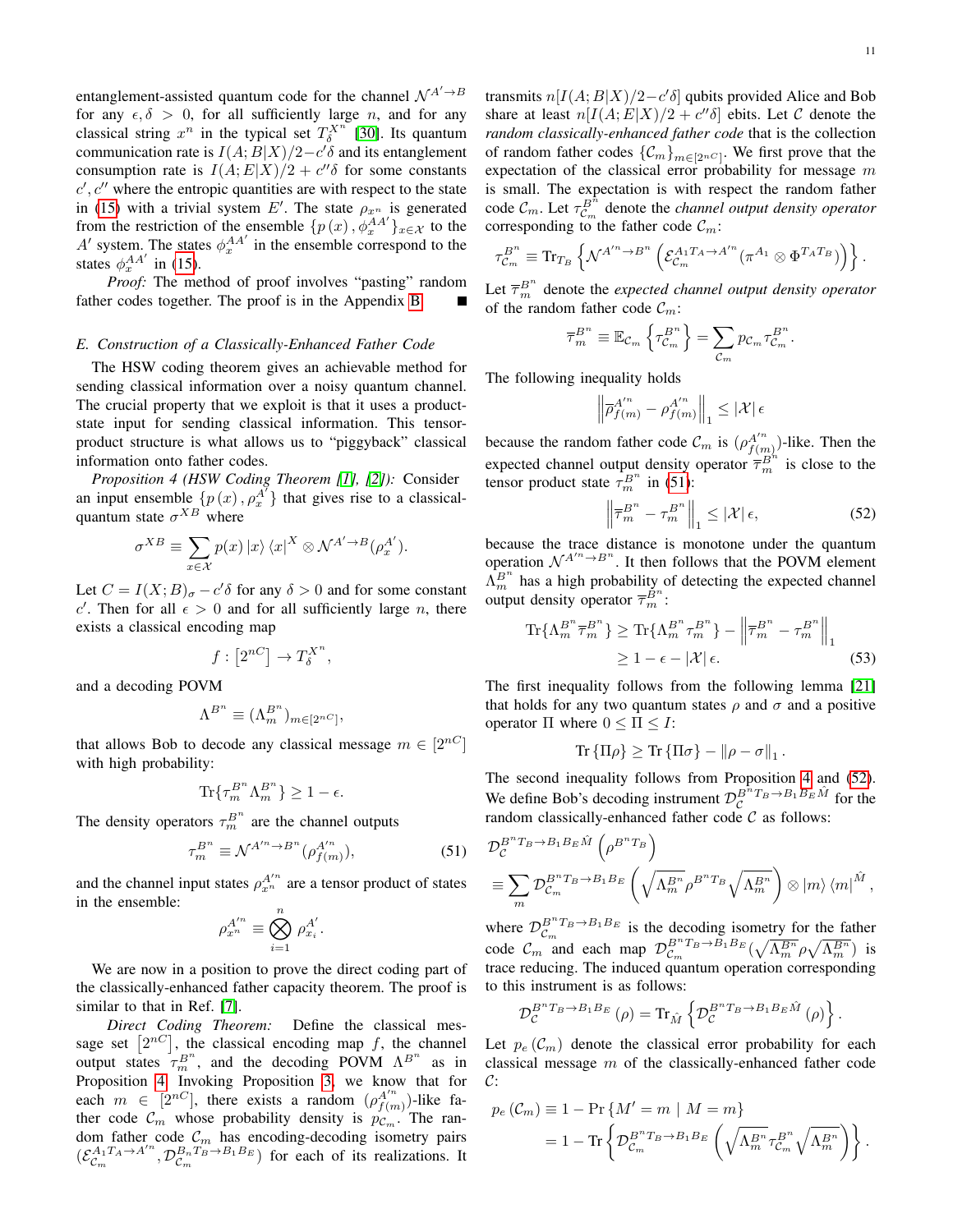Then by the above definition, [\(53\)](#page-11-3), and the fact that the trace does not change under the isometry  $\mathcal{D}_{\mathcal{C}_m}^{B^n T_B \rightarrow B_1 B_E}$ , it holds that the expectation of the classical error probability  $p_e(\mathcal{C}_m)$ with respect to the random father code  $\mathcal{C}_m$  is low:

<span id="page-12-3"></span>
$$
\mathbb{E}_{\mathcal{C}_m} \left\{ p_e \left( \mathcal{C}_m \right) \right\} \le (1 + |\mathcal{X}|) \epsilon. \tag{54}
$$

We now prove that the expectation of the quantum error is small (the expectation is with respect to the random father code  $\mathcal{C}_m$ ). Input the state  $\Phi^{\hat{R}A_1} \otimes \Phi^{T_A T_B}$  to the encoder  $\mathcal{E}_{\mathcal{C}_m}^{A_1 T_A \rightarrow A'^n}$  $C_m$ ). If the state  $\Psi^{\bullet} \otimes \Psi^{\bullet} = 0$  the encoder  $C_{C_m}$ <br>followed by the channel  $\mathcal{N}^{A/n} \rightarrow B^n$ . The resulting state is an extension  $\Omega_{\mathcal{C}_m}^{\hat{R}T_B B^n}$  of  $\tau_{\mathcal{C}_m}^{B^n}$ :

$$
\Omega_{\mathcal{C}_m}^{\hat{R}T_B B^n} \equiv \mathcal{N}^{A^{\prime n} \rightarrow B^n} \left( \mathcal{E}_{\mathcal{C}_m}^{A_1 T_A \rightarrow A^{\prime n}} (\Phi^{\hat{R} A_1} \otimes \Phi^{T_A T_B}) \right).
$$

Let  $\overline{\Omega}_m^{\hat{R}T_B B^n}$  denote the expectation of  $\Omega_{\mathcal{C}_m}^{\hat{R}T_B B^n}$  with respect to the random code  $\mathcal{C}_m$ :

$$
\overline{\Omega}_m^{\hat{R}T_B B^n} \equiv \mathbb{E}_{\mathcal{C}_m} \left\{ \Omega_{\mathcal{C}_m}^{\hat{R}T_B B^n} \right\}.
$$

It follows that  $\overline{\Omega}_m^{\hat{R}T_B B^n}$  is an extension of  $\overline{\tau}_m^{B^n}$ . The following inequality follows from [\(53\)](#page-11-3):

$$
\text{Tr}\{\overline{\Omega}_m^{\hat{R}T_B B^n} \Lambda_m^{B^n}\} \ge 1 - (1 + |\mathcal{X}|)\epsilon. \tag{55}
$$

The above inequality is then sufficient for us to apply a modified version of the gentle measurement lemma (Lemma [1](#page-22-7) in the Appendix [C\)](#page-22-7) so that the following inequality holds

$$
\mathbb{E}_{\mathcal{C}_m} \left\{ \left\| \sqrt{\Lambda_m^{B^n}} \Omega_{\mathcal{C}_m}^{\hat{R}T_B B^n} \sqrt{\Lambda_m^{B^n}} - \Omega_{\mathcal{C}_m}^{\hat{R}T_B B^n} \right\|_1 \right\} \n\leq \sqrt{8(1+|\mathcal{X}|)\epsilon}.
$$
\n(56)

Monotonicity of the trace distance gives an inequality for the trace-reducing maps of the quantum decoding instrument:

$$
\mathbb{E}_{\mathcal{C}_m} \left\{ \left\| \begin{array}{c} \mathcal{D}_{\mathcal{C}_m}^{B^n T_B \to B_1 B_E} \left( \sqrt{\Lambda_m^{B^n}} \Omega_{\mathcal{C}_m}^{\hat{R} T_B B^n} \sqrt{\Lambda_m^{B^n}} \right) - \\ \mathcal{D}_{\mathcal{C}_m}^{B^n T_B \to B_1 B_E} \left( \Omega_{\mathcal{C}_m}^{\hat{R} T_B B^n} \right) \\ \leq \sqrt{8(1 + |\mathcal{X}|) \epsilon}. \end{array} \right\}
$$
\n
$$
\leq \sqrt{8(1 + |\mathcal{X}|) \epsilon}. \tag{57}
$$

The following inequality also holds

$$
\mathbb{E}_{\mathcal{C}_m} \left\{ \left\| \begin{array}{c} \mathcal{D}_{\mathcal{C}}^{B^{n}T_{B} \to B_{1}B_{E}} \left( \Omega_{\mathcal{C}_m}^{\hat{R}T_{B}B^{n}} \right) - \\ \mathcal{D}_{\mathcal{C}_m}^{B^{n}T_{B} \to B_{1}B_{E}} \left( \sqrt{\Lambda_m^{Bn}} \Omega_{\mathcal{C}_m}^{\hat{R}T_{B}B^{n}} \sqrt{\Lambda_m^{Bn}} \right) \right\|_{1} \right\} \\ \leq \mathbb{E}_{\mathcal{C}_m} \left\{ \sum_{m' \neq m} \left\| \mathcal{D}_{\mathcal{C}_{m'}}^{B^{n}T_{B} \to B_{1}B_{E}} \left( \sqrt{\Lambda_{m'}^{Bn}} \Omega_{\mathcal{C}_m}^{\hat{R}T_{B}B^{n}} \sqrt{\Lambda_{m'}^{Bn}} \right) \right\|_{1} \right\} \\ = \mathbb{E}_{\mathcal{C}_m} \left\{ \sum_{m' \neq m} \left\| \sqrt{\Lambda_{m'}^{Bn}} \Omega_{\mathcal{C}_m}^{\hat{R}T_{B}B^{n}} \sqrt{\Lambda_{m'}^{Bn}} \right\|_{1} \right\} \\ = \mathbb{E}_{\mathcal{C}_m} \left\{ \sum_{m' \neq m} \text{Tr} \left\{ \Lambda_{m'}^{Bn} \Omega_{\mathcal{C}_m}^{\hat{R}T_{B}B^{n}} \right\} \\ = 1 - \text{Tr} \left\{ \Lambda_m^{Bn} \overline{\Omega}_m^{\hat{R}T_{B}B^{n}} \right\} \\ \leq (1 + |\mathcal{X}|) \epsilon. \end{array} \right\} \tag{58}
$$

The first inequality follows from definitions and the triangle inequality. The first equality follows because the trace distance is invariant under isometry. The second equality follows because the operator  $\Lambda_m^{B^n} \Omega_{\mathcal{C}_m}^{\tilde{R}T_B B^n}$  is positive. The third equality follows from some algebra, and the second inequality follows from [\(53\)](#page-11-3). The fidelity of quantum communication for all classical messages m and codes  $\mathcal{C}_m$  is high

$$
F\left(\mathcal{D}_{\mathcal{C}_m}^{B^n T_B \to B_1 B_E} \left(\Omega_{\mathcal{C}_m}^{\hat{R} T_B B^n}\right), \Phi^{\hat{R} B_1}\right) \ge 1 - \epsilon
$$

because each code  $\mathcal{C}_m$  in the random father code is good for quantum communication. It then follows that

<span id="page-12-0"></span>
$$
\mathbb{E}_{\mathcal{C}_m}\left\{\left\|\mathcal{D}_{\mathcal{C}_m}^{B^n T_B \to B_1 B_E} \left(\Omega_{\mathcal{C}_m}^{\hat{R} T_B B^n}\right) - \Phi^{\hat{R} B_1}\right\|_1\right\} \leq 2\sqrt{\epsilon} \tag{59}
$$

because of the relation between the trace distance and fidelity [\[21\]](#page-23-14). Application of the triangle inequality to [\(59\)](#page-12-0), [\(58\)](#page-12-1), and [\(57\)](#page-12-2) gives the following bound on the expected quantum error

<span id="page-12-4"></span>
$$
\mathbb{E}_{\mathcal{C}_m} \left\{ q_e \left( \mathcal{C}_m \right) \right\} \le \epsilon' \tag{60}
$$

where

$$
\epsilon' \equiv (1 + |\mathcal{X}|)\epsilon + \sqrt{8(1 + |\mathcal{X}|)\epsilon} + 2\sqrt{\epsilon},
$$

and where we define the quantum error  $q_e$  ( $\mathcal{C}_m$ ) of the code  $\mathcal{C}_m$  as follows:

$$
q_e\left(\mathcal{C}_m\right) \equiv \left\| \mathcal{D}_{\mathcal{C}}^{B^{n}T_B \to B_1 B_E} \left( \Omega_{\mathcal{C}_m}^{\hat{R}T_B B^{n}} \right) - \Phi^{\hat{R}B_1} \right\|_1.
$$

The above random classically-enhanced father code relies on Alice and Bob having access to a source of common randomness. We now show that they can eliminate the need for common randomness and select a good classically-enhanced father code C that has a low quantum error  $q_e$  ( $\mathcal{C}_m$ ) and low classical error  $p_e$  ( $\mathcal{C}_m$ ) for all classical messages m in a large subset of  $[2^{nC}]$ . By the bounds in [\(54\)](#page-12-3) and [\(60\)](#page-12-4), the following bound holds for the expectation of the averaged summed error probabilities:

<span id="page-12-2"></span>
$$
\mathbb{E}_{\mathcal{C}_m}\left\{\frac{1}{2^{nC}}\sum_{m}p_e\left(\mathcal{C}_m\right)+q_e\left(\mathcal{C}_m\right)\right\}\leq \epsilon'+\left(1+|\mathcal{X}|\right)\epsilon.
$$

If the above bound holds for the expectation over all random codes, it follows that there exists a particular classicallyenhanced father code  $C = {\mathcal{C}_m}_{m \in [2^{nC}]}$  with the following bound on its averaged summed error probabilities:

$$
\frac{1}{2^{nC}}\sum_{m}p_e\left(\mathcal{C}_m\right)+q_e\left(\mathcal{C}_m\right)\leq \epsilon'+(1+|\mathcal{X}|)\epsilon.
$$

We fix the code  $C$  and expurgate the worst half of the father codes—those father codes with classical messages m that have the highest value of  $p_e(\mathcal{C}_m) + q_e(\mathcal{C}_m)$ . This derandomization and expurgation yields a classically-enhanced father code that has each classical error  $p_e$  ( $\mathcal{C}_m$ ) and each quantum error  $q_e$  ( $\mathcal{C}_m$ ) upper bounded by  $2(e' + (1 + |\mathcal{X}|)\epsilon)$  for the remaining classical messages m. This expurgation decreases the classical rate by a negligible factor of  $\frac{1}{n}$ . П

<span id="page-12-1"></span>Note that the above proof is a scheme for entanglement transmission. This task is equivalent to the task of subspace transmission (quantum communication) by the methods in Ref. [\[31\]](#page-23-24).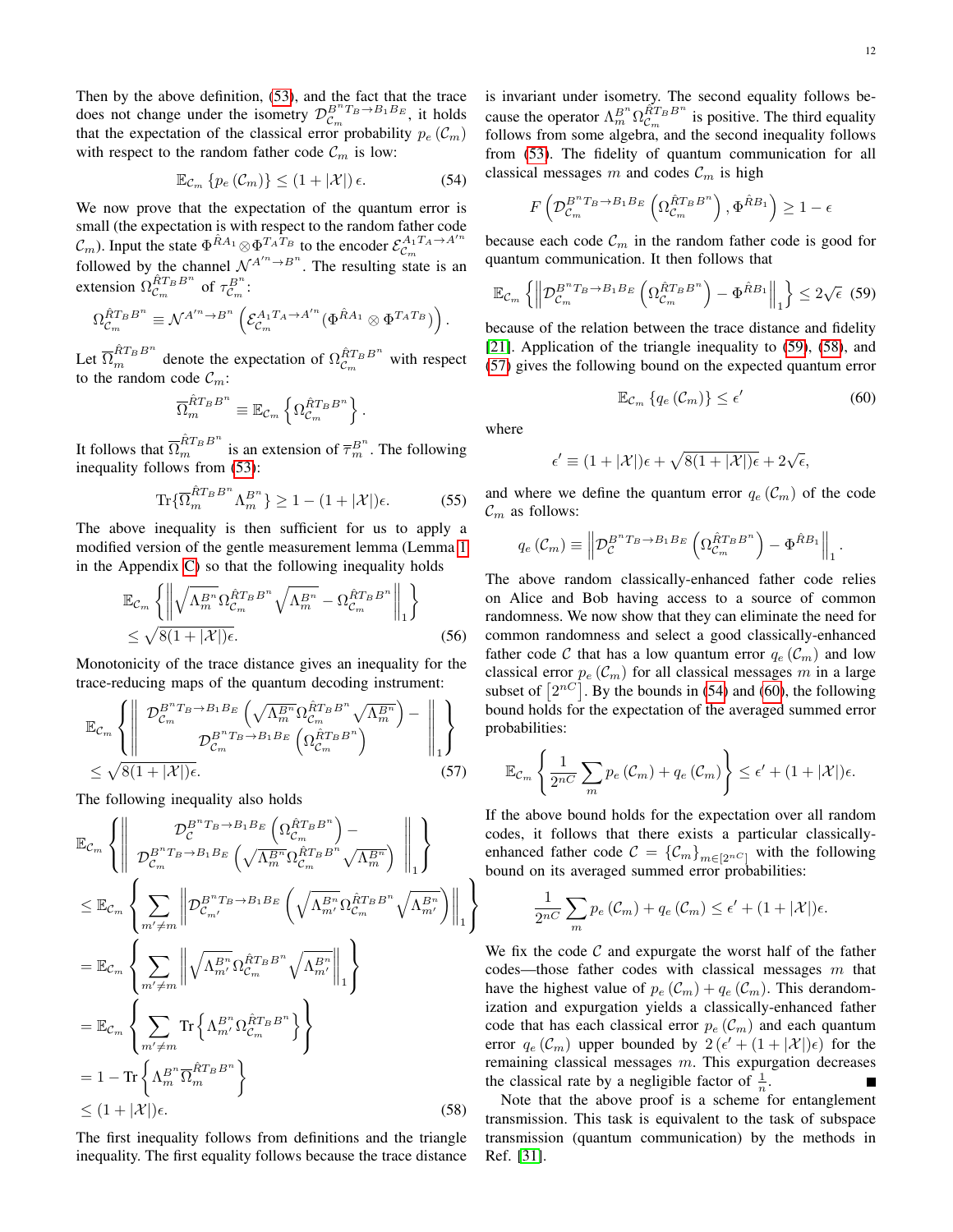## <span id="page-13-0"></span>*F. Child Protocols*

We detail five protocols that are children of the classicallyenhanced father protocol in the sense of Ref. [\[14\]](#page-23-7). Recall the classically-enhanced father resource inequality in [\(45\)](#page-9-2). Recall the three respective unit resource inequalities for teleportation, super-dense coding, and entanglement distribution:

$$
2[c \to c] + [qq] \ge [q \to q], \tag{61}
$$

$$
[qq] + [q \to q] \ge 2[c \to c], \tag{62}
$$

$$
[q \to q] \geq [qq]. \tag{63}
$$

We can first append entanglement distribution to the classically-enhanced father resource inequality. This appending gives rise to the classically-enhanced quantum communication protocol in Ref. [\[7\]](#page-23-0). The development proceeds as follows:

$$
\langle \mathcal{N}^{A' \to B} \rangle + \frac{1}{2} I(A; E|X) [qq]
$$
  
\n
$$
\geq \frac{1}{2} I(A; B|X) [q \to q] + I(X; B) [c \to c]
$$
  
\n
$$
= \left( \frac{1}{2} I(A; E|X) + I(A \rangle BX) \right) [q \to q] + I(X; B) [c \to c]
$$
  
\n
$$
\geq \frac{1}{2} I(A; E|X) [qq] + I(A \rangle BX) [q \to q] + I(X; B) [c \to c],
$$

where the first inequality is the classically-enhanced father resource inequality, the first equality exploits the identity in [\(2\)](#page-2-1), and the last inequality follows from entanglement distribution. By the cancellation lemma (Lemma 4.6 of Ref. [\[14\]](#page-23-7)), the following resource inequality holds

$$
\langle \mathcal{N}^{A' \to B} \rangle + o\left[ qq \right] \ge I\left( A \rangle BX \right)\left[ q \to q \right] + I\left( X; B \right)\left[ c \to c \right],\tag{64}
$$

where  $o$  [qq] represents a sublinear amount of entanglement. The above resource inequality is equivalent to the classicallyenhanced quantum communication protocol in Ref. [\[7\]](#page-23-0) (modulo the sublinear entanglement). Combining the above resource inequality further with entanglement distribution gives the classically-enhanced entanglement generation protocol from Ref. [\[7\]](#page-23-0):

$$
\langle \mathcal{N}^{A' \to B} \rangle + o\left[ qq \right] \ge I\left( A \rangle BX \right) \left[ qq \right] + I\left( X; B \right) \left[ c \to c \right].
$$

We can combine the classically-enhanced father protocol with super-dense coding and entanglement distribution. Let CEF-SD-ED denote the resulting protocol. The development proceeds by first using qubits at a rate  $\frac{1}{2}H(A|X)$  for entanglement distribution:

$$
\langle \mathcal{N}^{A' \to B} \rangle + \frac{1}{2} I(A; E|X) [qq]
$$
  
\n
$$
\geq \frac{1}{2} I(A; B|X) [q \to q] + I(X; B) [c \to c]
$$
  
\n
$$
= \left( \frac{1}{2} H(A|X) + \frac{1}{2} I(A\rangle BX) \right) [q \to q] + I(X; B) [c \to c]
$$
  
\n
$$
\geq \frac{1}{2} H(A|X) [qq] + \frac{1}{2} I(A\rangle BX) [q \to q] + I(X; B) [c \to c]
$$

After this step, the above protocol is equivalent to the following one:

$$
\langle \mathcal{N} \rangle + o\left[ qq \right] \ge \frac{1}{2} I\left( A \rangle BX \right) \left( \left[ qq \right] + \left[ q \rightarrow q \right] \right) + I\left( X; B \right) \left[ c \rightarrow c \right],
$$

so that it has generated entanglement at a net rate of  $\frac{1}{2}I(A\rangle BX)$  ebits. We can then further combine with superdense coding to achieve the protocol CEF-SD-ED:

$$
\langle \mathcal{N}^{A' \to B} \rangle + o\left[ qq \right] \ge I\left( A \right) BX\left[ c \to c \right] + I\left( X; B \right)\left[ c \to c \right].
$$

<span id="page-13-1"></span>We can combine the classically-enhanced father protocol with super-dense coding to get Shor's entanglement-assisted classical (EAC) communication protocol [\[12\]](#page-23-5):

<span id="page-13-2"></span>
$$
\langle \mathcal{N}^{A' \to B} \rangle + H(A|X) [qq]
$$
  
=  $\langle \mathcal{N}^{A' \to B} \rangle + \frac{1}{2} I(A; E|X) [qq] + \frac{1}{2} I(A; B|X) [qq]$   
 $\geq \frac{1}{2} I(A; B|X) [q \to q] + I(X; B) [c \to c]$   
+  $\frac{1}{2} I(A; B|X) [qq]$   
 $\geq I(X; B) [c \to c] + I(A; B|X) [c \to c]$   
=  $I(AX; B) [c \to c].$  (65)

The first equality uses the identity in [\(1\)](#page-2-2). The first inequality uses the classically-enhanced father resource inequality. The second inequality uses super-dense coding, and the last equality uses the chain-rule identity in [\(4\)](#page-2-3). The above rates are the same as those in Refs. [\[12\]](#page-23-5), [\[14\]](#page-23-7).

Teleportation is the last unit resource inequality with which we can combine the classically-enhanced father protocol. Let CEF-TP (classically-enhanced father combined with teleportation) denote the resulting protocol. Consider that the classically-enhanced father protocol generates classical communication at a rate  $I(X;B)$ . Alice and Bob can teleport quantum information if they have an extra  $I(X;B)/2$  ebits of entanglement. The development proceeds as follows:

$$
\langle \mathcal{N}^{A' \to B} \rangle + \frac{1}{2} I(A; E|X) [qq] + \frac{1}{2} I(X; B) [qq]
$$
  
\n
$$
\geq \frac{1}{2} I(A; B|X) [q \to q] + I(X; B) [c \to c] + \frac{1}{2} I(X; B) [qq]
$$
  
\n
$$
\geq \frac{1}{2} I(A; B|X) [q \to q] + \frac{1}{2} I(X; B) [q \to q]
$$
  
\n
$$
= \frac{1}{2} I(AX; B) [q \to q].
$$

We apply teleportation to get the second inequality and the chain rule in [\(4\)](#page-2-3) to get the last equality. We can rewrite the above protocol as follows:

$$
\langle \mathcal{N}^{A' \to B} \rangle + \frac{1}{2} \left( I(A; E|X) + I(X; B) \right) [qq] \ge \frac{1}{2} I(AX; B) [q \to q].
$$

This protocol is the same as the father protocol if random variable X has a degenerate distribution.

#### VII. SINGLE-LETTER EXAMPLES

Theorem [1](#page-4-0) is a general theorem that determines the capacity region of any entanglement-assisted channel for classical and quantum communication. Unfortunately, the theorem is of a multi-letter nature, implying that it is an intractable problem to compute the capacity region corresponding to an arbitrary channel.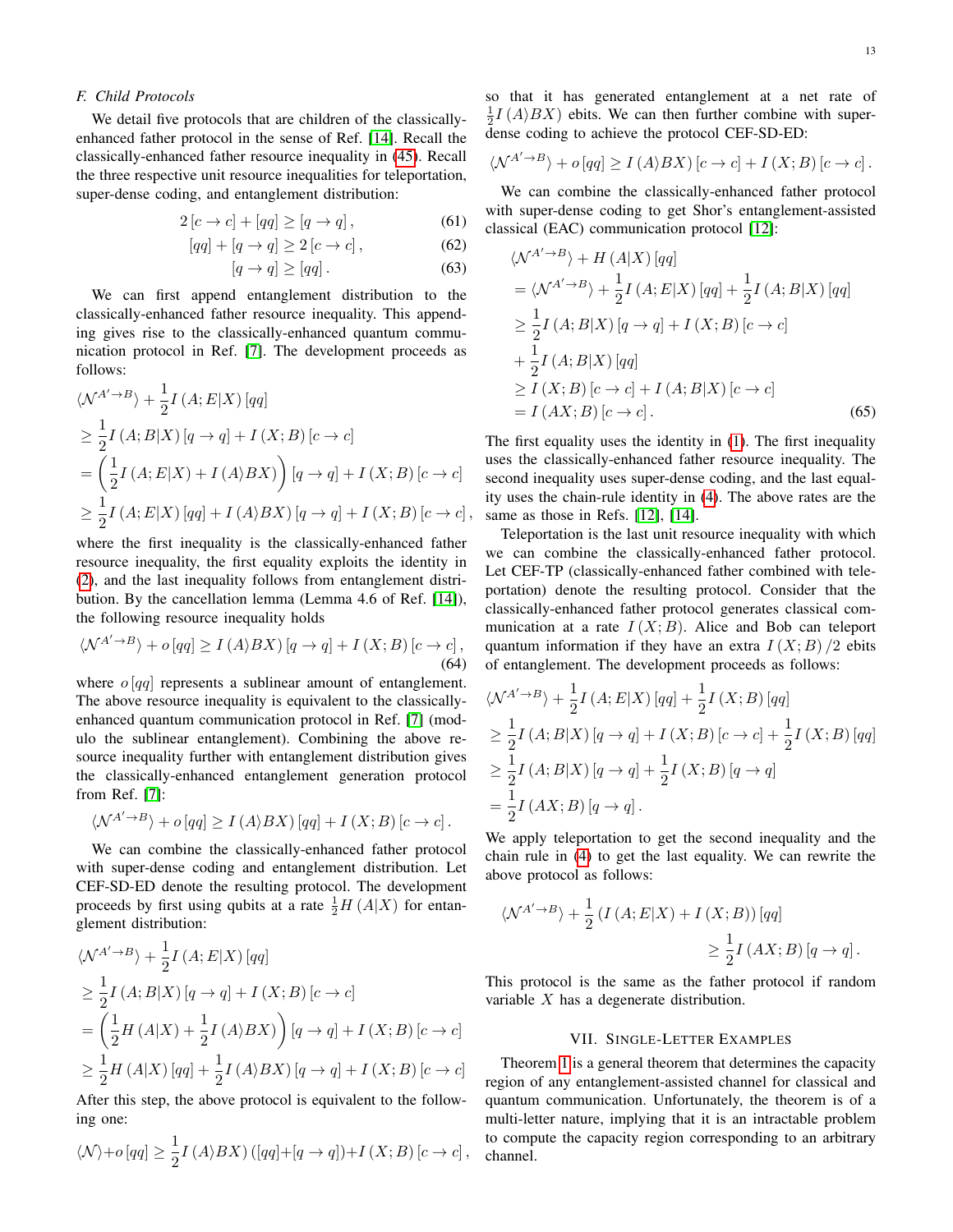In the forthcoming subsections, we provide several examples of channels for which we can exactly compute their corresponding capacity regions. The first example is the trivial completely depolarizing channel (the channel that replaces the input state with the maximally mixed state). We find this example interesting despite its triviality because it coincides with our results in Ref. [\[26\]](#page-23-19). The second example is the quantum erasure channel [\[32\]](#page-23-25). The advantage of the quantum erasure channel is that we can apply simple reasoning to determine the outer bound of its corresponding capacity region. We then show that the inner bound corresponding to the achievable region of this channel matches the outer bound. Thus, we know the full capacity region for the quantum erasure channel. The final channel that we single-letterize is the qubit dephasing channel. Perhaps surprisingly, we are able to do so by arguing that the Devetak-Shor CQ region and the Shor CE region each single-letterize.

#### *A. The Completely Depolarizing Channel*

The first single-letter example that we consider is the completely depolarizing channel. This channel simply replaces the input state with the maximally mixed state. Therefore, no classical or quantum information can traverse it, even with the help of entanglement.

<span id="page-14-0"></span>*Corollary 2:* The following set of inequalities specifies the entanglement-assisted capacity of the completely depolarizing channel:

$$
C + 2Q \le 0,
$$
  
\n
$$
Q \le E,
$$
  
\n
$$
C + Q \le E.
$$

*Proof:* The proof follows by considering that the mutual information  $I(AX; B)$  and the Holevo information  $I(X; B)$  in Theorem [1](#page-4-0) vanish for any  $k$ -qudit state transmitted through the completely depolarizing channel and the coherent information is either negative or zero for any input state. Then the inequalities [\(12-](#page-4-3)[14\)](#page-4-4) there become the respective inequalities above.

One should observe that the region is actually trivial (it is empty) because  $C + 2Q \leq 0$ . Nevertheless, we still find the inequalities in Corollary [2](#page-14-0) interesting because they coincide with those that we found in Ref. [\[26\]](#page-23-19) for the "unit resource capacity" region<sup>[4](#page-14-1)</sup> (modulo a different sign convention with the entanglement rate  $E$ ). The proof techniques in Ref. [\[26\]](#page-23-19) involve *reductio ad absurdum* arguments that show how points outside the region conflict with physical law, whereas the arguments in the converse proof of Theorem [1](#page-4-0) are information theoretic. One should expect that the set of inequalities in Corollary [2](#page-14-0) coincide with those for the unit resource capacity region because having access to the completely depolarizing channel is equivalent to having no quantum channel at all— Bob can actually simulate this resource locally merely by preparing the maximally mixed state in his laboratory.

| Capacity                                       | Rate Triple $(C, Q, E)$       |
|------------------------------------------------|-------------------------------|
| Entanglement-assisted classical capacity (EAC) | $(2(1-\epsilon),0,1)$         |
| Quantum capacity (LSD)                         | $(0, 1-2\epsilon, 0)$         |
| Classical capacity (HSW)                       | $(1 - \epsilon, 0, 0)$        |
| Entanglement-assisted quantum capacity (EAQ)   | $(0, 1 - \epsilon, \epsilon)$ |

<span id="page-14-2"></span>

| TABLE I                                                        |
|----------------------------------------------------------------|
| THE LEFT COLUMN GIVES A PARTICULAR TYPE OF CAPACITY FOR THE    |
| <b>OUANTUM ERASURE CHANNEL, AND THE RIGHT COLUMN GIVES THE</b> |
| CORRESPONDING OPTIMAL RATE TRIPLE.                             |

#### *B. The Quantum Erasure Channel*

The quantum erasure channel is perhaps one of the simplest noisy quantum channels [\[32\]](#page-23-25), because it has a simple specification and its known transmission capacities admit simple formulas [\[33\]](#page-23-26). A quantum erasure channel passes the input state along to the environment and gives Bob an erasure state  $|e\rangle$  with probability  $\epsilon$ . It passes the input state along to Bob and gives the environment an erasure state  $|e\rangle$  with probability  $1 - \epsilon$ . It induces the following map on a density operator  $\rho^{A'}$ :

$$
\rho^{A'} \to (1 - \epsilon) \rho^{B} + \epsilon |e\rangle \langle e|^{B} ,
$$

and its isometric extension acts as follows:

$$
\left| \psi \right\rangle ^{AA'} \rightarrow \sqrt{1-\epsilon} \left| \psi \right\rangle ^{AB}\left| e \right\rangle ^{E} + \sqrt{\epsilon} \left| \psi \right\rangle ^{AE}\left| e \right\rangle ^{B},
$$

where  $|\psi\rangle^{AA'}$  is some purification of  $\rho^{A'}$ .

Table [I](#page-14-2) lists the known optimal transmission capacities for the quantum erasure channel. Bennett *et al*. determined the classical capacity of the quantum erasure channel with an intuitive argument (the outer bound exploits the Holevo bound [\[8\]](#page-23-1) and the inner bound uses an encoding with orthogonal states), and they determined its quantum capacity with a different intuitive argument (the well-known no-cloning argument combined with linear interpolation for the outer bound and one-way random hashing for the inner bound [\[33\]](#page-23-26)). The optimality of the classical rate  $2(1 - \epsilon)$  and the quantum rate  $1 - \epsilon$  of an entanglement-assisted quantum erasure channel follows from the arguments in Ref. [\[10\]](#page-23-3). The optimality of the respective entanglement consumption rates follows from our forthcoming arguments. Finally, note that we can obtain the quantum capacity result by combining the father protocol (entanglement-assisted quantum communication) with entanglement distribution at a rate  $\epsilon$ , and we can obtain entanglement-assisted classical communication from entanglement-assisted quantum communication by consuming all of its quantum communication at rate  $1-\epsilon$  with super-dense coding.

Corollary [3](#page-15-0) below shows that the CQE capacity region of a quantum erasure channel admits a simple characterization in terms of three inequalities. We prove the converse by intuitive reasoning that one would perhaps expect to be able to apply to the quantum erasure channel, given earlier intuitive reasoning that authors have applied to this channel. We prove the direct coding theorem by giving an explicit ensemble that reaches all of the bounds in the inequalities in Corollary [3.](#page-15-0) The result

<span id="page-14-1"></span><sup>&</sup>lt;sup>4</sup>The unit resource capacity region is the set of rates that are achievable without the aid of a noisy resource.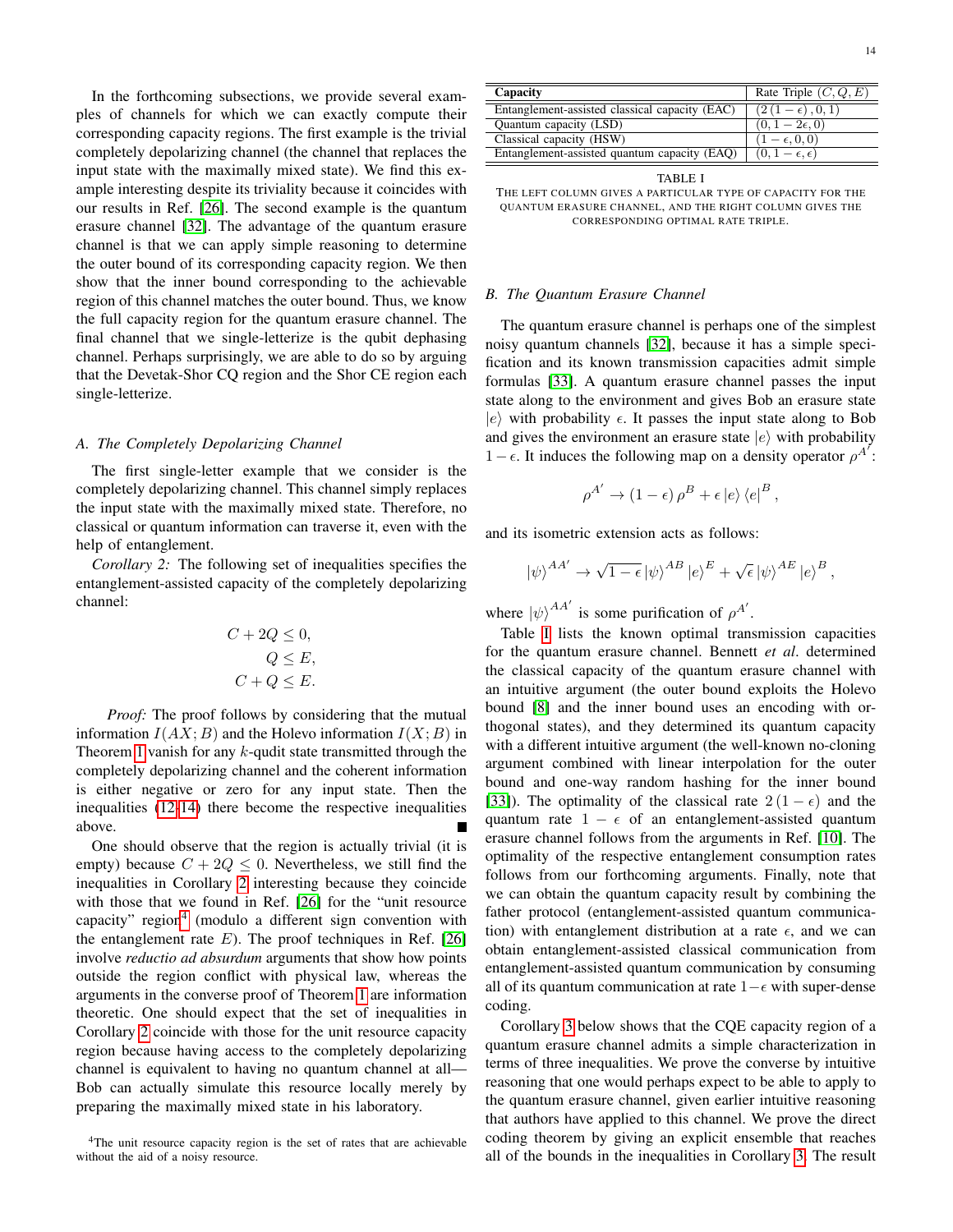is that time-sharing<sup>[5](#page-15-1)</sup> between the four protocols in Table [I](#page-14-2) is the optimal coding strategy.

<span id="page-15-0"></span>*Corollary 3:* Suppose a quantum erasure channel has an erasure probability  $\epsilon$ . The following set of inequalities specifies the capacity region of this entanglement-assisted channel for transmitting classical and quantum information:

$$
C + 2Q \le 2(1 - \epsilon), \tag{66}
$$

$$
\frac{1-2\epsilon}{1-\epsilon}C + Q \le E + (1-2\epsilon),\tag{67}
$$

$$
C + (1 + \epsilon) Q \le (1 - \epsilon) (1 + E).
$$
 (68)

*Proof:* We first prove the converse. The first bound in [\(66\)](#page-15-2) holds because the sum rate  $C+2Q$  can never exceed  $2(1-\epsilon)$ . Otherwise, one could beat the entanglement-assisted classical capacity by dense coding or one could beat the entanglementassisted quantum capacity by teleportation. We next consider the second bound in [\(67\)](#page-15-3). We first prove that time-sharing between the HSW point and the LSD point is an optimal strategy<sup>[6](#page-15-4)</sup> and then show that this result implies the bound in [\(67\)](#page-15-3). Consider a scheme of quantum error correction for an erasure channel with erasure parameter  $\epsilon$ . If Alice transmits n qubits, then Bob receives  $n(1-\epsilon)$  of these and the environment receives  $n \epsilon$  of them (for the case of large n). From these  $n(1 - \epsilon)$  physical qubits, Bob can perform a decoding to obtain  $n(1-2\epsilon)$  logical qubits, by the quantum capacity result for the erasure channel. This implies an optimal "decoding ratio" of  $n(1 - 2\epsilon)$  decoded qubits for the  $n(1 - \epsilon)$  received qubits:  $(1 - 2\epsilon)/(1 - \epsilon)$ . Now let us consider a Devetak-Shor-like code for the erasure channel. Suppose that Alice can achieve the rate triple  $(\lambda(1 - \epsilon), (1 - \lambda)(1 - 2\epsilon) + \delta, 0)$ where  $\delta$  is some small positive number (so that this rate triple represents any point that beats the time-sharing limit). Now if Alice transmits n qubits, Bob receives  $n(1 - \epsilon)$ of them and the environment again receives  $n\epsilon$  of them. But this time, Bob performs measurements on  $n\lambda(1 - \epsilon)$ of them in order to obtain the classical information. Thus, these qubits are no longer available for decoding quantum information because the measurements completely dephase them. This leaves  $n(1 - \epsilon) - n\lambda(1 - \epsilon) = n(1 - \lambda)(1 - \epsilon)$ qubits available for decoding the quantum information. If Bob could decode  $n((1 - \lambda)(1 - 2\epsilon) + \delta)$  logical qubits, this would contradict the optimality of the above "decoding ratio" because  $n((1 - \lambda)(1 - 2\epsilon) + \delta)/(n(1 - \lambda)(1 - \epsilon)) =$  $(1 - 2\epsilon)/(1 - \epsilon) + \delta/(1 - \lambda)(1 - \epsilon)$  is greater than the optimal decoding ratio  $(1 - 2\epsilon)/(1 - \epsilon)$ . Therefore, he must only be able to decode  $n(1 - \lambda)(1 - 2\epsilon)$  logical qubits. This proves that time-sharing between HSW and LSD is an optimal strategy for the quantum erasure channel. Now, the capacity region excludes any point lying above the CQ-plane with which we can combine with entanglement distribution to reach a point on the CQ-plane outside the Devetak-Shor time-sharing bound (otherwise, we would be able to beat the time-sharing bound between HSW and LSD by combining this point with entanglement distribution). In particular, this means that achievable points cannot be outside the plane containing the vector connecting LSD to HSW and the vector of entanglement distribution. It is straightforward to calculate the equation for this plane. The vector connecting LSD to HSW is

<span id="page-15-3"></span><span id="page-15-2"></span>
$$
(0, 1-2\epsilon, 0) - (1-\epsilon, 0, 0) = (-(1-\epsilon), 1-2\epsilon, 0).
$$

<span id="page-15-5"></span>The vector of entanglement distribution is  $(0, -1, -1)$ . A normal vector for the plane containing the two vectors is

$$
\left(-\frac{1-2\epsilon}{1-\epsilon},-1,1\right).
$$

Then the equation for the plane is

$$
-\frac{1-2\epsilon}{1-\epsilon}\left(C - (1-\epsilon)\right) - Q + E = 0,
$$

implying that achievable points must obey the bound in [\(67\)](#page-15-3) because they cannot lie outside this plane. The above argument also shows that the EAQ rate triple  $(0, 1 - \epsilon, \epsilon)$  is optimal (in particular, that the entanglement consumption rate is optimal) because it lies at the intersection of the two bounds in [\(66\)](#page-15-2) and [\(67\)](#page-15-3). We now prove the last bound in [\(68\)](#page-15-5) in three steps. We first prove that the entanglement consumption rate of the EAC protocol is optimal. We then prove that time-sharing between EAC and HSW is optimal, and finally rule out all points outside a plane containing the vector connecting EAC to HSW and the vector of super-dense coding. Consider the EAC rate triple  $(2 (1 - \epsilon), 0, 1)$ . The entanglement consumption rate of one ebit per channel use is optimal, i.e., one cannot achieve the classical rate of  $2(1 - \epsilon)$  with less than one ebit per channel use. The state that achieves capacity is the maximally entangled state  $|\Phi^+\rangle$ . The minimum amount of entanglement that this capacity-achieving state requires is  $H(A) = 1$  ebit (we give a more detailed proof in Appendix [D\)](#page-22-8). Thus, no lower amount of entanglement could suffice for achieving the maximal classical rate. We now prove that time-sharing between EAC and HSW is optimal by an argument similar to the argument for our other time-sharing bound. Consider a scheme of entanglement-assisted classical communication for an erasure channel with erasure parameter  $\epsilon$ . If Alice transmits  $n$  qubits (that could potentially be entangled with *n* qubits of Bob's), then Bob receives  $n(1 - \epsilon)$  of these and the environment receives  $n\epsilon$  of them (for the case of large n). From these  $n(1 - \epsilon)$  physical qubits (and his halves of the ebits), Bob can perform a decoding to obtain  $n2(1 - \epsilon)$ classical bits, by the entanglement-assisted classical capacity result for the erasure channel. This implies an optimal "EA decoding ratio" of  $n2(1 - \epsilon)$  decoded bits for the  $n(1 - \epsilon)$ received qubits:  $2(1-\epsilon)/(1-\epsilon)$ . Now let us consider a Shorlike  $code^7$  $code^7$  for the erasure channel. Suppose that Alice can achieve the rate triple  $(\lambda(1-\epsilon) + (1-\lambda)2(1-\epsilon) + \delta, 0, 1-\lambda)$ where  $\delta$  is some small positive number (so that this rate triple

<span id="page-15-1"></span><sup>5</sup>Time-sharing is a simple method of combining coding strategies [\[30\]](#page-23-23). As an example, consider the case of time-sharing a channel between an  $(n, Q_1, \epsilon)$ quantum code and another  $(n, Q_2, \epsilon)$  quantum code. For any  $\lambda$  where  $0 <$  $\lambda$  < 1, the sender uses the first code for a fraction  $\lambda$  of the channel uses and uses the other code for a fraction  $(1 - \lambda)$  of the channel uses. This timesharing strategy produces a quantum code with rate  $\lambda Q_1 + (1 - \lambda) Q_2$  and error at most  $2\epsilon$ . Time-sharing immediately gives that the convex hull of any set of achievable points is an achievable region.

<span id="page-15-4"></span> $6$ Devetak and Shor stated (but did not explicitly prove) that time-sharing between HSW and LSD is optimal for the erasure channel [\[7\]](#page-23-0).

<span id="page-15-6"></span> $7$ "Shor-like" in the sense of Ref. [\[12\]](#page-23-5).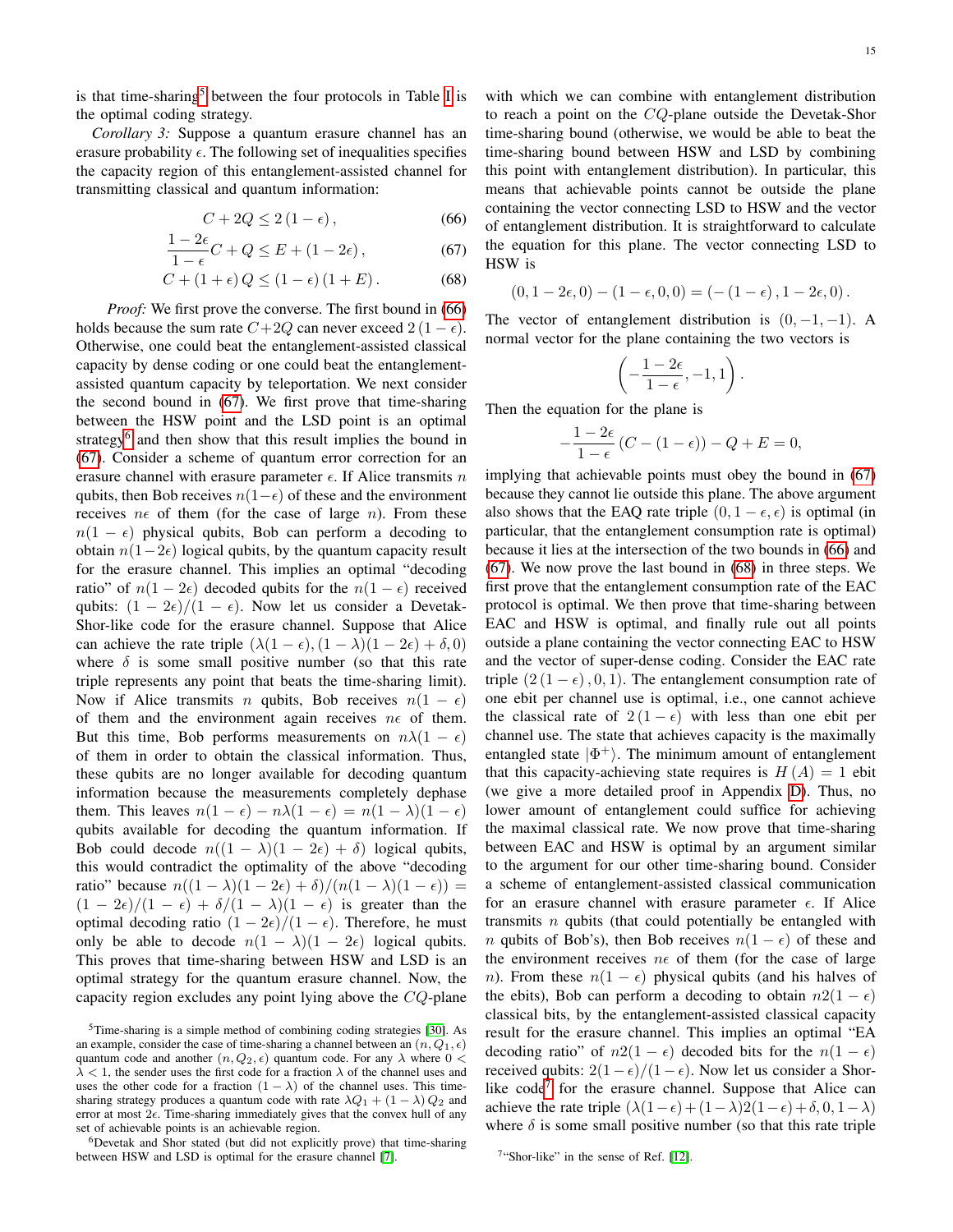represents any point that beats the time-sharing limit). Now if Alice transmits *n* qubits, then Bob receives  $n(1 - \epsilon)$  of them and the environment again receives  $n\epsilon$  of them. But this time, Bob performs some measurement on  $n\lambda(1-\epsilon)$  of them in order to obtain some of the classical information. Thus, these qubits are no longer available for decoding any more classical information because they have already been decoded. This leaves  $n(1 - \epsilon) - n\lambda(1 - \epsilon) = n(1 - \lambda)(1 - \epsilon)$  qubits available for decoding the extra classical information. If Bob could decode  $n((1 - \lambda)2(1 - \epsilon) + \delta)$  extra classical bits, this would contradict the optimality of the above "EA decoding ratio" because  $n((1 - \lambda)2(1 - \epsilon) + \delta)/(n(1 - \lambda)(1 - \epsilon)) =$  $2(1-\epsilon)/(1-\epsilon) + \delta/(1-\lambda)(1-\epsilon)$  is greater than the optimal decoding ratio  $2(1-\epsilon)/(1-\epsilon)$ . Therefore, he must only be able to decode  $n(1-\lambda)2(1-\epsilon)$  classical bits. This proves that timesharing between HSW and EAC is an optimal strategy for the quantum erasure channel. Now, the capacity region excludes any point lying to the right of the  $CE$ -plane with which we can combine with super-dense coding to reach a point on the CEplane outside the time-sharing bound (otherwise, we would be able to beat the time-sharing bound between HSW and EAC by combining this point with super-dense coding). In particular, this means that achievable points cannot be outside the plane containing the vector connecting HSW to EAC and the vector of super-dense coding. It is straightforward to calculate the equation for this plane. Consider that the vector between EAC and HSW is

$$
(2(1-\epsilon),0,1)-(1-\epsilon,0,0)=(1-\epsilon,0,1).
$$

The vector of dense coding is  $(2, -1, 1)$ . A normal vector for this plane is

$$
\left(-1,-\left(1+\epsilon\right),1-\epsilon\right).
$$

The equation for the plane is

$$
- (C - (1 - \epsilon)) - (1 + \epsilon) Q + (1 - \epsilon) E = 0,
$$

implying that achievable points must obey the bound in [\(68\)](#page-15-5) because they cannot lie outside this plane. We have now completed the proof of the outer bound. We prove the direct coding theorem. The simple way to prove it follows simply by time-sharing between the four protocols HSW, LSD, EAQ, and EAC, but it is interesting to explore a particular ensemble of states of the form [\(15\)](#page-4-5) in Theorem [1](#page-4-0) that achieves the capacity. We consider transmitting the  $A'$  system of the following classical-quantum state through the channel:

<span id="page-16-1"></span>
$$
\sigma^{XAA'} \equiv \frac{1}{2} \left( \left| 0 \right\rangle \left\langle 0 \right|^{X} \otimes \psi_0^{AA'} + \left| 1 \right\rangle \left\langle 1 \right|^{X} \otimes \psi_1^{AA'} \right), \quad (69)
$$

where

$$
|\psi_0\rangle^{AA'} \equiv \sqrt{\mu} |00\rangle^{AA'} + \sqrt{1-\mu} |11\rangle^{AA'},
$$
  

$$
|\psi_1\rangle^{AA'} \equiv \sqrt{1-\mu} |00\rangle^{AA'} + \sqrt{\mu} |11\rangle^{AA'},
$$

and  $\mu \in [0, \frac{1}{2}]$ . This classical-quantum state is a purified version of the ensemble considered in Ref. [\[7\]](#page-23-0). We can



<span id="page-16-0"></span>Fig. 3. (Color online) The capacity region of the quantum erasure channel with erasure parameter  $\epsilon = 1/4$ . Planes I, II, and III correspond to the respective bounds in [\(66-](#page-15-2)[68\)](#page-15-5). The optimal strategy is to time-share between classical coding (HSW), quantum coding (LSD), entanglement-assisted quantum coding (EAQ), and entanglement-assisted classical coding (EAC). The classically-enhanced father protocol does not give any improvement over timesharing for a quantum erasure channel.

evaluate various relevant entropic quantities for this state:

$$
\begin{split} H\left(B\right)_{\sigma} & = 1-\epsilon+H_{2}\left(\epsilon\right),\\ H\left(A\right)_{\sigma} & = H_{2}\left(\mu\right),\\ H\left(A|X\right)_{\sigma} & = H_{2}\left(\mu\right),\\ H\left(B|X\right)_{\sigma} & = (1-\epsilon)\,H_{2}\left(\mu\right)+H_{2}\left(\epsilon\right),\\ H\left(E|X\right)_{\sigma} & = \epsilon H_{2}\left(\mu\right)+H_{2}\left(\epsilon\right), \end{split}
$$

where the state  $\sigma$  is the state resulting from sending the A' system through the erasure channel. It then follows that

$$
\begin{split} I\left(X;B\right)_{\sigma} &= \left(1-\epsilon\right)\left(1-H_{2}\left(\mu\right)\right),\\ I\left(A\rangle BX\right)_{\sigma} &= \left(1-2\epsilon\right)H_{2}\left(\mu\right),\\ \frac{1}{2}I\left(A;B|X\right)_{\sigma} &= \left(1-\epsilon\right)H_{2}\left(\mu\right),\\ \frac{1}{2}I\left(A;E|X\right)_{\sigma} &= \left(1-\epsilon\right)H_{2}\left(\mu\right),\\ I\left(AX;B\right) &= \left(1+H_{2}\left(\mu\right)\right)\left(1-\epsilon\right). \end{split}
$$

A quick glance over the above information quantities reveals that exploiting coding strategies such as the classicallyenhanced father protocol gives no improvement over timesharing because  $H_2(\mu)$  varies between zero and one as  $\mu$ varies between zero and 1/2 (the classically-enhanced father protocol gives exactly the same performance as time-sharing, as does the classically-enhanced quantum communication strategy of Devetak and Shor [\[7\]](#page-23-0)). Thus, the region obtained as the union of the one-shot, one-state regions is indeed equivalent to the outer bound given above. Figure [3](#page-16-0) plots this region for a quantum erasure channel with erasure parameter  $\epsilon = 1/4$ , demonstrating that this region is equivalent to the outer bound.

The following corollary applies to the noiseless qubit channel by simply plugging in  $\epsilon = 0$ .

*Corollary 4:* The following set of inequalities specifies the entanglement-assisted capacity of the noiseless qubit channel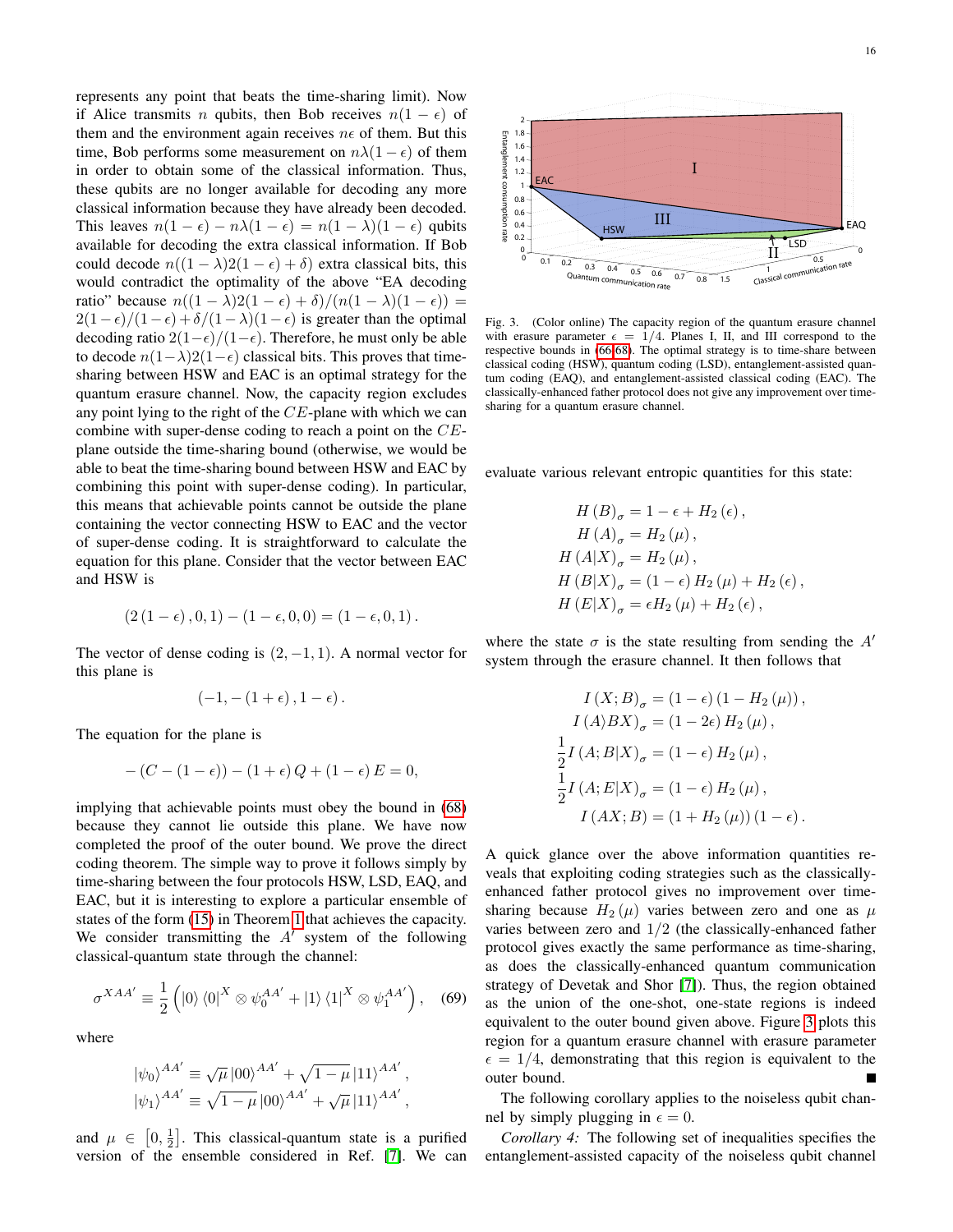for transmitting classical and quantum information:

$$
C + 2Q \le 2,
$$
  

$$
C + Q \le E + 1.
$$

#### *C. The Qubit Dephasing Channel*

In this section, we show that we can compute the full capacity region of a qubit dephasing channel and plot it in Figure [4](#page-18-0) for a channel with dephasing parameter  $p = 0.2$ . We show also that the classically-enhanced father protocol can beat time-sharing for a qubit dephasing channel (the example is an extension of the argument in Ref. [\[7\]](#page-23-0)).

*1) Single-Letterization:* We first show that the classicallyenhanced father trade-off curve is optimal in the sense that it lies along the boundary of the capacity region for the qubit dephasing channel. A surprisingly simple argument proves this result by resorting to the result of Devetak and Shor in Ref. [\[7\]](#page-23-0). There, they showed that the following trade-off curve in the  $CQ$ -plane is optimal:

<span id="page-17-0"></span>
$$
\{(C_{\rm CQ}(\mu), Q_{\rm CQ}(\mu), 0) : 0 \le \mu \le 1/2\},\qquad(70)
$$

where

$$
C_{\text{CQ}}(\mu) \equiv 1 - H_2(\mu),
$$
  
\n
$$
Q_{\text{CQ}}(\mu) \equiv H_2(\mu) - H_2(g(p, \mu)),
$$
  
\n
$$
g(p, \mu) \equiv \frac{1}{2} + \frac{1}{2} \sqrt{1 - 16 \cdot \frac{p}{2} \left(1 - \frac{p}{2}\right) \mu (1 - \mu)}.
$$

Now, consider the surface formed by the following set of points:

<span id="page-17-1"></span>
$$
\{ (C_{\rm CQ}(\mu), Q_{\rm CQ}(\mu) + E, E) : 0 \le \mu \le 1/2, E \ge 0 \}.
$$
\n(71)

This surface is an outer bound for the capacity region (if it were not so, one could combine points outside this surface with entanglement distribution and beat the optimal bound in [\(70\)](#page-17-0) for the Devetak-Shor case).

Now consider sending the  $\mu$ -parametrized ensemble in [\(69\)](#page-16-1), where  $\mu \in [0, 1/2]$ , through the qubit dephasing channel with dephasing parameter  $p$ . It is straightforward to show that the various entropic quantities in the classically-enhanced father protocol are as follows for the  $\mu$ -parametrized ensemble:

$$
C_{\text{CEF}} (\mu) \equiv I (X; B)_{\sigma} = 1 - H_2 (\mu) ,
$$
  
\n
$$
Q_{\text{CEF}} (\mu) \equiv \frac{1}{2} I (A; B | X) = H_2 (\mu) - \frac{1}{2} H_2 (g (p, \mu)) ,
$$
  
\n
$$
E_{\text{CEF}} (\mu) \equiv \frac{1}{2} I (A; E | X) = \frac{1}{2} H_2 (g (p, \mu)) .
$$

Thus, the following set of points contains all points along the classically-enhanced father trade-off curve:

$$
\{(C_{\text{CEF}}(\mu), Q_{\text{CEF}}(\mu), E_{\text{CEF}}(\mu)) : 0 \le \mu \le 1/2 \}.
$$

All points along the classically-enhanced father lie along the boundary because they are of the form in [\(71\)](#page-17-1) with  $E = H_2(g(p,\mu))/2$ . This proves that the points along the classically-enhanced father trade-off curve are optimal. One can also achieve any point along the surface in [\(71\)](#page-17-1) with entanglement consumption below the classically-enhanced father by combining the classically-enhanced father with entanglement distribution.

We now outline the proof that Shor's trade-off curve for entanglement-assisted classical communication singleletterizes for the qubit dephasing channel (full details appear in Ref. [\[34\]](#page-23-27)—the argument complements the argument in Appendix B of Ref. [\[7\]](#page-23-0)). Any point along Shor's trade-off curve achieves a classical communication rate of  $I(AX; B<sup>n</sup>)$  at an entanglement consumption rate of  $H(A|X)$  [\[14\]](#page-23-7). Therefore, to determine a point along the trade-off curve, we would like to maximize the classical communication rate while minimizing the entanglement consumption rate. To do so, we can define the following function

$$
f_{\lambda}\left(\mathcal{N}^{\otimes n}\right) \equiv \max_{\sigma}\left(I\left(AX;B^{n}\right) - \lambda H\left(A|X\right)\right),\,
$$

where  $\lambda > 0$  and the maximization is over all states of the form [\(15\)](#page-4-5), with the exception that the  $E'$  system is not necessary for Shor's trade-off curve [\[14\]](#page-23-7). By a sequence of arguments similar to those in Appendix B of Ref. [\[7\]](#page-23-0), we can show that

$$
f_{\lambda}\left(\mathcal{N}^{\otimes n}\right)\leq nh_{\lambda}\left(\mathcal{N}\right),\,
$$

where

$$
h_{\lambda}(N) \equiv \max_{\sigma_{\mu}} (H(Y) + (1 - \lambda) H(A|X) - H(E|X)),
$$

Y is the completely dephased version of B, and  $\sigma_{\mu}$  is a state that arises after sending the  $A'$  system of a state of the form in [\(69\)](#page-16-1) through a *single use* of the qubit dephasing channel. This then shows that the region single-letterizes and that states of the form in [\(69\)](#page-16-1) give rise to optimal points that lie along Shor's trade-off curve. Shor's trade-off curve in the CE-plane has the following form:

<span id="page-17-2"></span>
$$
\{(C_{\text{CE}}(\mu), 0, E_{\text{CE}}(\mu)) : 0 \le \mu \le 1/2\},\qquad(72)
$$

where

$$
C_{CE} (\mu) \equiv 1 + H_2 (\mu) - H_2 (g (p, \mu)),
$$
  
\n $E_{CE} (\mu) \equiv H_2 (\mu).$ 

We can now exploit Shor's trade-off curve to outline a bounding surface in the CQE space (just as we did before with the Devetak-Shor curve and entanglement distribution). Consider the surface formed by the following set of points:

<span id="page-17-3"></span>
$$
\{(C_{\text{CE}}(\mu) - 2E, E, E_{\text{CE}}(\mu) - E) : 0 \le \mu \le 1/2, E \ge 0\}.
$$
\n(73)

This surface is an outer bound for the capacity region (if it were not so, one could combine points outside this surface with super-dense coding and beat the optimal bound in [\(72\)](#page-17-2)). Interestingly, this surface intersects the surface in [\(71\)](#page-17-1) at exactly the classically-enhanced father trade-off curve.

We can finally outline the full capacity region by combining the two surfaces in [\(71\)](#page-17-1) and [\(73\)](#page-17-3) with the bound:

<span id="page-17-4"></span>
$$
C + 2Q \le 2 - H_2(g(p, 1/2)).
$$
 (74)

The above bound is the largest that the entanglement-assisted classical capacity can be and therefore bounds the sum rate  $C + 2Q$  as we have argued previously. The intersection of these three surfaces forms a single-letter bound for the capacity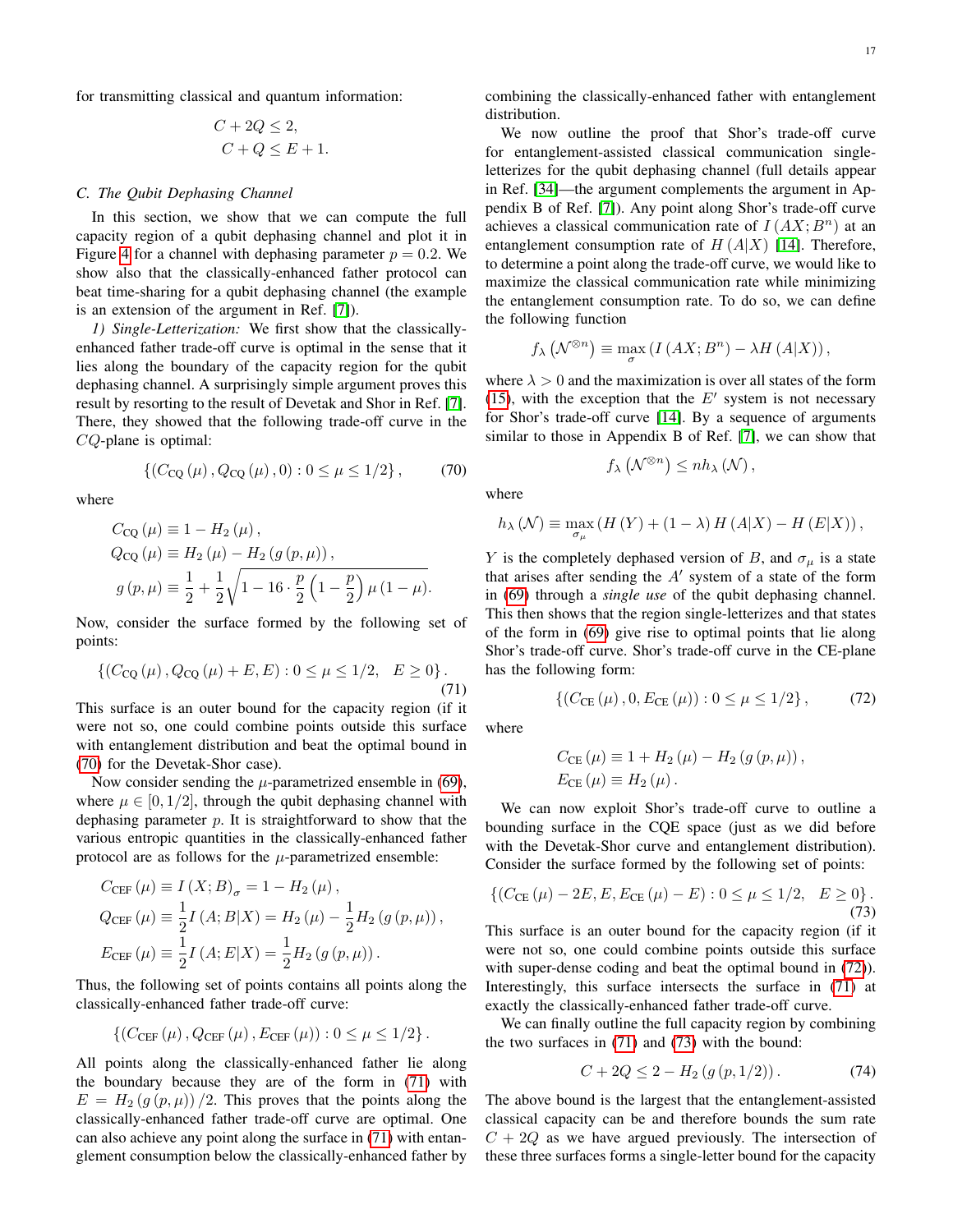

<span id="page-18-0"></span>Fig. 4. (Color online) The above figure plots the full capacity region for the qubit dephasing channel with dephasing parameter  $p = 0.2$ . It outlines Shor's trade-off curve, the Devetak-Shor (DS) trade-off curve, and the classicallyenhanced father (CEF) trade-off curve. The surface between Shor's curve and the CEF curve is that in [\(73\)](#page-17-3). The surface between the CEF curve and the DS curve is that in [\(71\)](#page-17-1). Finally, [\(74\)](#page-17-4) specifies the solid plane. This region is a union of regions formed by translating the unit resource capacity region from Ref. [\[26\]](#page-23-19) along the classically-enhanced father trade-off curve. This point is perhaps more clear in Ref. [\[26\]](#page-23-19) where we plot the full triple trade-off.

region, and all points on the boundary are achievable by combining the classically-enhanced father trade-off curve with entanglement distribution, super-dense coding, or the wasting of entanglement. Figure [4](#page-18-0) plots the full capacity region.

*2) The Classically-Enhanced Father Protocol can beat Time-Sharing:* An important question for entanglementassisted classical-quantum coding is whether a time-sharing strategy is optimal for all channels or if the classicallyenhanced father protocol can give an improvement over timesharing. There are three time-sharing strategies that one could employ in EACQ coding. In all three strategies, we suppose that the sender and receiver share some finite amount of entanglement  $E$ . The three strategies are as follows:

- 1) Use an entanglement-assisted quantum code with rate triple  $(0, Q_1, E_1)$  and an HSW code with rate triple  $(C_2, 0, 0)$ . If  $E = \lambda E_1$ , then time-sharing produces an EACQ code with rate triple  $((1 - \lambda) C_2, \lambda Q_1, E)$ .
- 2) Use an entanglement-assisted classical code with rate triple  $(C_1, 0, E_1)$  and a quantum channel code with rate triple  $(0, Q_2, 0)$ . If  $E = \lambda E_1$ , then time-sharing produces an EACQ code with rate triple  $(\lambda C_1,(1 - \lambda) Q_2, E)$ .
- 3) Use an entanglement-assisted quantum code with rate triple  $(0, Q_1, E_1)$  and an entanglement-assisted classical code with rate triple  $(C_2, 0, E_2)$ . If  $E = \lambda E_1 +$  $(1 - \lambda) E_2$ , then time-sharing produces an EACQ code with rate triple  $((1 - \lambda) C_2, \lambda Q_1, E)$ .

We should compare the classically-enhanced father protocol to the first time-sharing strategy because the two points EAQ and HSW are special cases of it. For the second time-sharing strategy, it is clear that this strategy is not optimal because the line connecting EAC to LSD is strictly inside the capacity region. For the third time-sharing strategy, time-sharing is the optimal strategy. If it were not (in the sense that one could achieve a higher quantum or classical rate than a point along the time-sharing bound), then one could beat the bound in [\(12\)](#page-4-3) by combining this protocol with either teleportation or super-dense coding.

We now consider the first case for the qubit dephasing channel and show that the classically-enhanced father protocol can beat a time-sharing strategy. Consider the qubit dephasing channel with dephasing parameter  $p = 0.2$ . The classical capacity of this channel is one bit per channel use, and the entanglement-assisted quantum capacity is about 0.7655 qubits per channel use while using about 0.2345 ebits per channel use. The solid red line in Figure  $5(a)$  corresponds to the timesharing line between these two optimal points. The blue dotted line in Figure [5\(](#page-19-2)a) corresponds to the various points along the classically-enhanced father protocol. In comparing the timesharing line to the classically-enhanced father trade-off curve, we see that the classically-enhanced father protocol achieves more quantum communication for less entanglement consumption for any point along the time-sharing line that achieves the same amount of classical communication. Figure [5\(](#page-19-2)b) makes this statement precise by comparing the difference in quantum communication and entanglement consumption for all points along the trade-off curve that achieve the same amount of classical communication as a time-sharing point.

## VIII. CONCLUSION

We have proven the entanglement-assisted classical and quantum capacity theorem. This theorem determines the ultimate rates at which a noisy quantum channel can communicate both classical and quantum information reliably, while consuming entanglement to do so. The coding strategy exploits a new entanglement-assisted classical-quantum coding strategy, the *classically-enhanced father protocol*, and the unit protocols of teleportation, super-dense coding, and entanglement distribution. Several protocols in the family tree of quantum Shannon theory are now child protocols of the classically-enhanced father. We also have provided example channels whose corresponding CQE capacity regions singleletterize, so that we can actually determine the region for these channels, and we have shown that classically-enhanced father protocol beats a time-sharing strategy for the case of a qubit dephasing channel. We discuss follow-up work and several open problems in what follows.

## *A. The Full Triple Trade-off*

The present article addresses only one octant of the channel coding scenario—the octant where we consume entanglement and generate classical and quantum communication. We characterize the full triple trade-off region in Ref. [\[26\]](#page-23-19), where we show that the classically-enhanced father protocol combined with the unit resource protocols in [\(61](#page-13-1)[-63\)](#page-13-2) achieves the full capacity region for all octants.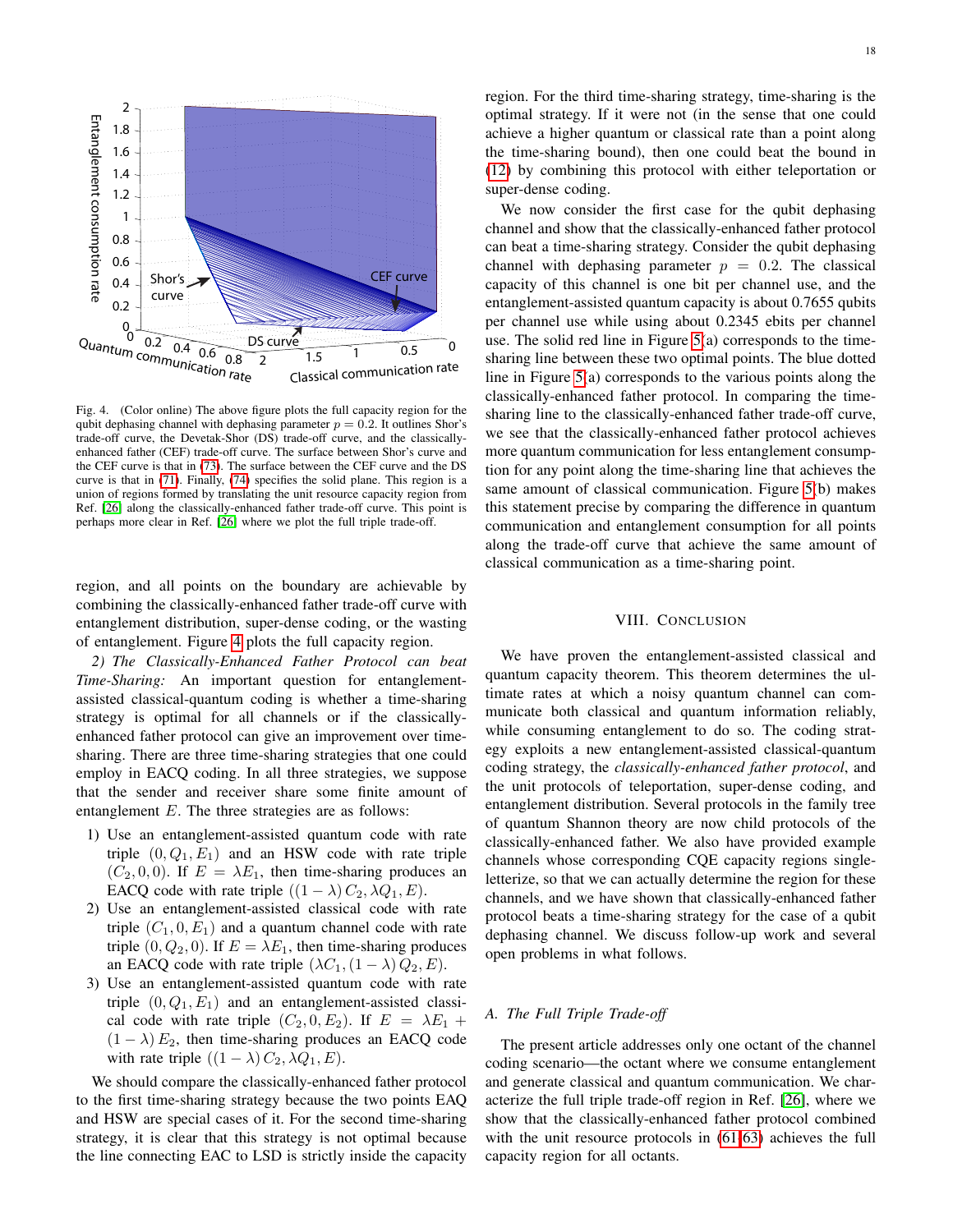

<span id="page-19-2"></span>Fig. 5. (Color online) (a) The figure on the left displays the points achievable by time-sharing between entanglement-assisted quantum coding and classical coding on the solid red line, and it displays the points achievable with the classically-enhanced father protocol on the dotted blue line. The channel for which we are coding is the qubit dephasing channel with dephasing parameter  $p = 0.2$ . The figure demonstrates that one can achieve more quantum communication with less entanglement consumption, while having the same rate of classical communication, by employing the classically-enhanced father protocol instead of a time-sharing strategy. (b) The figure on the right makes the previous statement precise, by showing the difference between quantum communication and entanglement consumption for achievable points on the classically-enhanced father trade-off curve that attain the same rate of classical communication as a time-sharing strategy.

## <span id="page-19-0"></span>*B. The Structure of Classically-Enhanced Father Codes*

In Ref. [\[20\]](#page-23-12), one of the authors constructed a classicallyenhanced father code that uses only ancilla qubits for encoding classical information. In Ref. [\[19\]](#page-23-11), the other author constructed a classically-enhanced father code that uses both ancilla qubits and ebits for encoding classical information. One might think that using ebits in addition to ancilla qubits for encoding classical information could improve performance and it was unclear which coding structure might perform better.

The structure of our classically-enhanced father protocol actually gives a hint for constructing classically-enhanced father codes that achieve the rates in Theorem [1.](#page-4-0) Consider the protocol in the proof of the direct coding part of Theorem [1.](#page-4-0) Bob decodes the classical information by measuring the channel outputs only. He does not need to measure his half of the entanglement to decode the classical information. This decoding implies that he is not using the entanglement for sending classical information—if he were, he would need to measure his half of the entanglement as well. This observation lends creedence to the conjecture that it is sufficient to encode classical information into ancilla qubits when attempting to construct codes that achieve the trade-off rate triple in Theorem [1.](#page-4-0)

## *C. Other Issues*

Another issue remains with the "pasting" proof technique. It relies on the assumption that the channel is IID and thus does not apply in a straightforward way to channels with memory. Many proof techniques in quantum Shannon theory rely on a "one-shot" lemma applied to the IID case. The usefulness of

this method of proof is that the one-shot result can apply to more general scenarios such as channels that have memory. So it may be useful to develop a one-shot result for the code pasting technique.

#### IX. ACKNOWLEDGEMENTS

The authors thank Kamil Brádler, Igor Devetak, Patrick Hayden, Dave Touchette, and Andreas Winter for useful discussions. The authors thank Chung-Hsien Chou and the National Center for Theoretical Science (South) for hosting M.-H.H. as a visitor and thank Martin Rötteler and NEC Laboratories America for hosting M.M.W. as a visitor. M.M.W. acknowledges support from the National Research Foundation & Ministry of Education, Singapore. The authors acknowledge support from the MDEIE (Québec) PSR-SIIRI international collaboration grant.

# <span id="page-19-1"></span>APPENDIX A

## PROOF OF PROPOSITION [2](#page-10-2)

The proof of Proposition [2](#page-10-2) is an extension of the development in Appendix D of Ref. [\[6\]](#page-22-5).

*Proposition* [2:](#page-10-2) Consider an arbitrary density operator  $\rho^{A'}$ whose spectral decomposition is as follows:

$$
\rho^{A'} = \sum_{x \in \mathcal{X}} p(x) |x\rangle \langle x|^{A'}.
$$

The  $n^{th}$  extension of the above state as a tensor power state is as follows:

$$
\rho^{A^{\prime n}} \equiv (\rho^{A^{\prime}})^{\otimes n} = \sum_{x^n \in \mathcal{X}^n} p^n (x^n) |x^n\rangle \langle x^n|^{A^{\prime n}}.
$$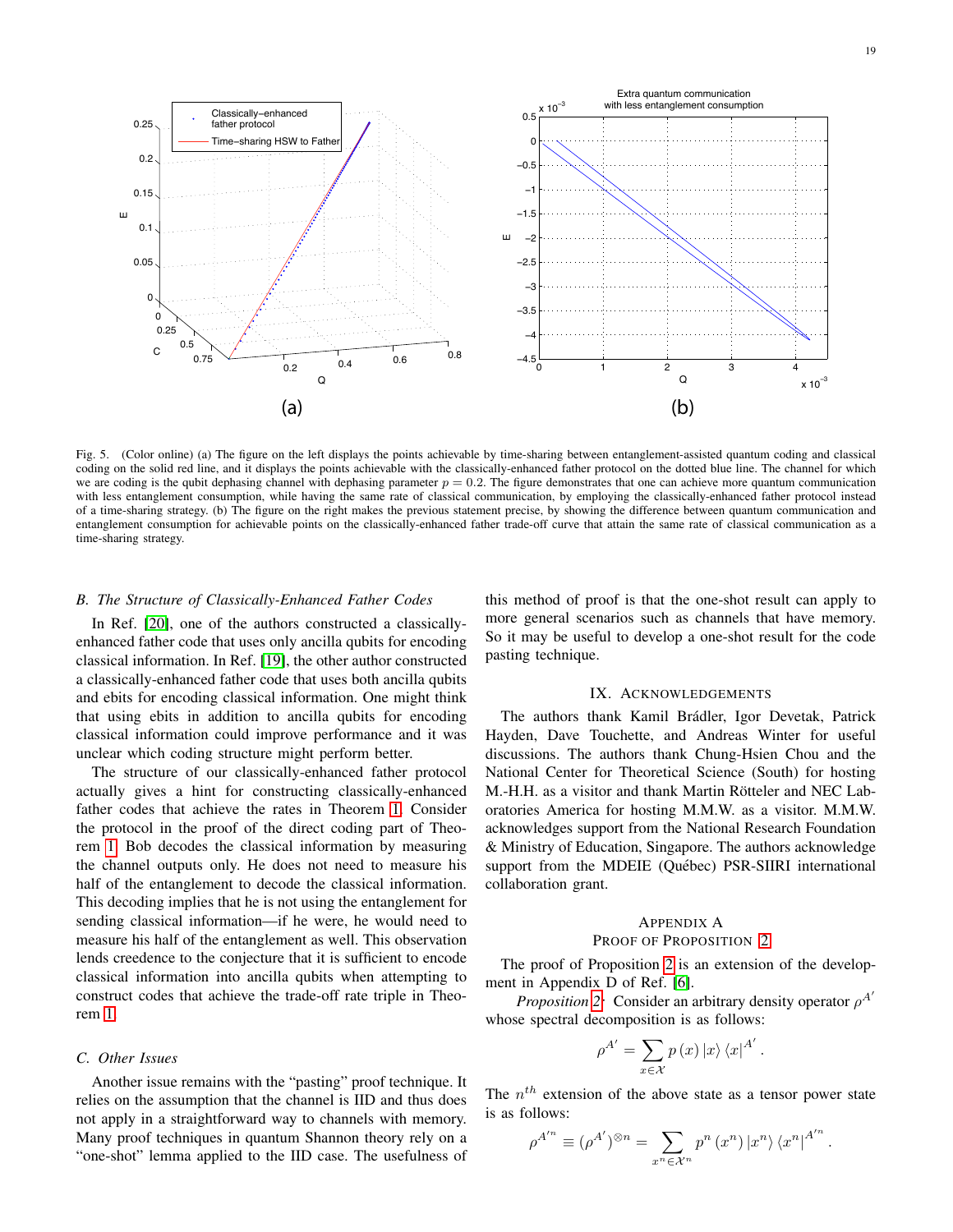We define the pruned distribution  $p'^n$  as follows:

$$
p'^{n}\left(x^{n}\right)\equiv\left\{\begin{array}{ccl} p^{n}\left(x^{n}\right)/\sum_{x^{n}\in T_{\delta}^{X^{n}}}p^{n}\left(x^{n}\right) & : & x^{n}\in T_{\delta}^{X^{n}} \\ 0 & : & \text { else, } \end{array}\right.
$$

where  $T_{\delta}^{X^{n}}$  denotes the  $\delta$ -typical set of sequences with length *n*. Let  $\tilde{\rho}^{A^{\prime n}}$  denote the following "pruned state":

<span id="page-20-0"></span>
$$
\widetilde{\rho}^{A^{\prime n}} \equiv \sum_{x^n \in T_{\delta}^{X^n}} p^{\prime n} \left( x^n \right) \left| x^n \right\rangle \left\langle x^n \right|^{A^{\prime n}}. \tag{75}
$$

For any  $\epsilon > 0$  and sufficiently large n, the state  $\rho^{A}$  is close to  $\tilde{\rho}^{A^{n}}$  by the gentle measurement lemma [\[35\]](#page-23-28) and the typical<br>subspace theorem [8]. subspace theorem [\[8\]](#page-23-1):

$$
\left\|\rho^{A^{\prime n}} - \widetilde{\rho}^{A^{\prime n}}\right\|_1 \leq 2\epsilon.
$$

For any density operator  $\rho^{A'}$ , it is possible to construct an entanglement-assisted quantum code that achieves the quantum communication rate and entanglement consumption rate in Proposition [2.](#page-10-2) Ref. [\[15\]](#page-23-8) provides group-theoretical and other clever arguments to show how to achieve the rates in Proposition [2.](#page-10-2) Another method for achieving the rates in Proposition [2](#page-10-2) is to exploit the connection between quantum privacy and quantum coherence in constructing quantum codes [\[6\]](#page-22-5), [\[36\]](#page-23-29). Indeed, in Ref. [\[37\]](#page-23-30), one of the current authors showed how to construct secret-key-assisted private classical codes for a quantum channel. Using the methods of [\[6\]](#page-22-5), [\[36\]](#page-23-29), it is possible to make "coherent" versions, i.e., entanglementassisted quantum codes, of these secret-key-assisted private classical codes. Let [k] denote a set of size  $\sim 2^{nQ}$  and let  $[m]$ denote a set of size  $\sim 2^{nE}$ . Let  $U_{k,m}$  denote  $\sim 2^{n(Q+E)}$ random variables that we choose according to the pruned distribution  $p'^{n}(x^{n})$ . The realizations  $u_{k,m}$  of the random variables  $U_{k,m}$  are sequences in  $\mathcal{X}^n$  and are the basis for constructing an entanglement-assisted quantum code  $C$  whose codewords are as follows

$$
\mathcal{C} = \{ |\phi_k\rangle^{A^n T_B} \}_k.
$$

The entanglement-assisted quantum codewords  $|\phi_k\rangle^{A^n T_B}$  in C are as follows

$$
\left|\phi_{k}\right\rangle^{A^{n}T_{B}} \equiv \frac{1}{\sqrt{2^{nE}}}\sum_{m=1}^{2^{nE}}\left|\phi_{u_{k,m}}\right\rangle^{A^{\prime n}}\left|m\right\rangle^{T_{B}},
$$

where

$$
|\phi_{u_{k,m}}\rangle^{A^{\prime n}}\equiv |u_{k,m}\rangle^{A^{\prime n}}.
$$

We then expurgate this code to improve its performance and this expurgation has a minimal impact on the rate of the code. After expurgation, the code forms a good entanglementassisted quantum code, resulting in failure with probability  $\epsilon + 10\sqrt[4]{\epsilon}$  by the arguments in Refs. [\[6\]](#page-22-5), [\[36\]](#page-23-29). Suppose that we choose a particular entanglement-assisted quantum code C according to the above prescription. Its code density operator is

$$
\rho^{A^{\prime n}T_B}(\mathcal{C}) = \frac{1}{2^{nQ}} \sum_{k=1}^{2^{nQ}} |\phi_k\rangle \langle \phi_k|^{A^{\prime n}T_B},
$$

and its input code density operator is

$$
\rho^{A'^{n}}(\mathcal{C}) = \text{Tr}_{T_B} \left\{ \rho^{A'^{n} T_B}(\mathcal{C}) \right\}
$$
  
= 
$$
\frac{1}{2^{n(Q+E)}} \sum_{m=1}^{2^{nE}} \sum_{k=1}^{2^{nQ}} |\phi_{u_{k,m}}\rangle \langle \phi_{u_{k,m}}|^{A'^{n}}.
$$

Suppose we now consider the entanglement-assisted code chosen according to the above prescription as a *random* code C (where C is now a random variable). Let  $\rho^{\prime A^{n}}(C)$  be the channel input density operator for the random code before expurgation and  $\rho^{A'^h}$  (C) its channel input density operator after expurgation:

$$
\rho'^{A'^n}(C) \equiv \frac{1}{2^{n(Q'+E')}} \sum_{k=1}^{2^{nQ'}} \sum_{m=1}^{2^{nE'}} |\phi_{U_{k,m}}\rangle \langle \phi_{U_{k,m}}|^{A'^n},
$$
  

$$
\rho^{A'^n}(C) \equiv \frac{1}{2^{n(Q+E)}} \sum_{k=1}^{2^{nQ}} \sum_{m=1}^{2^{nE}} |\phi_{U_{k,m}}\rangle \langle \phi_{U_{k,m}}|^{A'^n},
$$

where the primed rates are the rates before expurgation and the unprimed rates are those after expurgation (they are slightly different but identical for large n). Let  $\overline{\rho}'^{A'^n}$  and  $\overline{\rho}^{A'^n}$  denote the expectation of the above channel input density operators:

$$
\overline{\rho}'^{A^{\prime n}} \equiv \mathbb{E}_{\mathcal{C}} \left\{ \rho'^{A^{\prime n}} \left( \mathcal{C} \right) \right\},
$$
  

$$
\overline{\rho}^{A^{\prime n}} \equiv \mathbb{E}_{\mathcal{C}} \left\{ \rho^{A^{\prime n}} \left( \mathcal{C} \right) \right\}.
$$

Choosing our code in the particular way that we did leads to an interesting consequence. The expectation of the density operator corresponding to Alice's restricted codeword  $|\phi_{U_{k,m}}\rangle^{A'^n}$ is equal to the pruned state in [\(75\)](#page-20-0):

$$
\mathbb{E}_{\mathcal{C}}\left\{|\phi_{U_{k,m}}\rangle\langle\phi_{U_{k,m}}|^{A^{\prime n}}\right\}=\sum_{x^n}p^{\prime n}\left(x^n\right)|\phi_{x^n}\rangle\langle\phi_{x^n}|^{A^{\prime n}},
$$

because we choose the codewords  $|\phi_{U_{k,m}}\rangle$  randomly according to the pruned distribution  $p^{\prime n}(x^n)$ . Then the expected channel input density operator  $\overline{\rho}^{\prime A^{n}}$  is as follows:

$$
\overline{\rho}'^{A^{\prime n}} = \mathbb{E}_{\mathcal{C}} \left\{ \rho'^{A^{\prime n}} \left( \mathcal{C} \right) \right\} \tag{76}
$$

$$
= \frac{1}{2^{n(Q'+E')}} \sum_{k=1}^{2^{nQ}} \sum_{m=1}^{2^{nE}} \mathbb{E}_{\mathcal{C}} \left\{ |\phi_{U_{k,m}}\rangle \langle \phi_{U_{k,m}}|^{A'^n} \right\} (77)
$$

$$
=\sum_{x^n} p'^n \left| \phi_{x^n} \right\rangle \left\langle \phi_{x^n} \right|^{A'^n}.\tag{78}
$$

Then we know that the following inequality holds for  $\overline{\rho}^{\prime A^{n}}$ and the tensor power state  $\rho^{A'^n}$ 

<span id="page-20-1"></span>
$$
\left\| \overline{\rho}'^{A^{\prime n}} - \rho^{A^{\prime n}} \right\|_1 \leq 2\epsilon \tag{79}
$$

by the typical subspace theorem and the gentle measurement lemma. The expurgation of any entanglement-assisted code C has a minimal effect on the resulting channel input density operator [\[6\]](#page-22-5):

$$
\left\| \rho^{\prime A^{\prime n}}\left(\mathcal{C}\right) - \rho^{A^{\prime n}}\left(\mathcal{C}\right) \right\|_{1} \leq 4 \sqrt[4]{\epsilon}.
$$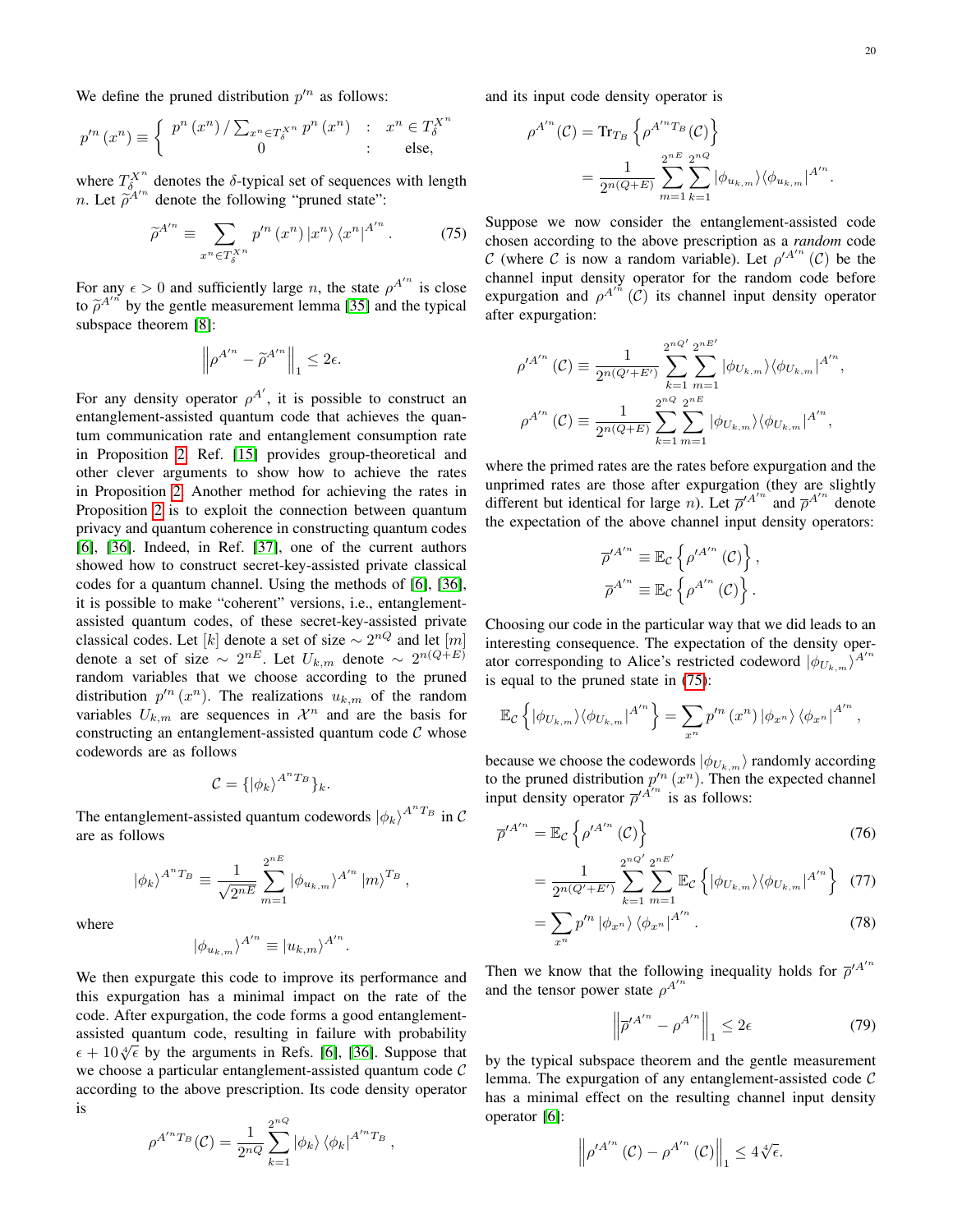The above inequality implies that the following one holds for the expected channel input density operators  $\overline{\rho}^{A'^n}$  and  $\overline{\rho}^{A'^n}$ 

<span id="page-21-1"></span>
$$
\left\| \overline{\rho}'^{A^{\prime n}} - \overline{\rho}^{A^{\prime n}} \right\|_{1} \le 4 \sqrt[4]{\epsilon},\tag{80}
$$

because the trace distance is convex. The following inequality holds

$$
\left\| \overline{\rho}^{A^{\prime n}} - \rho^{A^{\prime n}} \right\|_1 \le 2\epsilon + 4\sqrt[4]{\epsilon},\tag{81}
$$

by applying the triangle inequality to [\(79\)](#page-20-1) and [\(80\)](#page-21-1). Therefore, the random entanglement-assisted quantum code is  $\rho$ -like.

## <span id="page-21-0"></span>APPENDIX B PROOF OF PROPOSITION [3](#page-10-1)

We now prove Proposition [3](#page-10-1) that applies to a random father code that has an associated classical string.

*Proposition [3:](#page-10-1)* The proof is similar to the proof of Proposition 5 in Ref. [\[7\]](#page-23-0). Suppose that we have an ensemble  $\{p_x, \rho_x^{A'}\}$  where each density operator  $\rho_x^{A'}$  has a purification  $\psi_x^{\tilde{A}A'}$  and state  $\phi_x^{ABE} = U_{\mathcal{N}}^{A' \to BE}(\psi_x^{A A'})$  arising from the channel  $\mathcal{N}^{A' \to B}$ . By Proposition [2,](#page-10-2) for sufficiently large *n* and for all  $x \in \mathcal{X}$ , there exists a random  $\rho_x^{A'}$ -like entanglement-assisted  $(n[p_x - \delta], \epsilon)$  code of quantum rate  $Q_x = I(A;B)_{\phi_x}/2 - \delta$  and entanglement consumption rate  $E_x = I(A; E)_{\phi_x}/2 + \delta$ . Its expected channel input density operator  $\overline{\rho}_{x}^{A^{\prime n [p_{x}-\delta]}}$  is close to a tensor power of the state  $\rho_{x}^{A^{\prime}}$ :

$$
\left\|\overline{\rho}_{x}^{A^{\prime n[p_{x}-\delta]}}-\rho_{x}^{\otimes n[p_{x}-\delta]}\right\|_{1}\leq\epsilon.
$$

The code's quantum rate is  $Q_x = \frac{1}{2}I(A;B)_{\phi_x} - \delta$  because it transmits  $n[p_x - \delta]Q_x$  qubits for  $n[p_x - \delta]$  uses of the channel. The code's entanglement consumption rate is  $E_x =$  $\frac{1}{2}I(A;E)_{\phi_x} + \delta$  because it consumes at least  $n[p_x - \delta]E_x$ ebits for  $n[p_x - \delta]$  uses of the channel. We produce an  $(n - |\mathcal{X}|\delta, |\mathcal{X}|\epsilon)$  entanglement-assisted code with expected channel input density operator

$$
\overline{\rho}^{A^{\prime n(1-|\mathcal{X}|\delta)}}=\bigotimes_x\overline{\rho}^{A^{\prime n[p_x-\delta]}}_x
$$

by "pasting" |X| of these codes together (one for each x). Applying the triangle inequality  $|\mathcal{X}|$  times, the expected channel input density operator  $\overline{\rho}^{A^{n(1-|X|\delta)}}$  of the pasted code is close to a pasting of the tensor power states  $\{\rho_x^{\otimes n[p_x-\delta]}\}_x$ :

$$
\left\| \overline{\rho}^{A^{\prime n(1-|\mathcal{X}|\delta)}} - \bigotimes_{x} \rho_x^{\otimes n[p_x - \delta]} \right\|_1 \leq |\mathcal{X}|\epsilon. \tag{82}
$$

Consider the classical sequence  $x^n$ . Let random variable X have the probability distribution  $p$  and define the typical set

$$
T_{\delta}^{X^n} = \{x^n : \forall x \ |n_x - np_x| \le \delta n\},\
$$

where  $n_x \equiv N(x|x^n)$  is the number of occurrences of the symbol x in  $x^n$ . If  $x^n$  lies in the typical set  $T_{\delta}^{X^n}$ , then we can construct a conditional permutation operation that permutes the elements of the input sequence as follows [\[38\]](#page-23-31):

$$
x^{n} \to \underbrace{x_{1} \cdots x_{1}}_{n[p_{x_{1}} - \delta]} \underbrace{x_{2} \cdots x_{2}}_{n[p_{x_{2}} - \delta]} \cdots \underbrace{x_{|\mathcal{X}|} \cdots x_{|\mathcal{X}|}}_{n[p_{x_{|\mathcal{X}|}} - \delta]} x_{g}
$$

where  $x_g$  (for "x garbage") denotes the remaining  $n |\mathcal{X}| \delta$ symbols in  $x^n$ . The density operator  $\rho_{x^n}$  corresponds to the input sequence  $x^n$ . We can construct a conditional permutation unitary that acts on the density operator  $\rho_{x^n}$  and changes the ordering of the state  $\rho_{x^n}$  as follows:

$$
\rho_{x^n}\to \bigotimes_x \rho_x^{n[p_x-\delta]}\otimes \rho_{x_g}
$$

where  $\dim(\rho_{x_g}) \leq n |\mathcal{X}| \delta \log d_{A'}$ . We modify the random entanglement-assisted code slightly by inserting  $|\mathcal{X}| \delta$  "garbage" states" with density operator  $\rho_{x_g}$  and define the expected channel input density operator  $\overline{\rho}^{A^{n}}$  for the full code as follows:

$$
\overline{\rho}^{A^{\prime n}} \equiv \overline{\rho}^{A^{\prime n(1-|\mathcal{X}|\delta)}} \otimes \rho_{x_g}.
$$

Then the expected channel input density operator  $\overline{\rho}^{A'^n}$  is close to the permuted version of  $\rho_{x^n}$ 

$$
\left\|\overline{\rho}^{A^{\prime n}}-\bigotimes_{x}\rho_x^{n[p_x-\delta]}\otimes\rho_{x_g}\right\|_1\leq|\mathcal{X}|\epsilon.
$$

The quantum rate Q for the random "pasted" father code is as follows:

$$
Q = \frac{\sum_{x} nQ_x [p_x - \delta]}{n}
$$
  
=  $\sum_{x} Q_x [p_x - \delta]$   
=  $\sum_{x} p_x \left( \frac{I(A;B)_{\phi_x}}{2} - \delta \right) - \delta Q_x$   
=  $\frac{I(A;B|X)}{2} - c'\delta$ ,

where

$$
c' \equiv 1 + \sum_{x} Q_x.
$$

The entanglement consumption rate  $E$  is as follows:

$$
E = \frac{\sum_{x} n E_{x} [p_{x} - \delta]}{n}
$$
  
=  $\sum_{x} E_{x} [p_{x} - \delta]$   
=  $\sum_{x} p_{x} \left( \frac{I(A; E)_{\phi_{x}}}{2} - \delta \right) - \delta E_{x}$   
=  $\frac{I(A; E|X)}{2} - c'' \delta$ ,

where

$$
c'' \equiv 1 + \sum_{x} E_x.
$$

A permutation relates the states  $\rho_{x^n}$  and  $\bigotimes_{x} \rho_{x}^{n[p_x-\delta]} \otimes \rho_{x_g}$ . Therefore, there exists an  $(n, |\mathcal{X}| \epsilon)$  random entanglementasissted code of the same quantum communication rate and entanglement consumption rate with an expected channel input density operator  $\overline{\rho}'^{A'^{\hat{n}}}$  that is close to the tensor power state  $\rho_{x^n}$ :

$$
\left\|\overline{\rho}'^{A^{\prime n}} - \rho_{x^n}\right\|_1 \leq |\mathcal{X}|\epsilon,
$$

because the action of the IID channel  $\mathcal{N}^{\otimes n}$  is invariant under permutations of the input Hilbert spaces.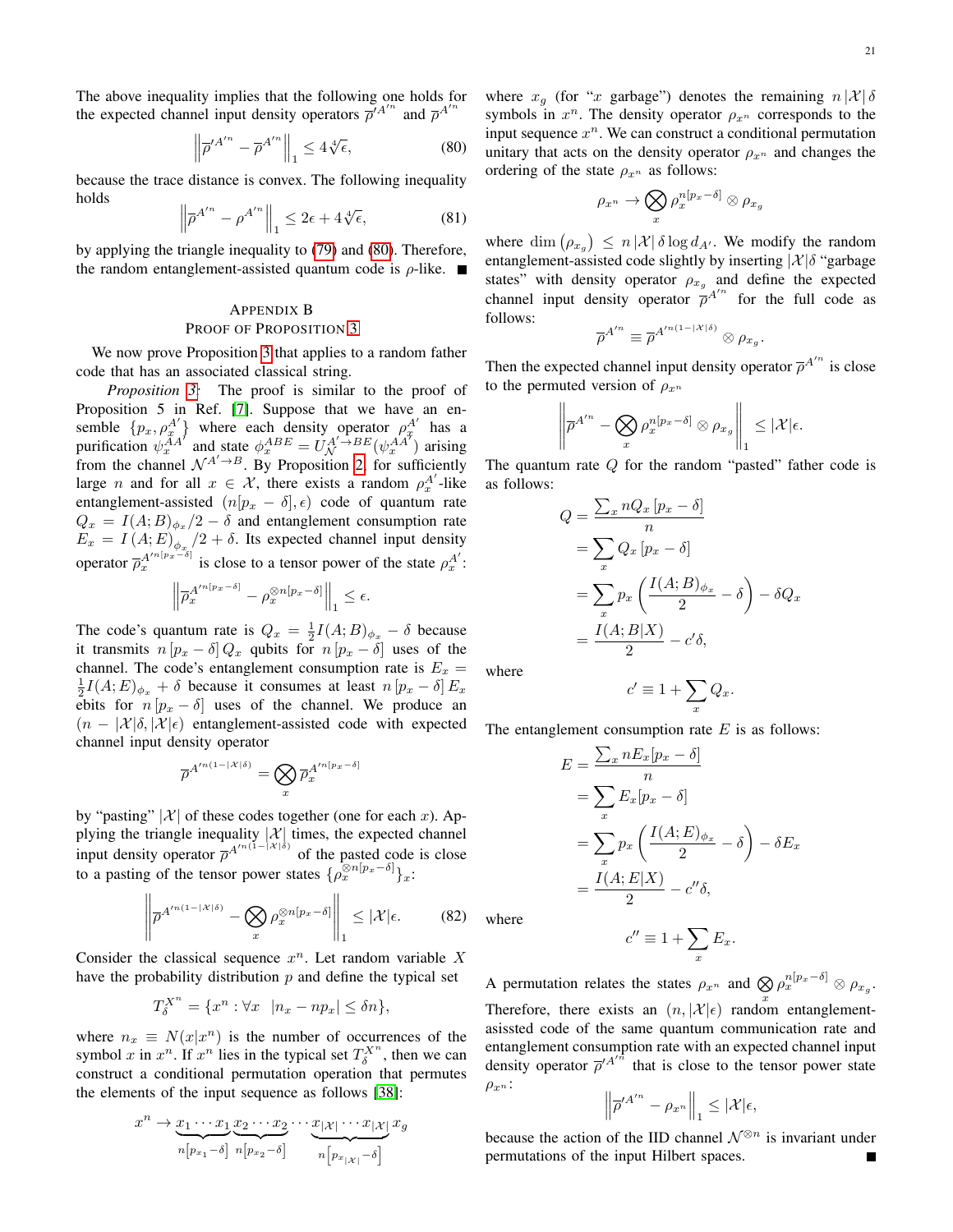#### APPENDIX C

## GENTLE MEASUREMENT FOR ENSEMBLES

<span id="page-22-7"></span>*Lemma 1 (Gentle Measurement for Ensembles):* Let  $\{p_x, \rho_x\}$  be an ensemble with average  $\overline{\rho} \equiv \sum_x p_x \rho_x$ . Given a positive operator X with  $X \leq I$  and  $Tr{\overline{\rho}X} \geq 1 - \epsilon$  where  $\epsilon \leq 1$ , then

$$
\sum_{x} p_x \left\| \rho_x - \sqrt{X} \rho_x \sqrt{X} \right\|_1 \le \sqrt{8\epsilon}.
$$

*Proof:* We can apply the same steps in the proof of the gentle measurement lemma [\[39\]](#page-23-32) to get the following inequality:

$$
\left\|\rho_x - \sqrt{X}\rho_x\sqrt{X}\right\|_1^2 \le 8(1 - \text{Tr}\left\{\rho_x X\right\}).
$$

Summing over both sides produces the following inequality:

$$
\sum_{x} p_x \left\| \rho_x - \sqrt{X} \rho_x \sqrt{X} \right\|_1^2 \le 8 \left( 1 - \text{Tr} \left\{ \rho X \right\} \right)
$$
  
\$\le 8\epsilon\$.

Taking the square root of the above inequality gives the following one:

$$
\sqrt{\sum_{x} p_x \left\| \rho_x - \sqrt{X} \rho_x \sqrt{X} \right\|_1^2} \le \sqrt{8\epsilon}.
$$

Concavity of the square root implies then implies the result:

<span id="page-22-8"></span>
$$
\sum_{x} p_x \sqrt{\left\| \rho_x - \sqrt{X} \rho_x \sqrt{X} \right\|_1^2} \le \sqrt{8\epsilon}.
$$

П

## APPENDIX D ENTANGLEMENT CONSUMPTION RATE OF THE EAC CLASSICAL CAPACITY

We prove that the entanglement consumption rate corresponding to the maximal EAC rate is one ebit. Consider a general qubit density operator  $\rho^{A'}$  that Alice can input to the erasure channel. Let  $\psi^{AA'}$  denote the purification of  $\rho^{A'}$ . Suppose that  $\rho$  has the spectral decomposition  $\rho =$  $p|\phi_0\rangle\langle\phi_0| + (1 - p)|\phi_1\rangle\langle\phi_1|$  for some orthonormal states  $|\phi_0\rangle$ ,  $|\phi_1\rangle$ . After Alice transmits this density operator through an erasure channel with erasure parameter  $\epsilon$ , Bob has the following state:

$$
\sigma^B \equiv (1 - \epsilon)\rho + \epsilon|e\rangle\langle e|,
$$

and Eve has

$$
\sigma^{E} \equiv \epsilon \rho + (1 - \epsilon)|e\rangle\langle e|,
$$

where  $|e\rangle$  is an erasure state. The entropies  $H(A)$ ,  $H(B)$ , and  $H(E)$  are as follows:

$$
H(A) = H_2(p), H(B) = (1 - \epsilon)H_2(p) + H_2(\epsilon), H(E) = \epsilon H_2(p) + H_2(\epsilon),
$$

and the mutual information  $I(A;B)$  is as follows:

$$
I(A;B) = H(A) + H(B) - H(E) = 2(1 - \epsilon)H_2(p).
$$

This quantity is maximized only when  $p = \frac{1}{2}$ , implying that the entanglement consumed for this state is exactly one ebit because  $H(A) = H_2(p)$ . Thus, Alice and Bob cannot consume entanglement at a lower rate than this amount in order to achieve the EAC capacity.

## <span id="page-22-6"></span>APPENDIX E

#### ISOMETRIC ENCODINGS SUFFICE IN THE CQE THEOREM

We prove that it is only necessary to consider isometric encodings for achieving points in the CQE capacity region. Our argument follows the technique of Ref. [\[14\]](#page-23-7), by showing that a protocol can only improve upon measuring the environment of a non-isometric encoder.

Suppose that we exploit the following state that results from a non-isometric encoder, rather than the state in [\(15\)](#page-4-5):

$$
\widetilde{\sigma}^{XABEE'} \equiv \sum_{x} p(x) \ket{x} \bra{x}^{X} \otimes U_{\mathcal{N}}^{A' \to BE} (\phi_{x}^{AA'E'}). \tag{83}
$$

The inequalities in [\(12-](#page-4-3)[14\)](#page-4-4) for the CQE capacity region involve the mutual information  $I(AX;B)_{\tilde{\sigma}}$ , the Holevo information  $I(X;B)_{\tilde{\sigma}}$ , and the coherent information  $I(A\rangle BX)_{\tilde{\sigma}}$ . As we show below, each of these entropic quantities can only improve if Alice measures the system  $E'$ . This improvement then implies that it is only necessary to consider isometric encodings in the CQE capacity theorem.

Suppose that Alice sends the system  $E'$  through a completely dephasing channel  $\Delta^{E' \to Y}$  to obtain a classical variable Y (this simulates a measurement). Let  $\overline{\sigma}^{XYABE}$  denote this later state, a state of the form:

$$
\overline{\sigma}^{XYABE} \equiv \sum_{x} p(x, y) |x\rangle \langle x|^X \otimes |y\rangle \langle y|^Y \otimes U^{A' \to BE}_{\mathcal{N}}(\psi^{AA'}_{x,y}).
$$
\n(84)

This state is actually a state of the form in [\(15\)](#page-4-5) if we subsume the classical variables  $X$  and  $Y$  into one classical variable.

The following three inequalities each follow from an application of the quantum data processing inequality (or, equivalently, strong subadditivity):

$$
I(X;B)_{\overline{\sigma}} = I(X;B)_{\overline{\sigma}} \le I(XY;B)_{\overline{\sigma}},\tag{85}
$$

$$
I(AX;B)_{\overline{\sigma}} = I(AX;B)_{\overline{\sigma}} \le I(AXY;B)_{\overline{\sigma}} \qquad (86)
$$

$$
I(A\rangle BX)_{\overline{\sigma}} = I(A\rangle BX)_{\overline{\sigma}} \le I(A\rangle BXY)_{\overline{\sigma}} \tag{87}
$$

Each of these inequalities proves the desired result for the respective Holevo information, mutual information, and coherent information.

#### **REFERENCES**

- <span id="page-22-0"></span>[1] A. S. Holevo, "The capacity of the quantum channel with general signal states," *IEEE Transactions on Information Theory*, vol. 44, no. 1, pp. 269–273, 1998.
- <span id="page-22-1"></span>[2] B. Schumacher and M. D. Westmoreland, "Sending classical information via noisy quantum channels," *Physical Review A*, vol. 56, no. 1, pp. 131– 138, July 1997.
- <span id="page-22-2"></span>[3] C. E. Shannon, "A mathematical theory of communication," *Bell System Technical Journal*, vol. 27, pp. 379–423, 1948.
- <span id="page-22-3"></span>[4] S. Lloyd, "Capacity of the noisy quantum channel," *Physical Review A*, vol. 55, no. 3, pp. 1613–1622, March 1997.
- <span id="page-22-4"></span>[5] P. W. Shor, "The quantum channel capacity and coherent information," in *Lecture Notes, MSRI Workshop on Quantum Computation*, 2002.
- <span id="page-22-5"></span>[6] I. Devetak, "The private classical capacity and quantum capacity of a quantum channel," *IEEE Transactions on Information Theory*, vol. 51, pp. 44–55, January 2005.